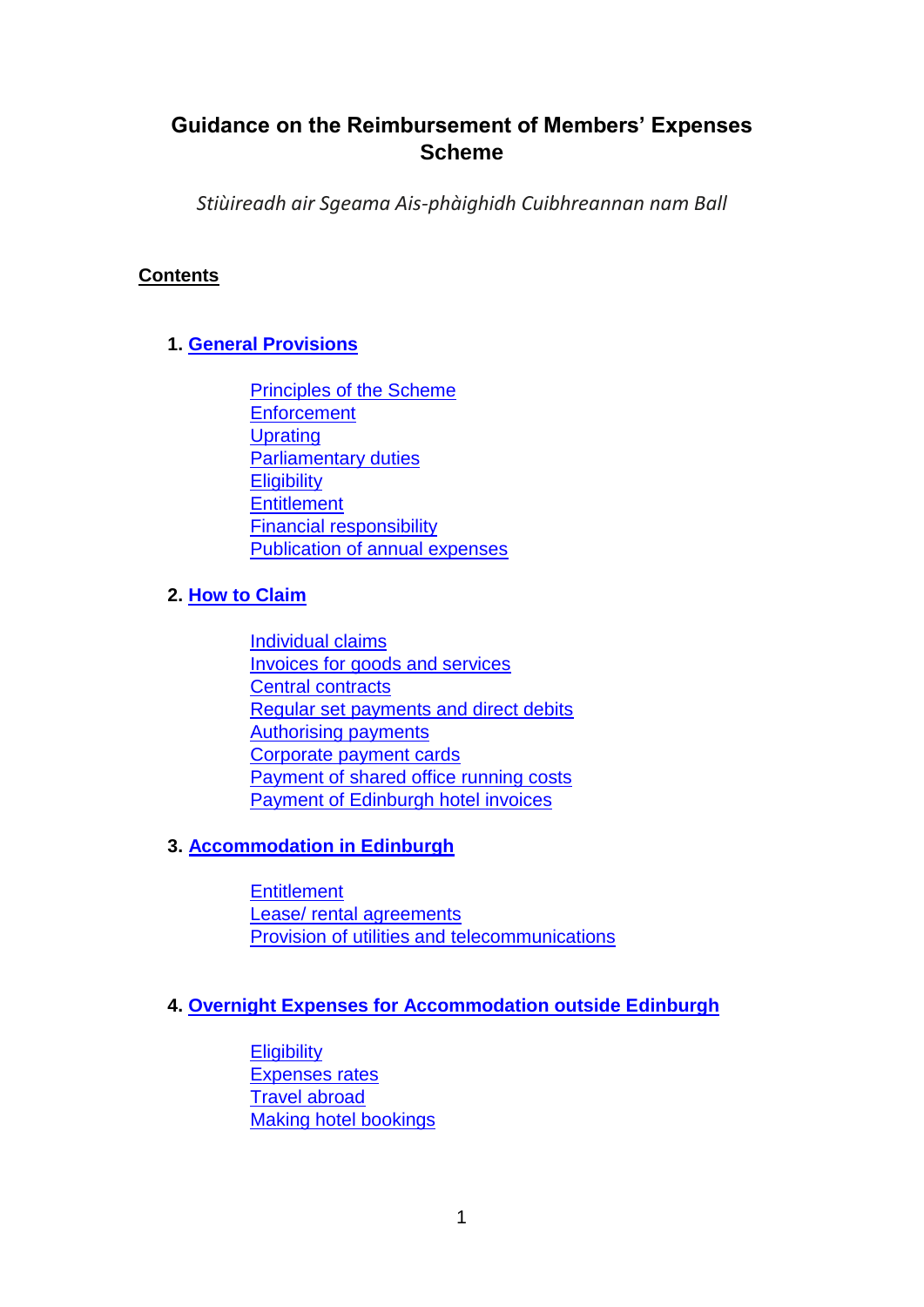### **5. Provision for Reimbursement of Staff Costs**

Staff salaries Terms and conditions of employment Staff pooling arrangements Notifying the SPCB of a new member of staff Notifying the SPCB of staff changes Notifying the SPCB of staff leavers National Insurance contributions Pension contributions Temporary staff cover Incidental and ancillary employment costs Learning and Development **Recruitment Advertising** 

#### **6. Registration of Close Family Members of another Member**

Close family relationships to be declared Publication of the register Failure to register

#### **7. Pooling Arrangements relating to the Employment of Staff**

Group pools Individual Member's pooling arrangements

#### **8. Office Costs**

Start-up provision Eligible expenses Financial provision Additional regional offices Additional resources Office lease/ licence agreements Leasing arrangements Sharing with a Member of Parliament (MP) Office sub lets Members who do not establish and run local parliamentary offices Working from home Mobile devices and phones

#### **9. Engagement Costs**

Business meeting costs Annual Reports, Newsletters, Surveys and Other Publications Postage costs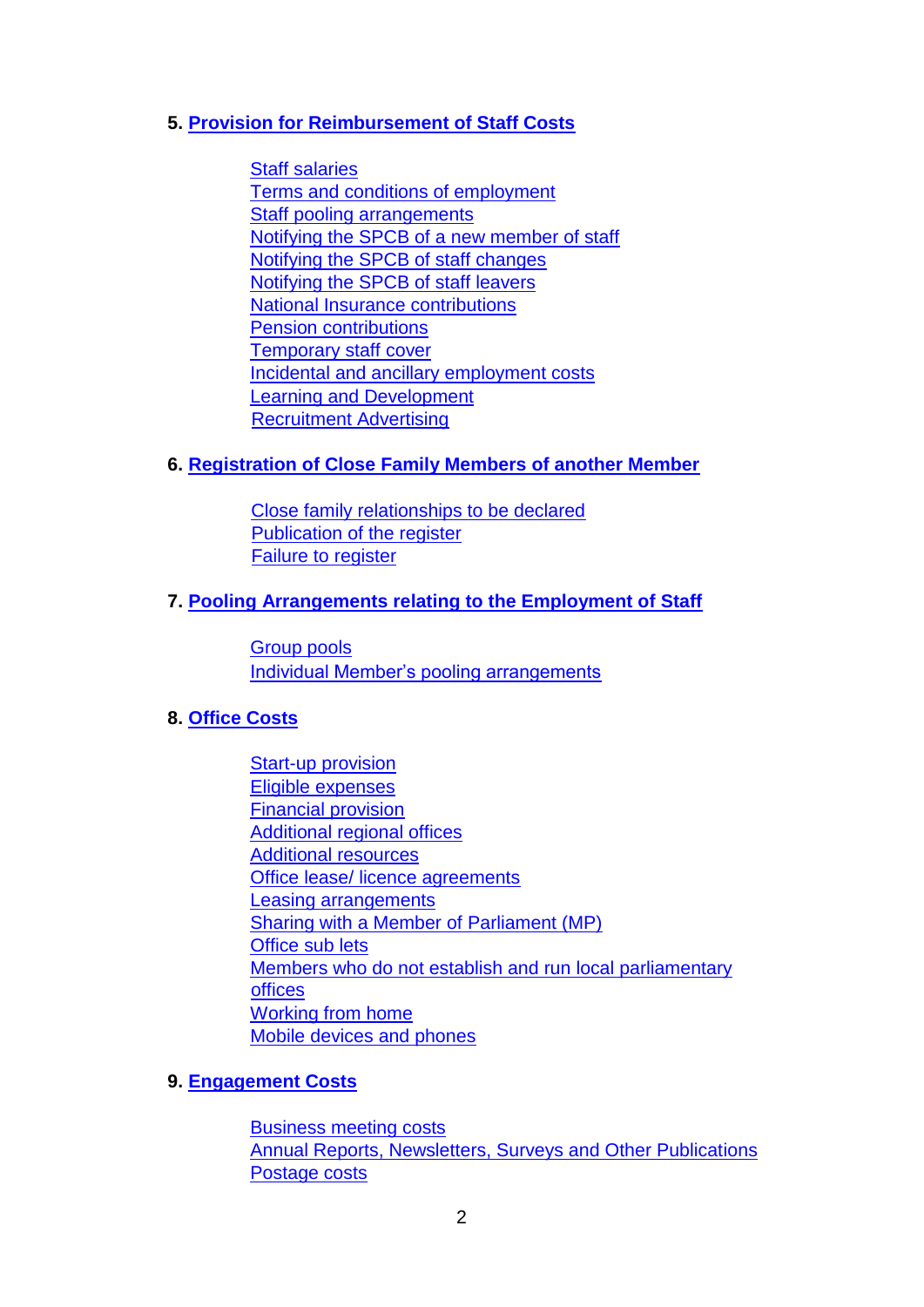Pre-paid envelopes Stationery provided centrally Stationery not provided centrally

# **10. Travel**

**Sustainability** Economy Members' travel Staff travel Travel arrangements made through the travel desk Air travel Taxi travel Car and boat hire

## **11. Additional Expenses**

Interpretation, translation and similar costs Exceptional expenses

# **12. Disability Provision**

**Applications** 

## **13. Winding up Provision**

Staff costs Staff redundancy Office, Accommodation and Associated Costs Members leaving their party/whose status changes Time limits

## **14. Members and Taxation**

P11Ds Office Cost Provision Members' Travel Accommodation in Edinburgh and Overnight Expenses Provision Staff Travel Provision Employee's Overnight Expenses Disability, Additional Expenses and Office Winding Up Provision Telephone taxation

**15.Members Staff Travel and Taxation**

**16.Annex A – New Office/Office Move - Lease Checklist and Guidance**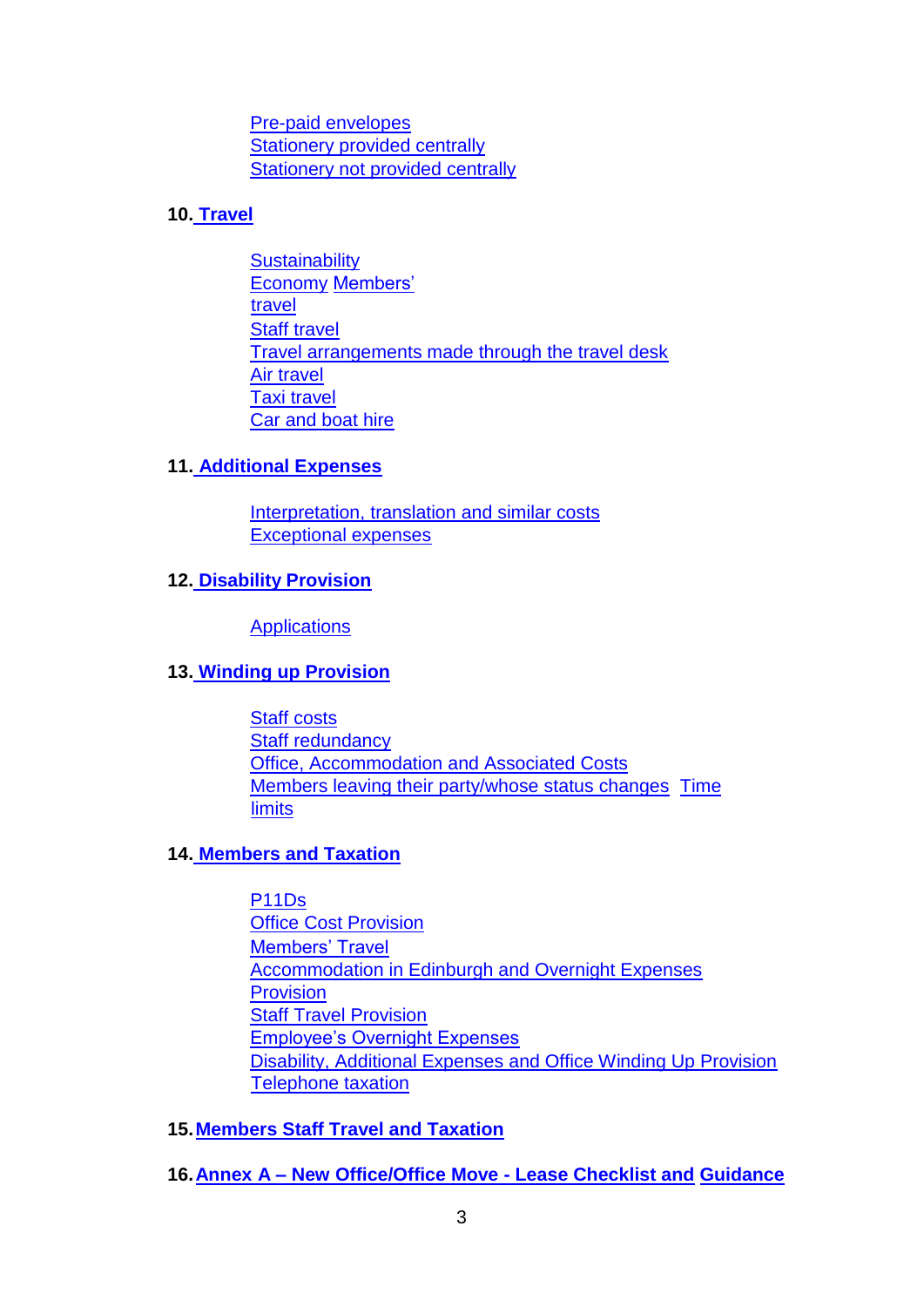# **17.Annex B – Edinburgh Accommodation - Checklist**

#### **Introduction**

The Members' Expenses Scheme sets out the provisions available to support Members in carrying out their parliamentary duties and the principles and rules of the Scheme Members must abide by in making a claim for reimbursement.

This guidance supports the Scheme by providing more detailed information on those provisions and what is and is not permitted within each provision as well as details on how the Scheme will be administered by the SPCB.

It provides information on the support and advice available in relation to making claims under the Scheme and details of who to contact for that support and advice.

Members and their staff should ensure they are fully aware of the rules of the Scheme and this associated guidance and where there is any doubt they should contact the Allowances Office for advice.

## *Ro-ràdh*

*Tha Sgeama Cuibhreannan nam Ball a' mìneachadh nan ullachaidhean a tha ann gus taic a chur ri Buill nan cuid dhleastanasan pàrlamaideach agus prionnsapalan is riaghailtean an Sgeama ris am feum na Buill cumail nuair a nì iad tagradh airson ais-phàighidh.* 

*Tha an stiùireadh seo a' cur ris an Sgeama le bhith a' toirt seachad fiosrachadh nas mionaidiche mu na h-ullachaidhean sin agus mu na tha agus nach eil ceadaichte anns gach ullachadh cho math ri fios air mar a thèid an Sgeama a rianachadh leis an SPCB.* 

*Tha e a' toirt fios mun taic is mun chomhairle a tha ri fhaighinn a thaobh a bhith a' dèanamh thagraidhean fon Sgeama agus fios air cò ris a nì thu conaltradh airson na taice is comhairle sin.* 

*Bu chòir do Bhuill agus don luchd-obrach aca dèanamh cinnteach gu bheil iad làn-mhothachail air riaghailtean an Sgeama agus an stiùiridh seo na chois agus nuair a tha teagamh sam bith ann, bu chòir dhaibh fios a chur gu Oifis nan Cuibhreann airson comhairle.*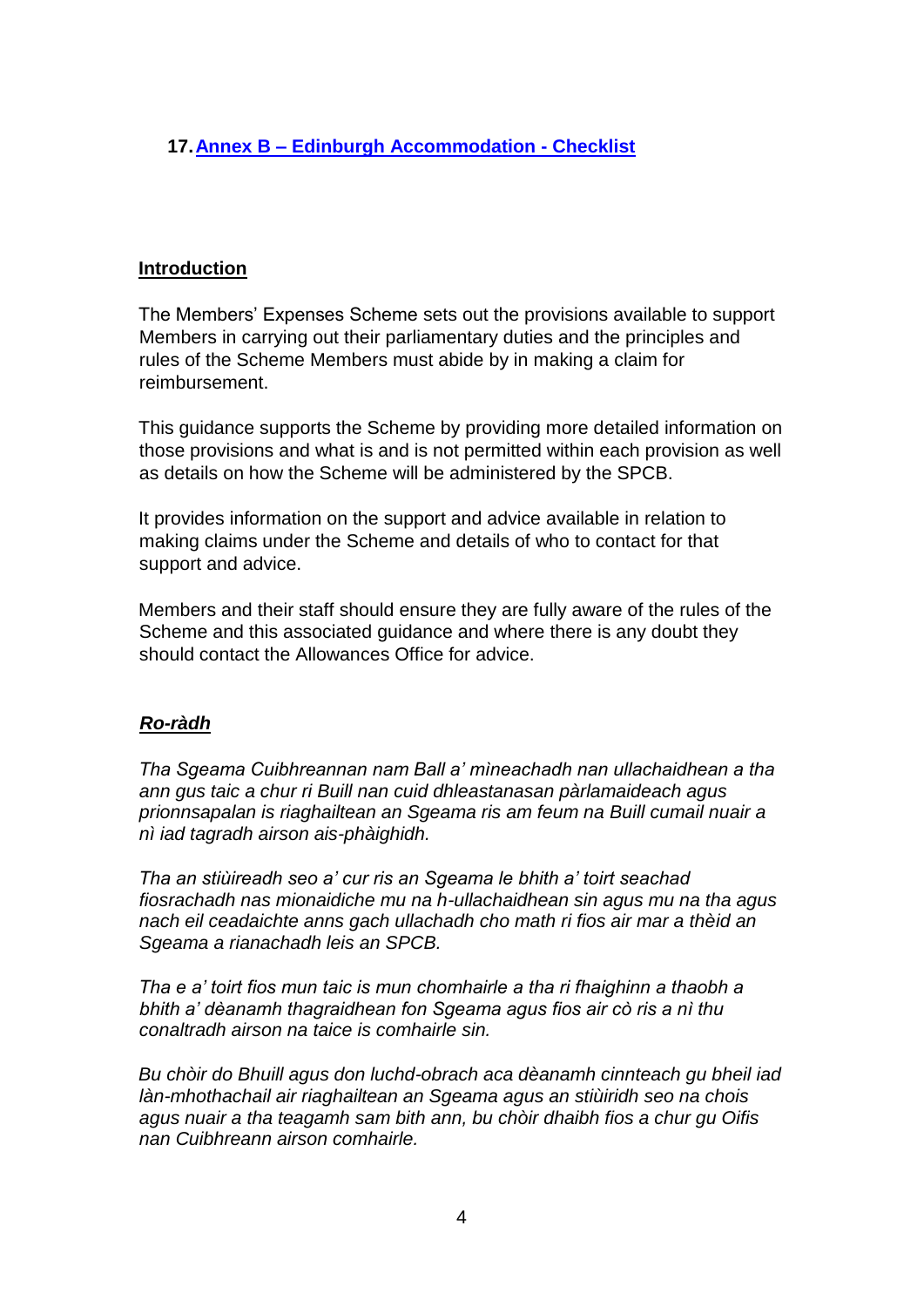# **1. GENERAL PROVISIONS**

# **Interpretation**

1.1. Definitions of terms referred to in this guidance are listed under Section 10 of the [Reimbursement of Members' Expenses Scheme](https://www.parliament.scot/msps/members-expenses)

## **Payment of expenses**

1.2. With the exception of mileage claims and in other exceptional circumstances, as may be determined by the SPCB, payment of Members' expenses will only be made on the production of the appropriate original receipts, invoices or other documentation.

# **Principles of the Scheme**

1.3. In submitting a claim for reimbursement or in using a corporate payment card, where one is provided, a Member must act in accordance with the principles laid out in the Reimbursement of Members' Expenses Scheme and comply with the rules of the Scheme. This includes following any guidance issued by the SPCB on the Scheme.

1.4. The principles of the Scheme are covered in [Section 1 of the General](https://www.parliament.scot/msps/members-expenses) [Rules to the Scheme](https://www.parliament.scot/msps/members-expenses)

## **Enforcement**

1.5 The SPCB is responsible for ensuring that the Scheme is administered in line with the Scheme Principles. The SPCB is responsible for issuing and making any changes to the guidance on the operation of the Scheme.

1.6 The Allowances Office will be responsible for administering and advising on the Reimbursement of Members' Expenses Scheme on behalf of the SPCB. To find out more information about who the Allowances Office are see their [office pages here.](https://archive2021.parliament.scot/intranet/23712.aspx)

1.7. Where a Member disputes a decision either not to reimburse expenses or costs or not to approve expenses or costs for reimbursement, the SPCB may review that decision. Any decision of the SPCB on review is final and it shall let the Member know of its decision as soon as possible.

1.8. The SPCB has the power to investigate any claim for reimbursement of expenses or use of a corporate payment card. Where, following such an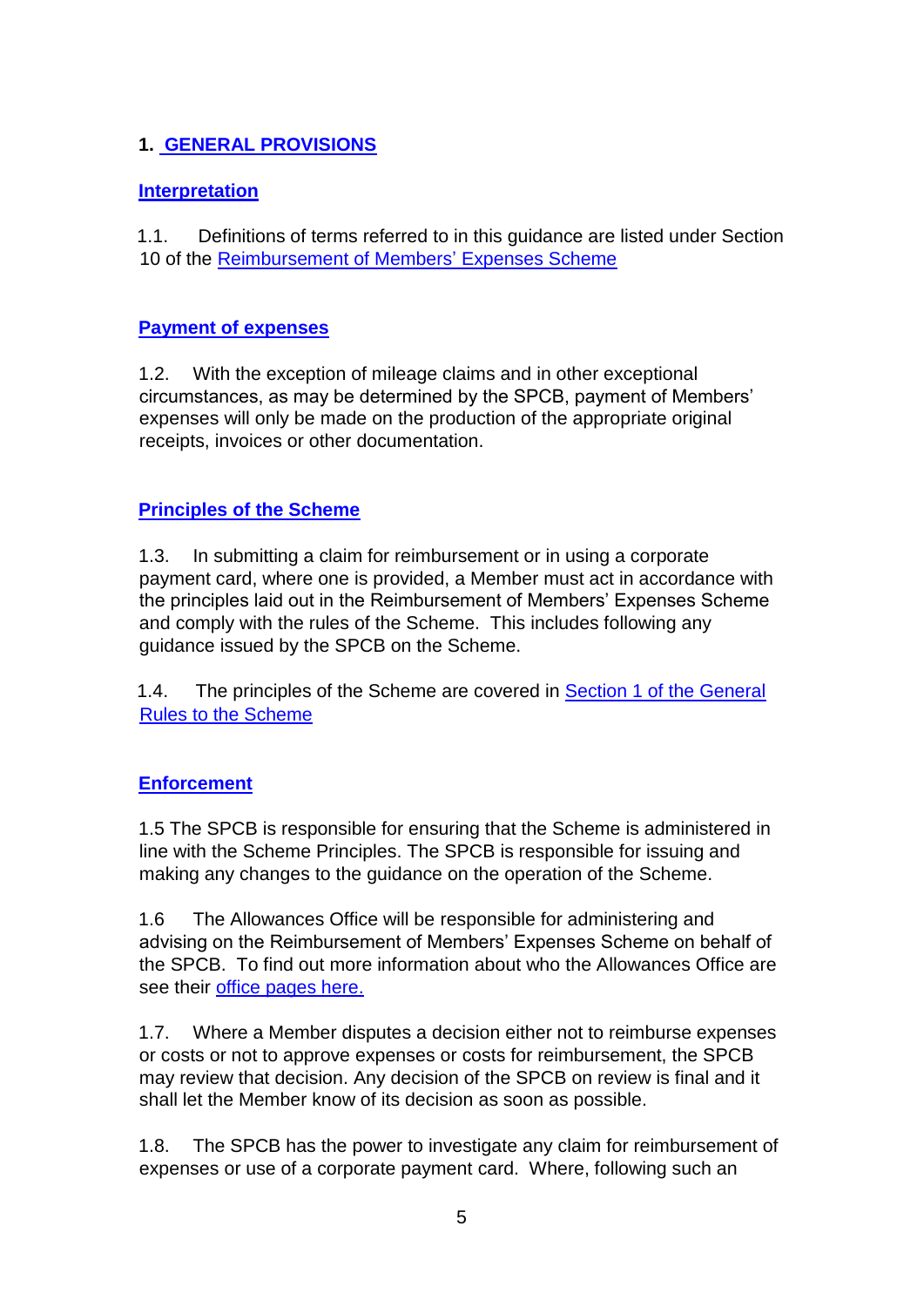investigation, the SPCB finds that a Member has submitted an improper claim (that is a claim which was for expenses which have not been incurred or which have been incurred for a purpose not permitted by the Scheme), or where there has been improper use of a corporate payment card, the SPCB may report to the Standards, Procedures and Public Appointments Committee and can make a recommendation as to any action which should be taken. This could be the removal of all or part of the Member's entitlement to reimbursement of expenses under this Scheme. The SPCB can make recommendations on both the extent and length of time this would apply.

# **Uprating**

1.9. The SPCB may uprate the various limits on expenses or costs which can be reimbursed under the Scheme in each financial year. Such increases will have effect from 1<sup>st</sup> April in each financial year. Any increases in mileage rates will be in line with any changes that are made to the Income Tax (Earnings and Pensions) Act 2003, if any.

## **Parliamentary duties**

1.10. A Member is entitled to reimbursement of expenses in connection with the undertaking of parliamentary duties. This is stated clearly as one of the Principles of the Scheme. The meaning of parliamentary duties is any task or function which a Member could reasonably be expected to carry out in his or her capacity as a Member. This includes but is not limited to:-

- Attending a meeting of Parliament.
- Attending a meeting of a committee or sub-committee of the Parliament on which the Member sits or which the Member is required to attend or attending such a meeting for some other valid reason relating only to the business of the committee or sub-committee.
- Undertaking research or administrative functions which relate directly to, or are in connection with, the business of the Parliament.
- Attending meetings for the purpose of representing electors or explaining the application of policy or meeting a member of the public residing in the constituency or region from which that Member was returned.
- Attending parliamentary party group meetings in Edinburgh or, with the approval of the SPCB, any other place in Scotland.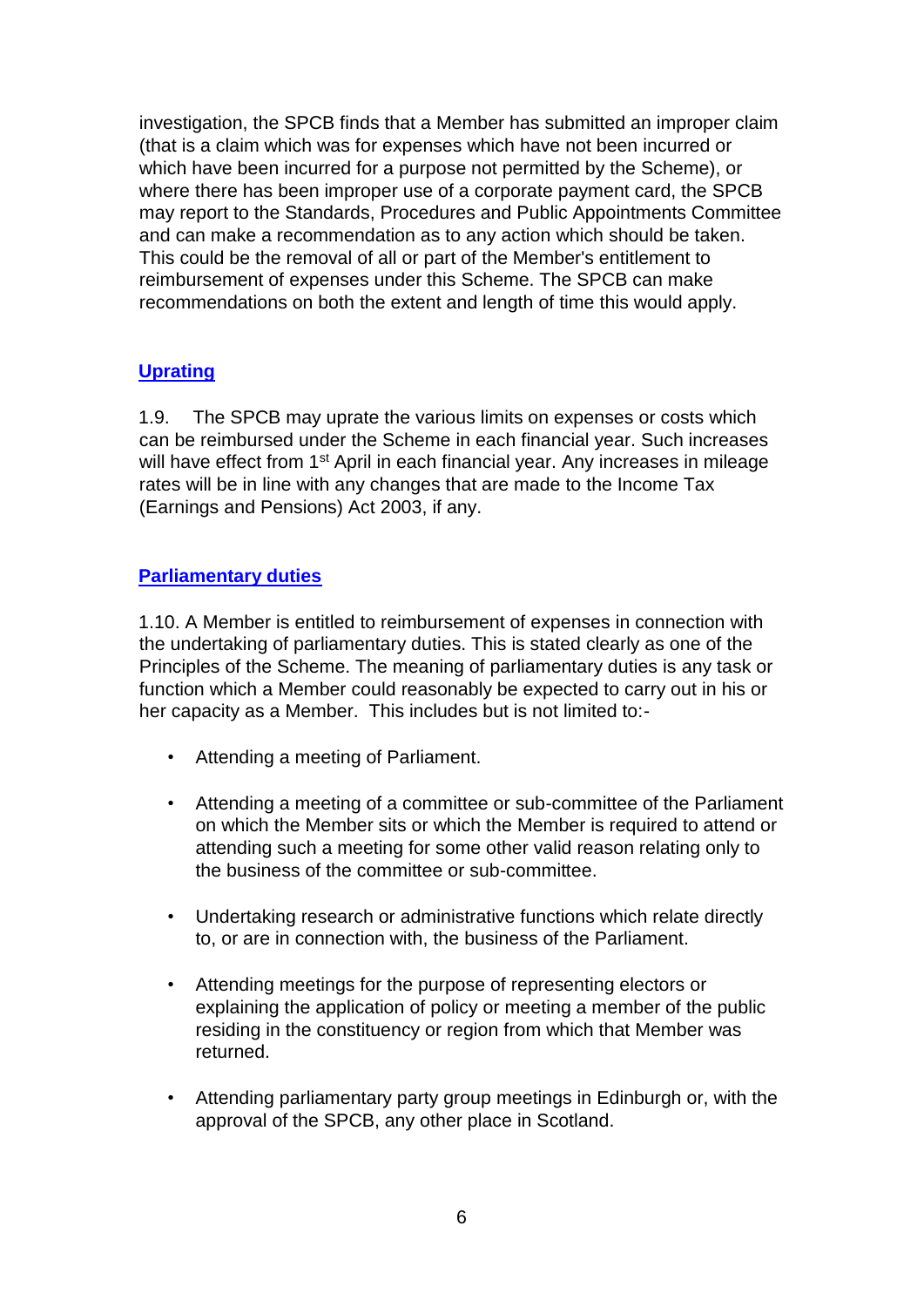- Attending a meeting, ceremony or official function which relates directly to, or is in connection with, the business of the Parliament.
- Attending an international conference which relates directly to, or is in connection with, the business of the Parliament with prior approval of the SPCB.

1.11. Expenses cannot be reimbursed in relation to a Member's activities that relate to a Member's role as a party spokesperson or representative or in relation to the Member's membership of a cross-party group other than travel or overnight accommodation costs for the Member associated with the work of that cross-party group, for example when carrying out a visit for research purposes.

## **Eligibility**

1.12. If a Member has claimed expenses or has had expenses reimbursed from another source, he or she will not be eligible to claim the same reimbursement of expenses under this Scheme

1.13 All claims should be submitted no later than 4 months after the date when the expenses were incurred otherwise the claim is lost, unless there are exceptional circumstances.

## **Entitlement**

1.14. The Allowances Office will advise Members of the annual limit of the expense entitlements at the start of each financial year. These limits may not be exceeded. Details of the current limits can be found on the Allowances Rates Reference card:

https://www.parliament.scot/msps/~/link.aspx?\_id=1723032A05FD42ADA80A E86F1401F01B&\_z=z

1.15. Where a person becomes eligible for reimbursement of expenses part way through the financial year the level of such reimbursement will be calculated on a pro rata basis based on the number of days remaining in that financial year.

1.16. If a Member ceases to be a Member part way through the financial year the level of such reimbursement will be calculated on a pro rata basis based on the number of days the Member has been a Member during that financial year.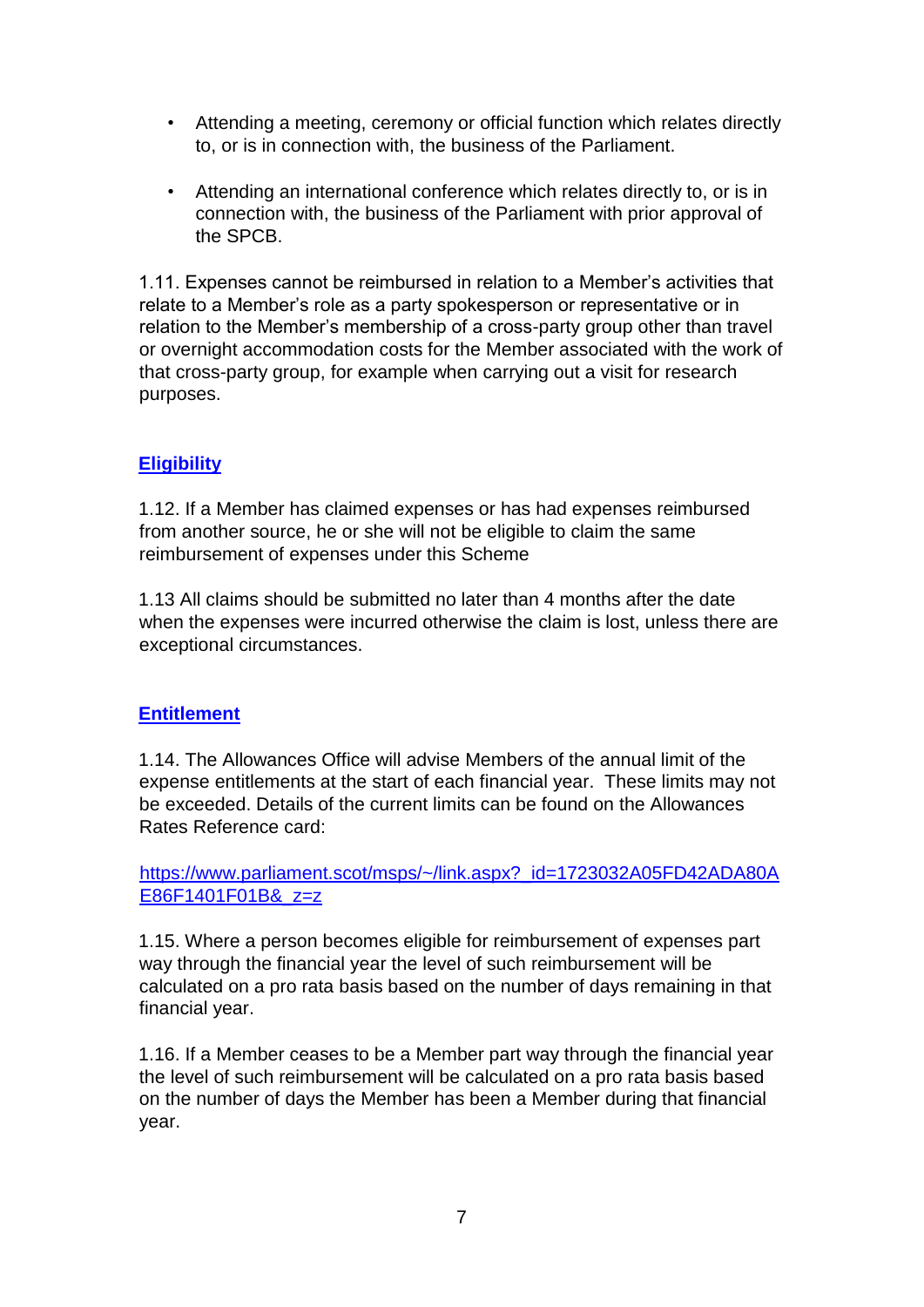## **Financial responsibility**

1.17. Members will be responsible for ensuring that there are sufficient funds available to meet the payment of claims and standing orders submitted to the Allowances Office. The SPCB has no power to pay more in any year than the amounts set out in the Scheme. Where there are insufficient funds to do so claims will be returned to the Member for settlement personally. Members will have access to reports through the travel and expenses system which will advise them of their limit for each provision, their expenditure to date and any commitments together with details of the remaining balance as appropriate for each provision with a set limit.

1.18. If there are insufficient funds to meet staff salary costs in accordance with the provisions of contracts of employment, the SPCB will require the Member to make funds available to meet these costs.

1.19. All payments in relation to claims for reimbursement will be made direct to the individual claimant.

# **Publication of Annual Expenses**

1.20. Section 83 of the Scotland Act 1998 requires the Parliament to ensure that the information regarding the sums paid in expenses is published for each financial year. Members will be aware that the SPCB publishes information on Members' expenses on a quarterly basis.

## **Detail**

1.21. The detail of information published on expenses is determined by the Scottish Parliamentary Corporate Body in line with Rule 1.3 of the Reimbursement of Members' Expenses Scheme. Information to be published will cover the following headings:-

- Accommodation costs.
- Office costs.
- Staffing costs.
- Engagement costs.
- Travel costs.
- Other costs (including exceptional expenses, interpretation and translation costs, incidental and ancillary employment costs and winding up costs).

## **Consultation**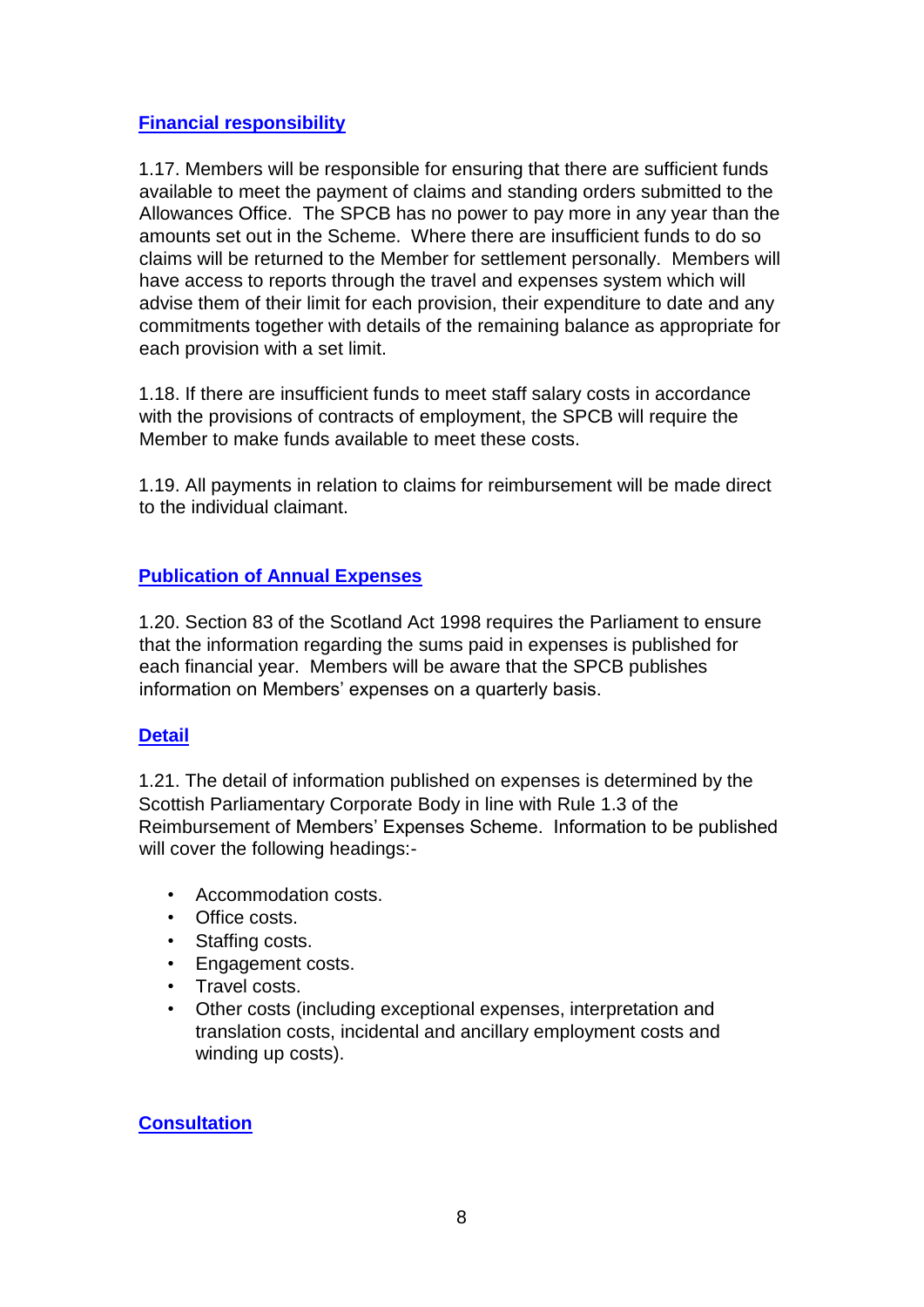1.22. In advance of each quarterly publication the Allowances Office will provide each Member with a report of what is to be published. This report will contain details of all the costs charged against the Member's provisions for the particular period and will form the basis of the information published. Members will be asked to check the detail of their reports for any errors and to advise the Allowances Office accordingly so that any final adjustments can be made prior to publication.

## **2. HOW TO CLAIM**

2.1. There are different ways for expenses to be reimbursed under the Members' Expenses Scheme. You can:

- pay the costs upfront and reclaim the monies by completing and submitting a claim with the appropriate receipts through the travel and expenses system;
- submit an invoice through the travel and expenses system for payment direct to the supplier;
- set up, in conjunction with the Allowances Office, a direct debit or scheduled payment for telecoms, utilities and rent costs;
- purchase through a central Parliament contract with a subsequent recharge to your cost centre, for example catering, stationery and taxis; or
- By using a corporate payment card, if one has been provided by the SPCB.

For payment of staff salary costs see section 5 of this guidance.

## **Individual Claims**

2.2. Where a Member or a member of their support staff has personally incurred expenditure they can claim these costs by completing a claim on the travel and expenses system, My Expenses, attaching any relevant receipts and submitting this for processing. Each Member's support staff's claim must be authorised by the employing Member. Submitted claims will automatically be sent to the Member through the system for approval. Payments can only be made where a clear image of the invoice, receipt or ticket has been included within the claim submission and which clearly shows the following information:

- Date of purchase;
- Where goods or services were purchased from/incurred;
- Detail of goods or services received;
- Detail of journey(s) including any mileage; Any meal claimed including any alcohol costs; and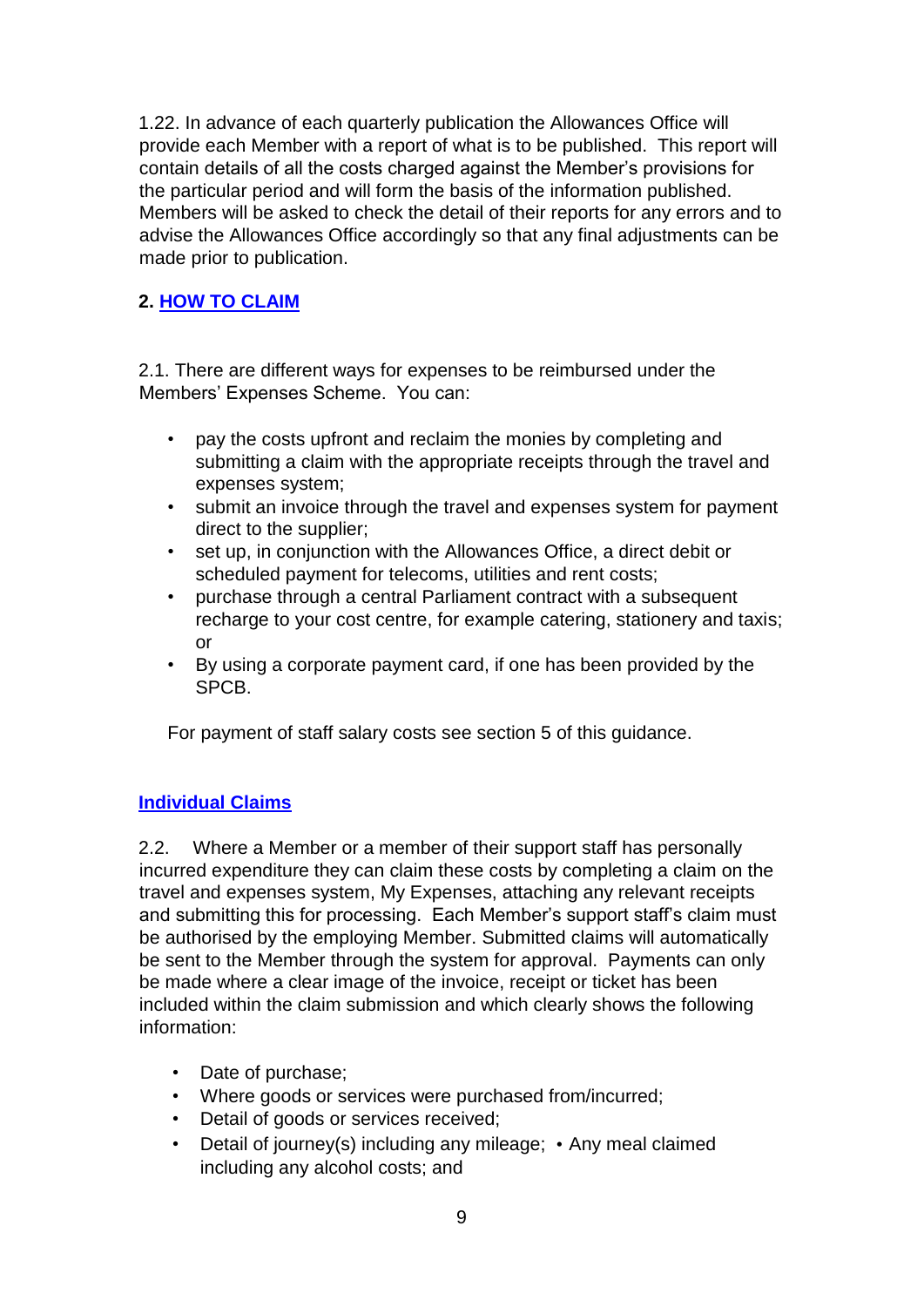• Amount of the expense (including VAT).

2.3. Alcohol costs will not be met unless taken with a meal as part of an overnight stay and then only up to a maximum limit of £8 within the overall overnight expense limits set.

2.4. Members' staff should indicate on the claim if the travel being claimed is in respect of a seminar, conference or training course which has been authorised in advance as these costs will be met from the Incidental and Ancillary Employment provision and not the Travel Provision.

2.5 Any travel carried out on Committee, Commonwealth Parliamentary Association (CPA) or International Relations (IRO) business will be paid from their own respective budgets. Claims for these types of travel should be input on the My Expense system with associated receipts/ invoices to support them against the relevant business area cost centre. Authorised signatories for the business area will be required to authorise costs from here.

# **Invoices for Goods and Services**

2.6 The Allowances Office can arrange to make payments direct to suppliers or service providers on behalf of a Member upon submission through the travel and expenses system of an appropriately authorised invoice.

2.7 Normally claims should be made after goods or services have been received.

2.8 It is appreciated, however, that payments in advance of receiving the goods or services can be helpful to Members and to reduce the risks associated with payments in advance any claim made in respect of an advance payment requires to be supported by either: -

- a) a reference to the contractual requirement of the supplier to be paid in advance (e.g. - a rental agreement which confirms the period covered); or
- b) by submitting the supplier's invoice through the travel and expenses system setting out the period covered and requirement for payment in advance.
- c) Any prepayments should be no more than one year in advance of the payment date and in an election year should not go beyond the end of the parliamentary session wherever possible.

**Central Contracts**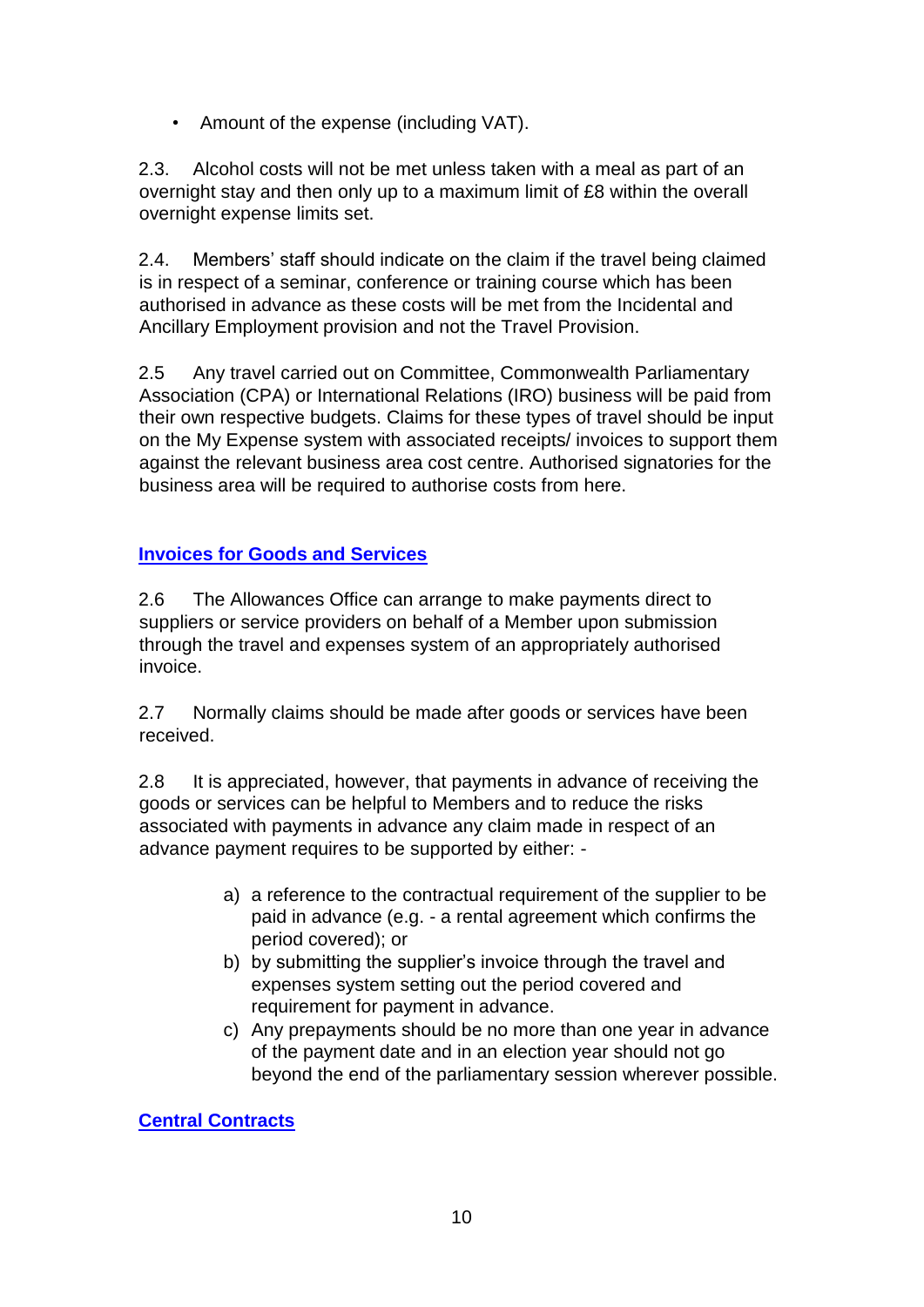2.9 Members and their staff have the ability to order goods and services through centrally managed Parliament contracts and have these costs recharged to their cost centre. This usually means costs being re-charged on a monthly basis by the Allowances Office to a Member's cost centre so that it shows against a Member's spend and reports.

2.10 Details of the central contracts available for your use can be found here:

[Taxi Service](https://www.parliament.scot/intranet/17162.aspx) [Newspapers and Journals via SPICe](https://archive2021.parliament.scot/75187.aspx) [General Office stationery and paper](https://archive2021.parliament.scot/msps/17665.aspx) [Headed Stationery](https://www.parliament.scot/msps/21135.aspx)

#### **Regular set payments and direct debits**

2.11 The Allowances Office can arrange to make regular payments on behalf of Members in respect of local office rent, Edinburgh accommodation rent, utilities, telecoms and council tax etc. Members are required to submit:-

- A copy of the appropriate signed lease detailing the length of the agreement.
- In relation to direct debits only, where such arrangements have been agreed in conjunction with the Allowances Office, a signed direct debit mandate, letter of authority and copies of each invoice/letter relating to changes to the direct debit within agreed deadlines.
- Details of what is to be paid.
- Details of when the payments are due and the frequency of payments i.e. monthly, quarterly etc.
- To whom the payments are to be made together with the bank account details of the suppliers or landlord.

2.12 Payments will only be made for the period of the lease/rental agreement or direct debit agreement. To enable payments to be made beyond this period documentation in the form of a revised lease/rental will require to be forwarded to the Allowances Office confirming the new lease period and payment details as above.

## **Authorising payments**

2.13 A Member may nominate a member of his or her staff to authorise the payment of invoices on his or her behalf. In order to do so, Members should submit a completed authorised signatory form to the Allowances Office.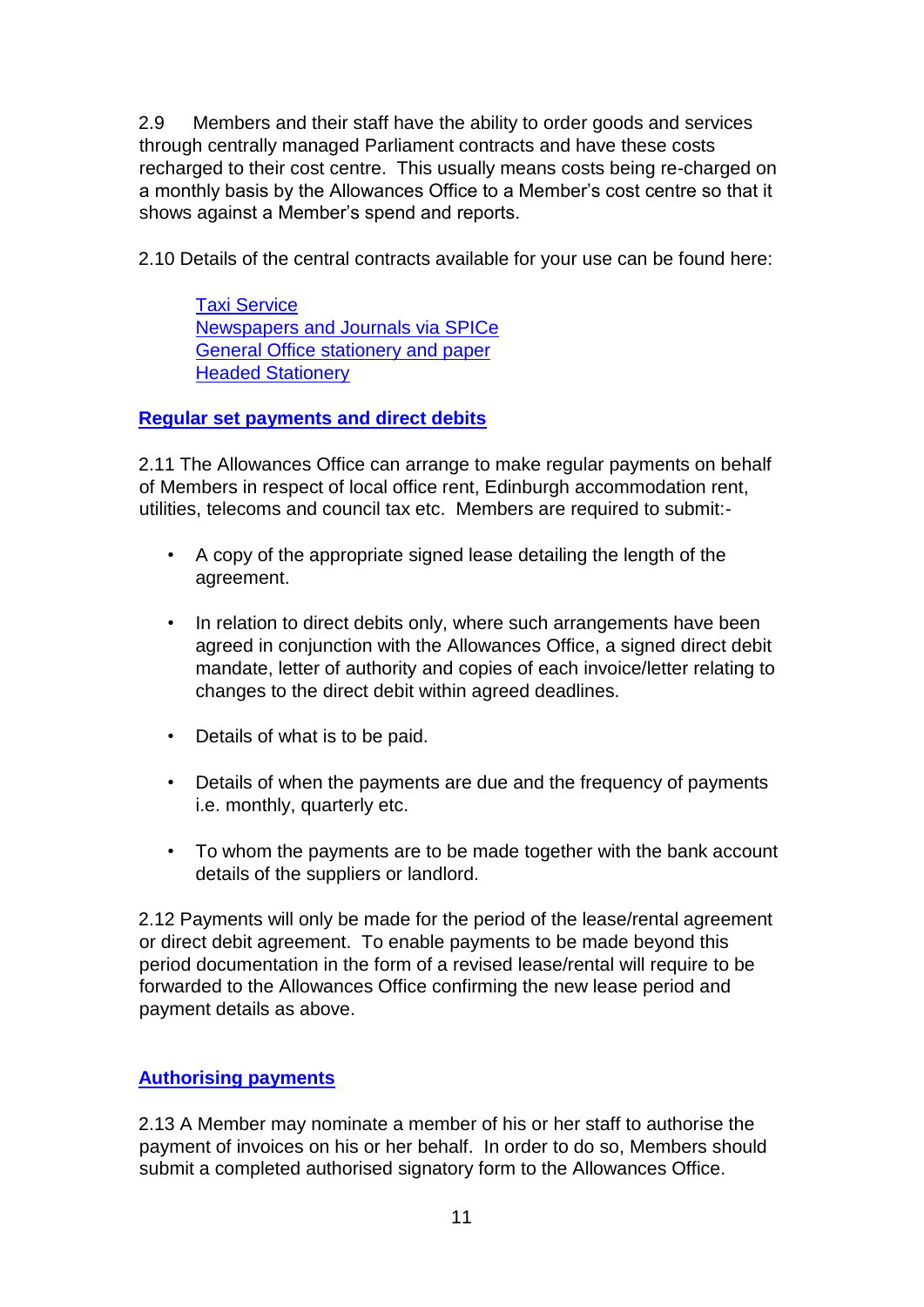## [Authorised Signatory Form](https://archive2021.parliament.scot/msps/26815.aspx)

2.14 Please note that this arrangement only applies to payments being made direct to goods/service providers, hotel pre-payments or travel ticket booking requests. **Authorised signatories cannot authorise reimbursement of costs to a Member, themselves or other staff employed by the Member. Such requests must always be authorised by the Member.**

## **Corporate Payment Cards**

2.15 Members and their staff will be offered the use of a corporate payment card to help with the payment of lower cost items such as office supplies, hall hires, newspapers, overnight hotel accommodation and meal costs etc.

2.16 Should Members or their staff choose to make use of a corporate payment card they will be expected to do so in line with the principles and rules of the Members' Expenses Scheme and by following the guidance on corporate payment cards and adhering to the agreement they will be asked to sign.

2.17 Holders of corporate payment cards will also be required to reconcile all items paid for by the card with a valid receipt. Any item purchased that does not have a valid receipt will not be authorised and the cardholder will be required to repay any such costs to the SPCB.

2.18 Corporate payment cards must not be used for personal purchases or other non-parliamentary expenditure.

2.19 Any use of the card which is not permitted within the corporate card guidelines or any ongoing failure to provide valid receipts or to reconcile those receipts with the card spend each month within agreed deadlines will result in the card being frozen until such time as the appropriate action is taken or if action is not taken the card will be permanently removed.

2.20 The Allowances Office will continue to provide a payment service. In particular larger expenditure such as door to door deliveries of publications or larger utility bills should be submitted to the Allowances Office for payment direct to the supplier.

## **Payment of shared office running costs**

2.21 Where a Member shares office accommodation and the associated running costs with other Members of the Scottish Parliament (MSPs) or Members of the UK Parliament (MPs) the Member must enter into a written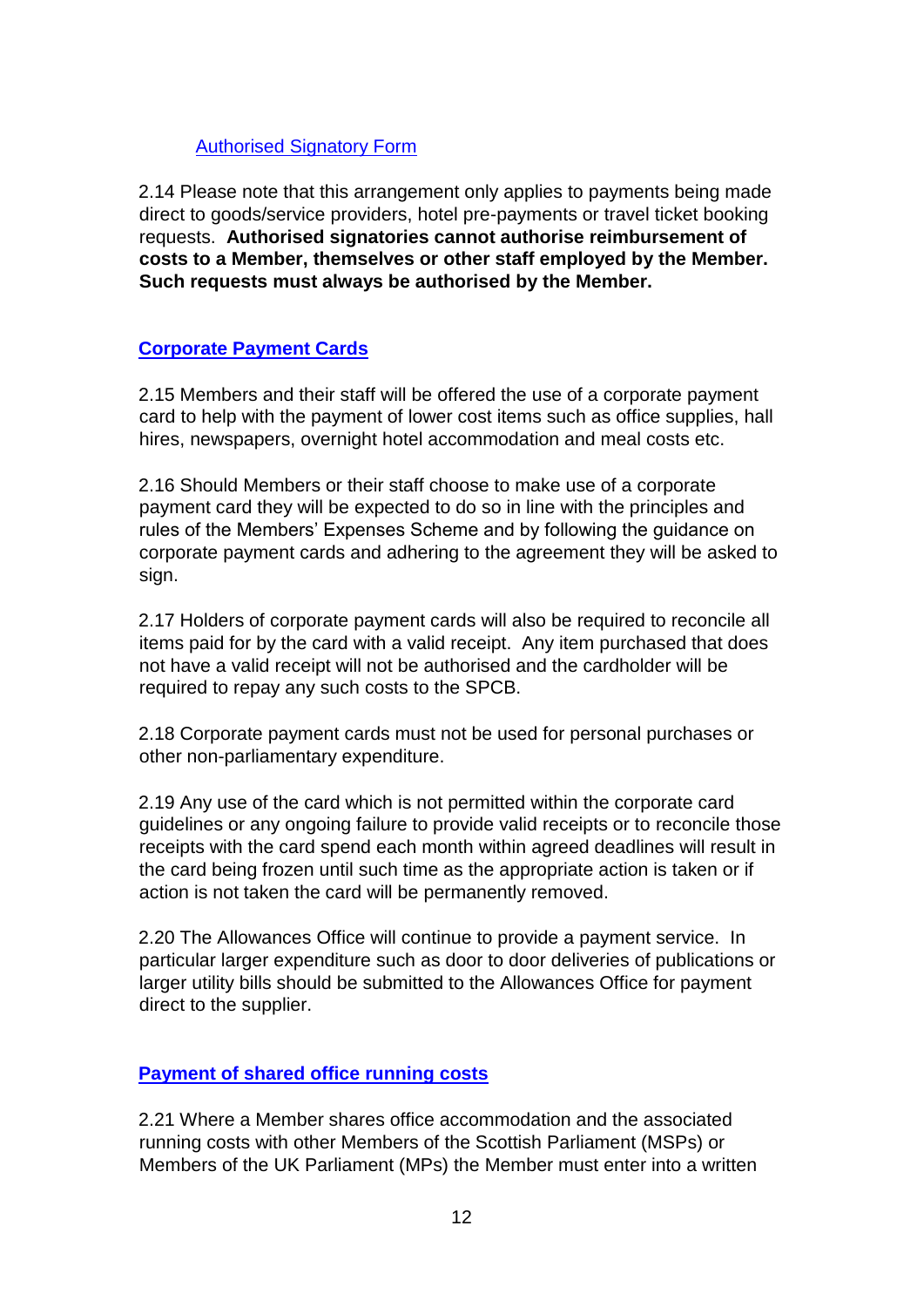agreement with the MSPs or MPs concerned. This agreement must detail the office and running costs and show how they are to be apportioned between all persons sharing the office. Where the office(s) are shared by MSPs all office running costs must be shared in equal proportions. The Member must then submit the agreement to the SPCB for approval.

2.22 If the terms of the written agreement have been approved by the SPCB, costs can be met by:

(a) A Member paying his or her share of the costs direct to the service provider and submitting a claim for reimbursement through the travel and expenses system. Claims will only be paid when supported by the appropriate receipts/invoices.

(b) Submit the invoice for payment direct to the supplier through the travel and expenses system where expenses will be charged to the relevant provisions and split across Members as per the written agreement.

c) If costs are shared with an MP only the MSP's share can be paid through Scottish Parliament Expenses.

2.23 Where an office is shared with several MSPs one authorised signatory as a minimum to authorise shared office costs for all of the Members should be agreed by all Members. This should be set out in the shared office cost agreement.

2.24 Members are required to submit invoices and split the costs accordingly through the travel and expenses system.

## **Payment of Edinburgh Hotel Invoices**

2.25 There are a number of hotels in Edinburgh that will arrange to invoice the Parliament direct in respect of expenses incurred by Members or their support staff instead of requiring settlement on departure.

2.26 A list of hotels operating this method of payment can be found here:

#### [List of Edinburgh Hotels](https://archive2021.parliament.scot/msps/25570.aspx)

2.27 Alternatively Members can contact the Allowances Office to obtain the details. In order to take advantage of this arrangement the Allowances Office can provide, on request, a letter of authorisation that confirms eligibility to claim overnight expenses up to the maximum rate in the Scheme.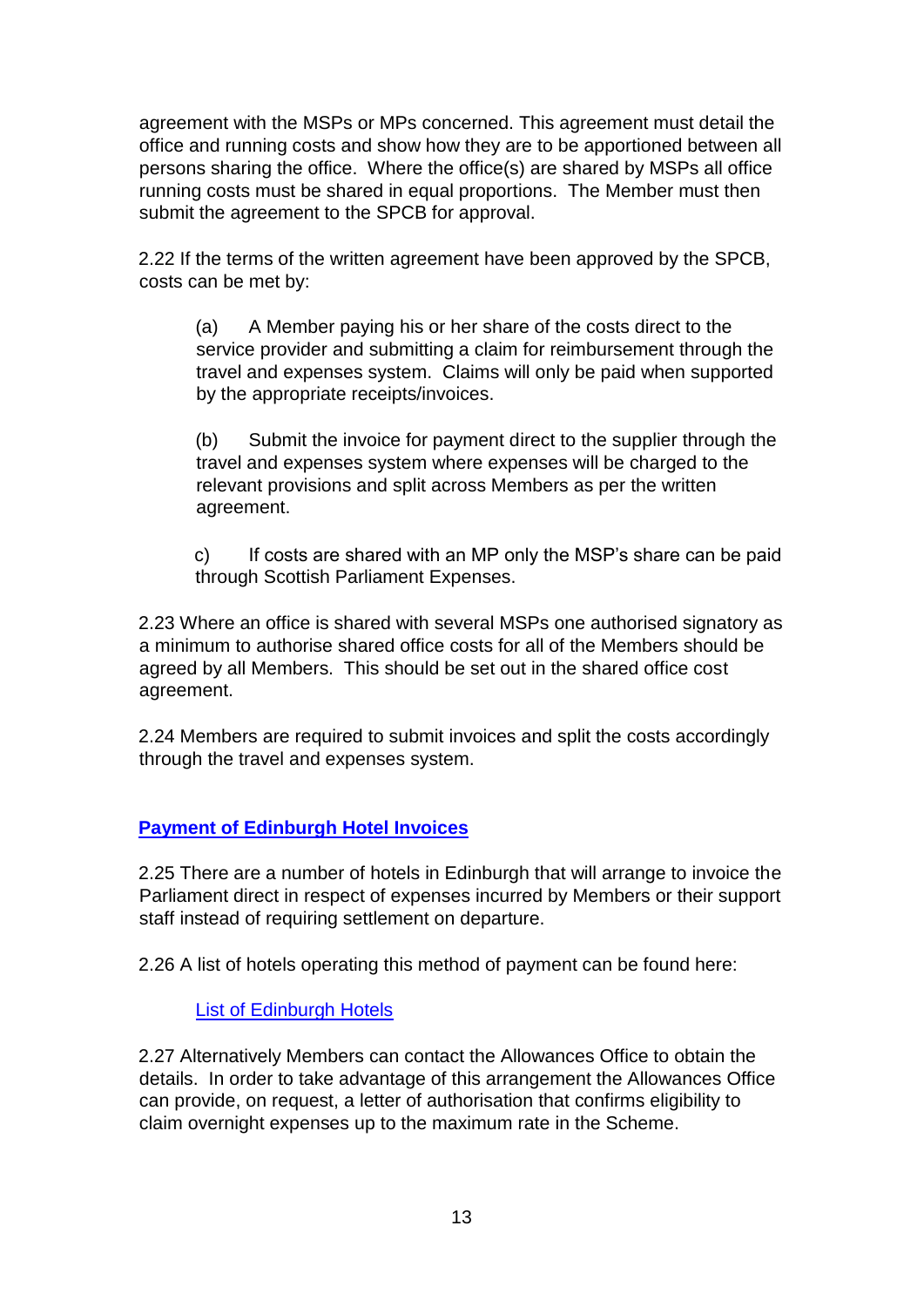2.28 A Member or their support staff will be required to produce this letter when booking into the hotel and will be required to authorise the bill on departure. Member's will be required to pre-authorise any overnight stay and authorise hotel invoices upon receipt for their support staff.

# **3. ACCOMMODATION IN EDINBURGH**

3.1. Provision is made under the Reimbursement of Members' Expenses Scheme for expenses necessarily incurred in staying overnight in Edinburgh for the purposes of a Member performing his or her parliamentary duties. The relevant provisions are contained in section 2.1 of the [Scheme.](https://www.parliament.scot/msps/members-expenses)

# **Entitlement**

3.2 Entitlement to reimbursement for Edinburgh accommodation costs is dependent on the location of a Member's main residence. Details of the constituency groupings are provided at [Annex A](https://www.parliament.scot/msps/members-expenses) [of the Scheme.](https://www.parliament.scot/msps/members-expenses) Any claims made under this provision are subject to a maximum limit for each financial year. Details of provision limits can be found in the [Allowances Rates](https://www.parliament.scot/msps/members-expenses/allowances-rates) [Reference Card.](https://www.parliament.scot/msps/members-expenses/allowances-rates) Members cannot go over the limit of their Edinburgh Accommodation provision and can only claim for one residence at any time. any costs above the limit will need to be met personally.

# **Group 1**

3.3 If a Member's main residence lies within a constituency listed in this group he or she will not be eligible to apply for this provision.

# **Group 2**

3.4 If a Member's main residence lies within a constituency listed in this group he or she shall be entitled to claim the overnight expense rate for each night he or she requires to stay overnight in Edinburgh to meet the cost of bed and breakfast and an evening meal (up to a maximum limit for each night and financial year).

3.5 Alcohol costs will not be met unless taken with a meal as part of an overnight stay and then only up to a maximum limit of £8 within the overall overnight expense limits set. The cost of business telephone calls and newspapers will also be met but only to the extent that they fall within the overnight expenses rates [\(Schedule of Rates\)](https://www.parliament.scot/msps/members-expenses/allowances-rates) Please note that newspaper costs as part of an overnight stay will attract a tax liability.

# **Group 3**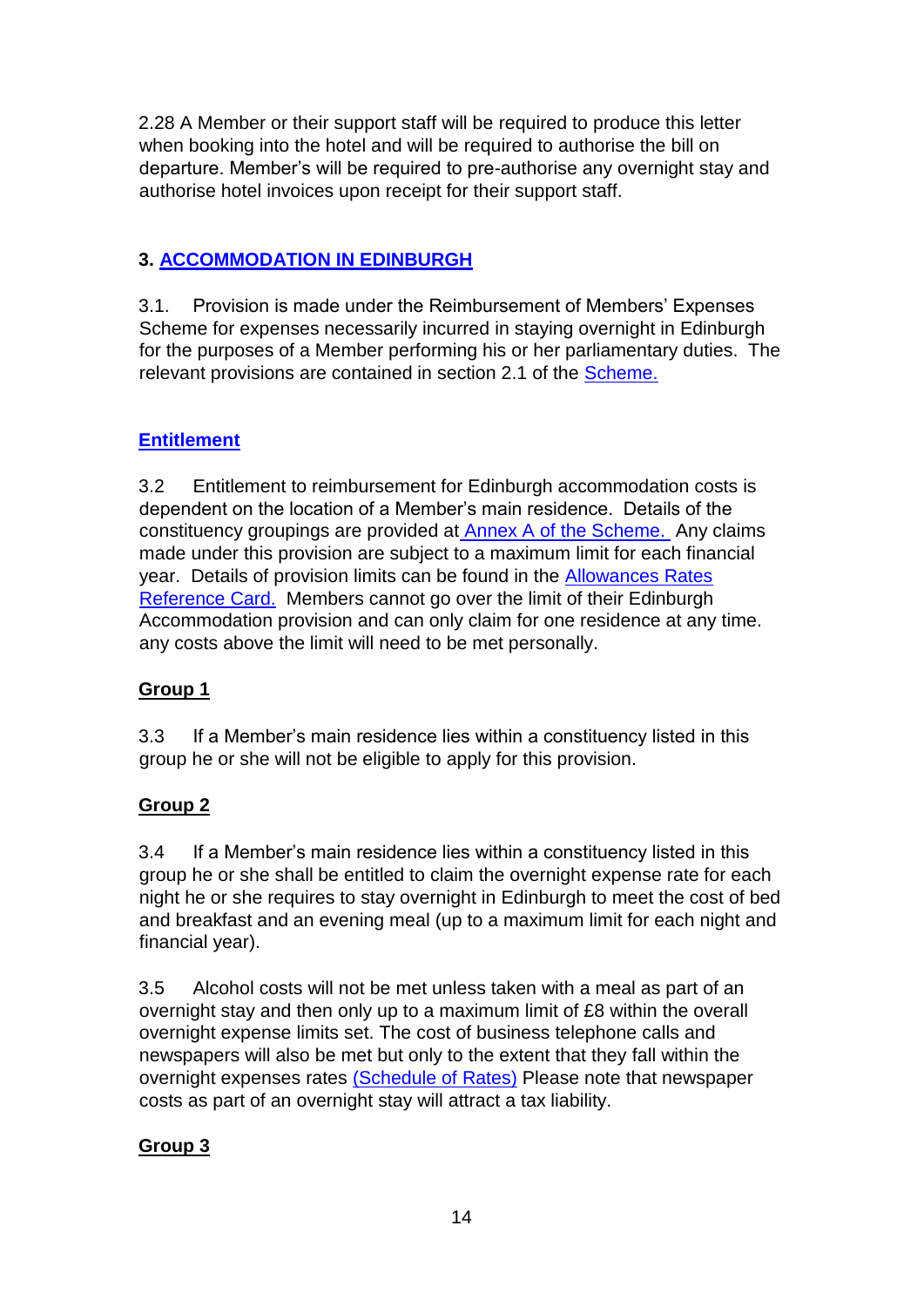3.6 Where a Member's main residence lies within a constituency listed in this group the Member shall be eligible for either:-

• Provision of up to the set rate per night for each night that he or she requires to stay overnight in Edinburgh, on the same principles as set out under the Group 2 heading above (up to the maximum limit for each night and financial year);

or

• Provision of up to the set annual limit to meet the following costs:-

 $\circ$  The rent payable for the lease of a property.  $\circ$ Council Tax and water charges.

o Factoring charges, excluding common repair costs. o Utility and telecommunication costs. o Contents insurance.

**Members with disabilities or caring responsibilities**

3.7 A Member who has a disability or who has caring responsibilities for dependents and who falls into Group 2 can apply to the SPCB to be considered as falling into Group 3 for the purposes of overnight accommodation in Edinburgh. There is no provision for a dependent's travel costs to be met under the Members' Expenses Scheme.

3.8 Upon successful application Members in these circumstances will have the same entitlement as Members in Group 3 and have the option of either leasing a flat or making use of overnight hotel accommodation.

3.9 Any application for consideration of such a change should be sent in the first instance to the Head of Allowances.

# **Presiding Officer**

3.10 A Presiding Officer whose main residence is in a constituency listed in Group 2 will be treated as if that residence were in Group 3 and as such can be reimbursed either for an overnight stay in an Edinburgh hotel or for the costs associated with leasing a property as detailed in paragraph 3.6.

## **Lease/rental agreements**

3.11 A Member is required to submit a signed copy of any lease/rental agreement entered into with regard to this provision to the Allowances Office. This should provide details of the lease or rental period together with the level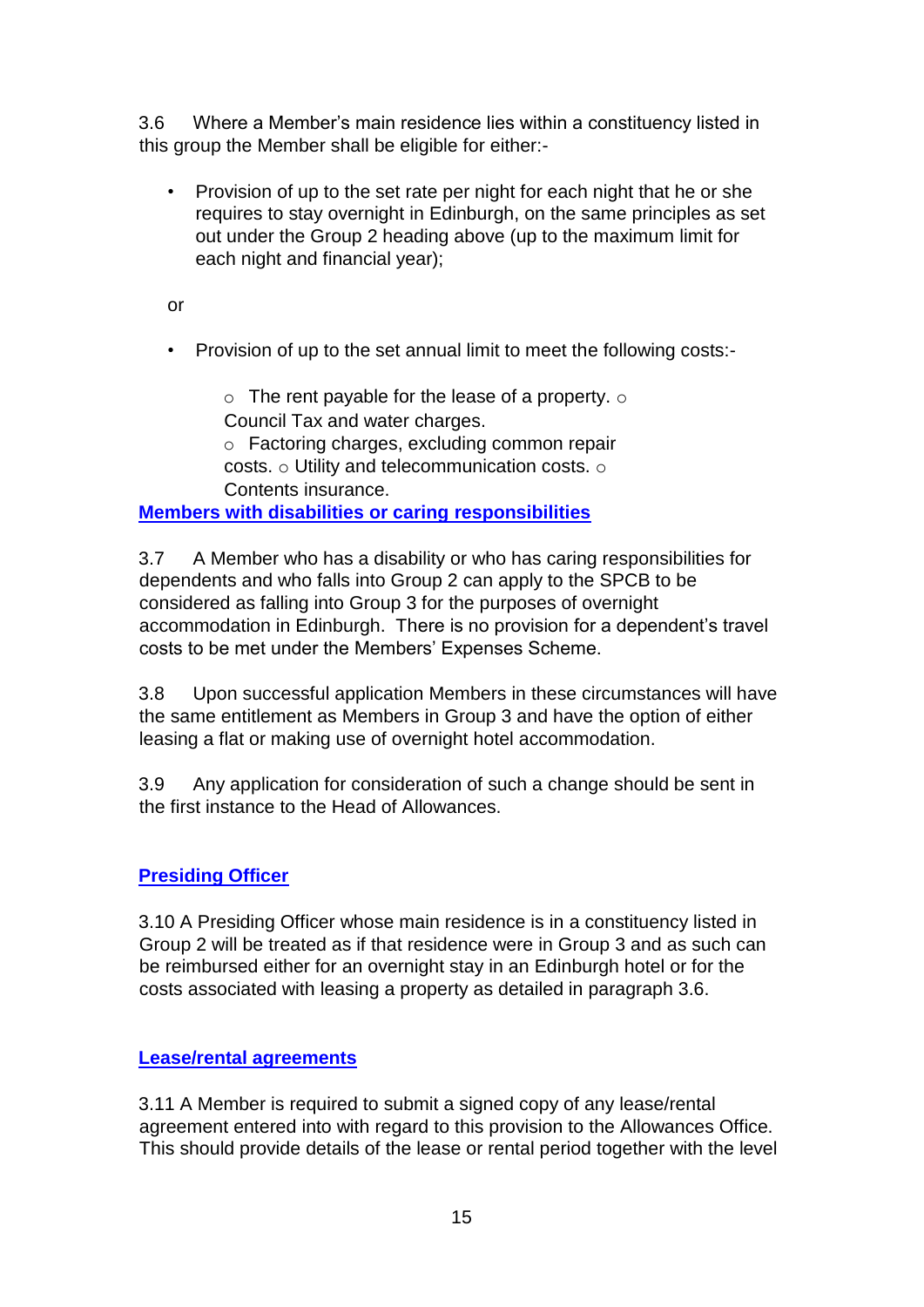of rent to be paid, to whom and when. Further information and a checklist for setting up Edinburgh Accommodation can be found at Annex B.

3.12 Advice on whether a lease meets the requirements of the Scheme and therefore is valid for reimbursement under the Scheme can be sought from the Allowances Office. This should be done prior to any lease being entered into as any lease not considered valid cannot be reimbursed.

3.13 Advice on arrangements for meeting a deposit and rental payments can also be sought from the Allowances Office.

3.14 Members are not permitted to claim for the reimbursement of costs associated with leasing a residential property in Edinburgh from a close family member, another Member or connected person (such as a business partner, business associate of the Member or any organisation (other than a political party) in which the Member or a close family Member has an interest).

3.15 For the purposes of the Scheme, a close family member is defined as a spouse, civil partner or co-habiting partner of the Member or a parent, child, grandparent, grandchild, brother, sister, uncle, aunt, nephew or niece of the Member or his/ her spouse/ partner.

3.16 Circumstances may arise where Members may wish to have a family member share, on a medium to long-term basis, their Edinburgh Accommodation, this must be declared to the Allowance Office in advance. In such circumstances Members may only claim half of the costs associated with the lease/rental agreement and any utilities. The remainder of the costs must be met personally by the Member or their family member.

#### **Council Tax and water charges.**

3.17 A Member can claim the cost of meeting council tax and water charges in relation to their Edinburgh Accommodation. This can be met either directly by the Member and claimed back or by submitting the relevant invoice through the travel and expenses system for direct payment to the council.

#### **Factoring charges, excluding common repair costs.**

3.18 A Member can claim the cost of factoring charges in relation to their Edinburgh Accommodation where this is stated as part of the lease agreement. This can be met either directly by the Member and claimed back or by submitting the relevant invoice through the travel and expenses system for direct payment to the landlord or their agent.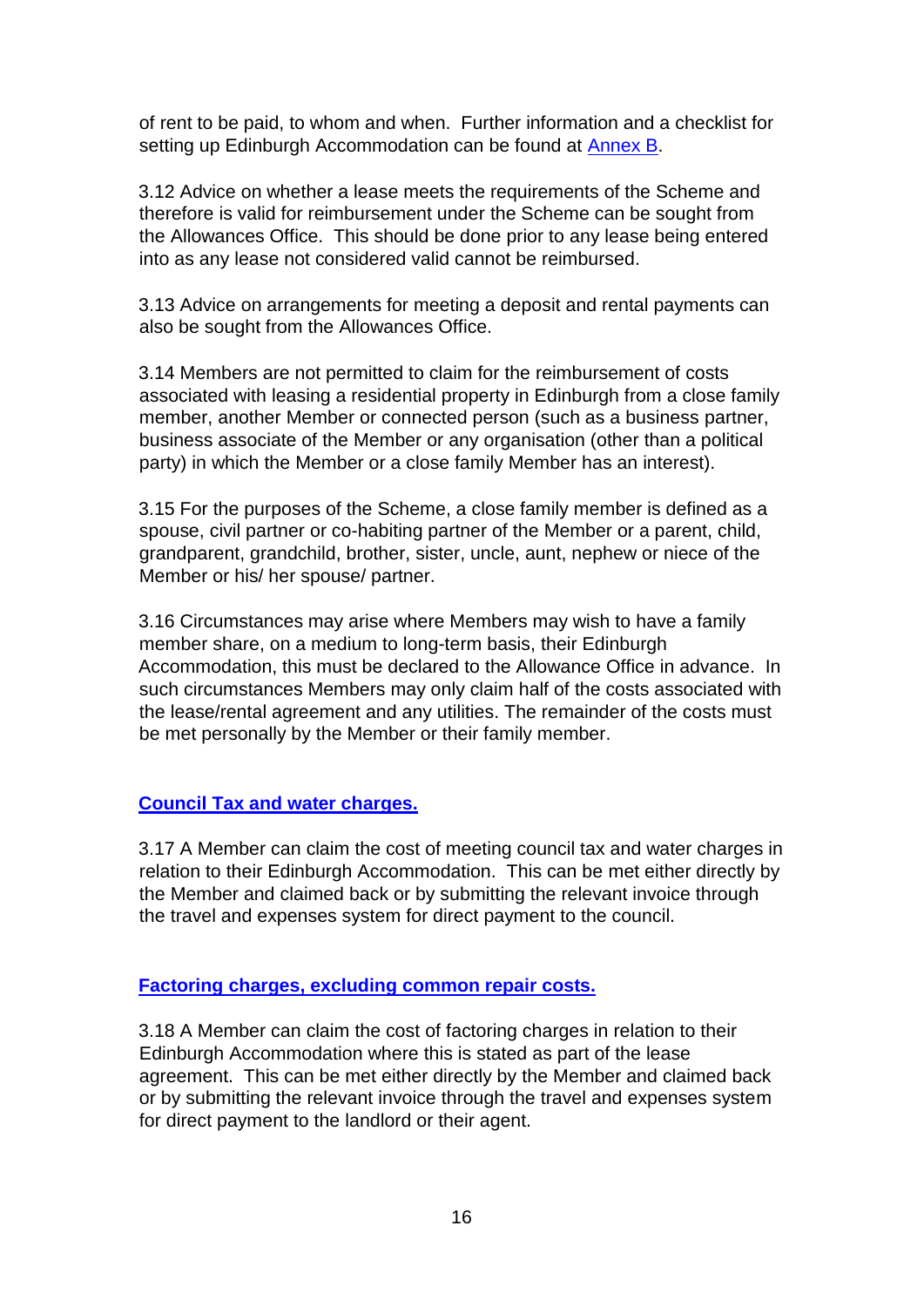## **Provision of utilities and telecommunications**

3.19 Utilities costs for Edinburgh accommodation can be met under the Scheme.

3.20 Contractual annual maintenance costs in respect of gas/electric heating systems and fires can be met from this provision. A copy of the maintenance agreement will require to be submitted to the Allowances Office. Any parts, repair or labour costs, which are in addition to those covered by the maintenance agreements cannot be met. No provision is made to meet maintenance costs in respect of "white goods".

3.21 Members are entitled to claim for telecommunication costs at their Edinburgh accommodation, including the cost of a telephone line and/or broadband. In order for telecommunication costs to be claimed under the Scheme a [Telephone Registration Form](https://archive2021.parliament.scot/msps/26859.aspx) must be completed, providing details of the account requiring payment.

## **TV Related costs**

3.22 Members cannot claim the cost of any TV element of a package in relation to a telephone service purchased or claim the costs associated with the purchase of a TV licence for their Edinburgh Accommodation.

#### **Insurance Costs**

3.23 Contents Insurance costs for Edinburgh accommodation can be met under the Scheme, however Members are not permitted to claim the costs of building insurance costs.

## **Removal Costs**

3.24 Members can claim costs in relation to removing their personal belongings from their Edinburgh Accommodation only when they cease to be a Member and are ending their lease. Such costs would be met from the Winding Up Provision.

# **4. OVERNIGHT EXPENSES FOR ACCOMMODATION OUTSIDE EDINBURGH**

4.1. A Member may be entitled to claim overnight expenses when he or she has been required to spend the night away from his or her main residence, or any other residence, in order to carry out his or her parliamentary duties. Any other residence is defined as any residential property (other than the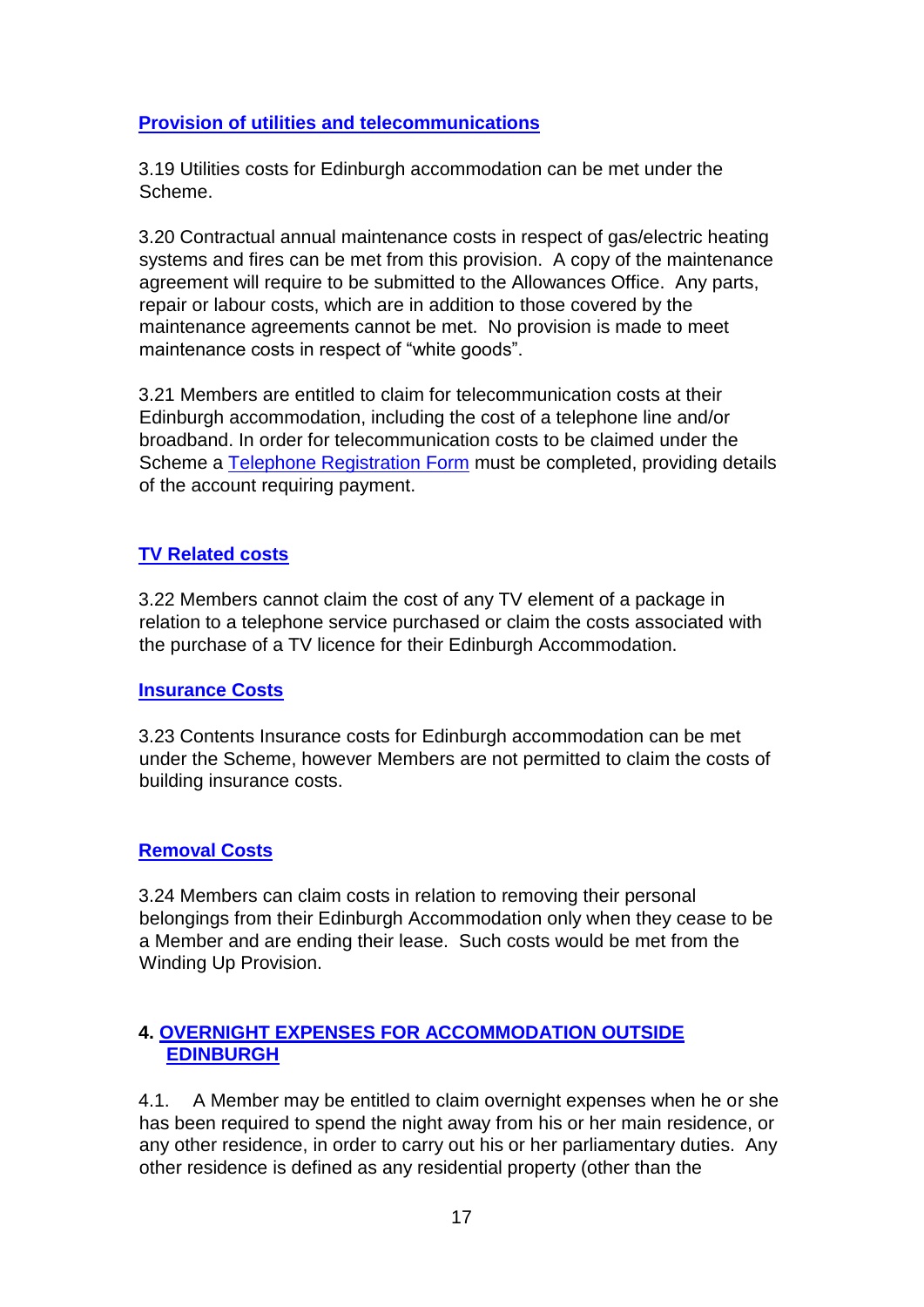Member's main residence) which is owned by a Member and which that Member has regularly occupied as a residence.

# **Eligibility**

4.2. A Member is entitled to the reimbursement of overnight accommodation expenses when the overnight accommodation is outside Edinburgh (but within the UK).

4.3. A Member is not entitled to the reimbursement of overnight expenses in connection with performance of parliamentary duties within the constituency or region from which the Member has been returned unless the Member has been returned from one of the following constituencies or regions:-

# **Constituencies**

- $\circ$  Argyle and Bute  $\circ$  Caithness, Sutherland and Ross of Galloway and West Dumfries o Inverness & Nairn o Skve. Lochaber and Badenoch
- $\circ$  Perthshire North  $\circ$  Orkney Islands
- o Ettrick, Roxburgh and Berwickshire o Shetland Islands o Aberdeenshire West
- o Na h-Eileanan an lar (Western Isles)

# Regions

- $\circ$  Highlands and Islands  $\circ$  Mid Scotland and Fife o North East **Scotland**
- o South of Scotland

4.4. In the case only of Members returned either from the Cunninghame North constituency or from the West of Scotland Region, the Member is entitled only to reimbursement of overnight accommodation which is required for the performance of parliamentary duties on an island in the Cunninghame North constituency.

# **Expenses rates**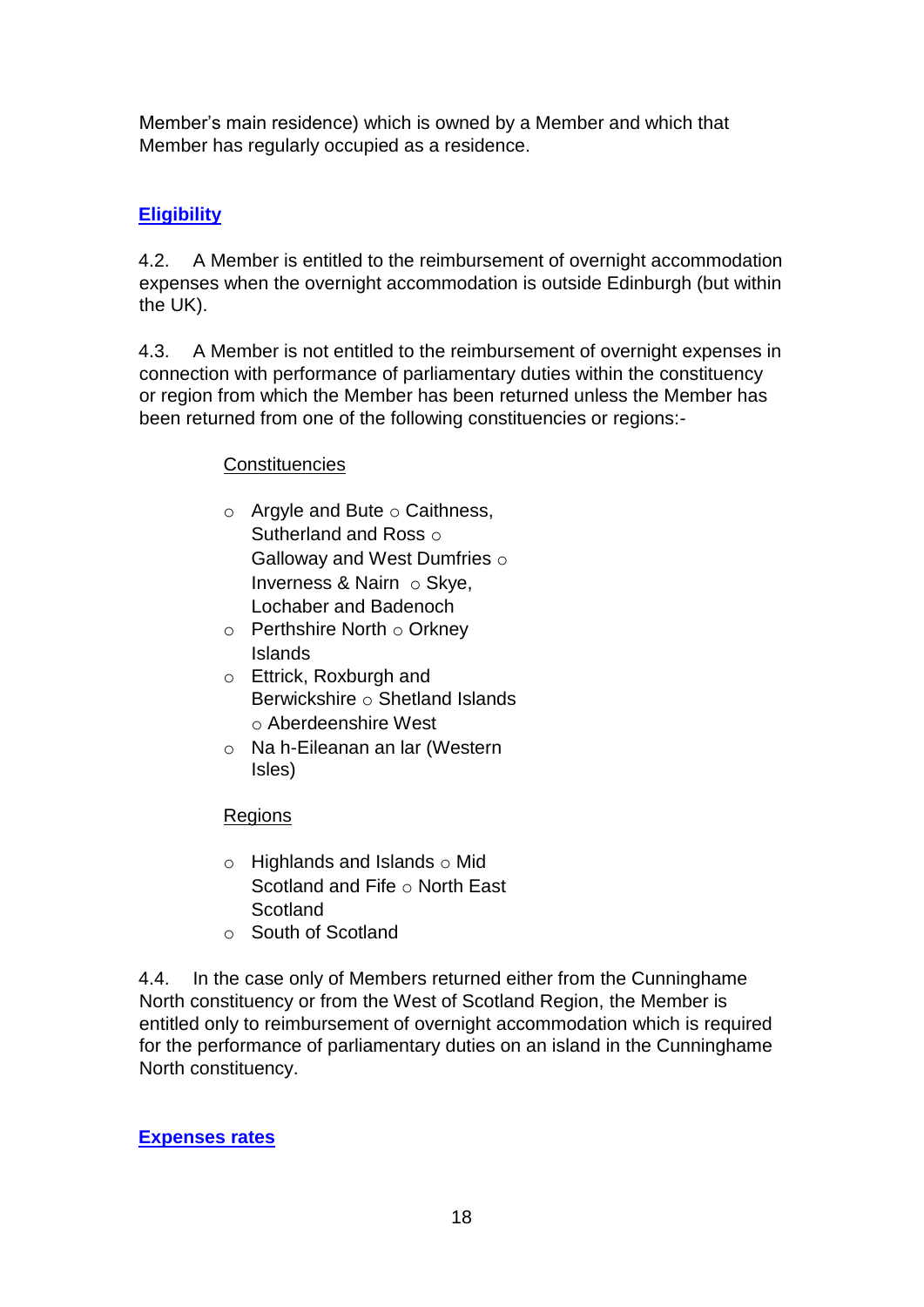4.5. A Member is eligible to claim the reimbursement of expenses under this provision for **overnight accommodation in the UK up to the agreed rate [\(Schedule of Rates\)](https://www.parliament.scot/msps/members-expenses/allowances-rates)**[.](https://www.parliament.scot/msps/members-expenses/allowances-rates)

4.6. The rate should cover the costs of overnight accommodation, breakfast and evening meal together with any incidental expenditure to cover costs such as tea, coffee and newspapers. Alcohol costs will not be met unless taken with an evening meal and then only up to a maximum of £8 and within the overall overnight limit.

# **Travel abroad**

4.7. Where a Member requires to stay overnight outside the UK in connection with the performance of parliamentary duties the Member must submit an application to the SPCB for access to this provision a month in advance, but no less than 2 weeks in advance, of the travel for the reimbursement of the costs. All applications must be submitted to and agreed by the SPCB **before** any costs are incurred. Each application will be considered on a case by case basis and any application should be made through the Allowances Office.

4.8. Where the SPCB has authorised the reimbursement of overnight accommodation for travel abroad, the actual overnight expenses incurred in travelling abroad will be reimbursed. A Member is eligible to claim the reimbursement of expenses under this provision for **overnight accommodation outside the UK up to the agreed rate [\(Schedule of](https://www.parliament.scot/msps/members-expenses/allowances-rates) [Rates\)](https://www.parliament.scot/msps/members-expenses/allowances-rates)**.

4.9. The rate should cover the costs of overnight accommodation, breakfast and evening meal together with any incidental expenditure to cover costs such as tea, coffee and newspapers. Alcohol costs will not be met unless taken with an evening meal and then only up to a maximum of £8 and within the overall overnight limit.

4.10. Where travel outside the UK is undertaken all claims should be made in pounds sterling and where receipts are in another currency these will be reimbursed at the exchange rate on the date the expense was incurred.

# **Making Hotel Bookings**

# **Using the Parliament's Hotel Booking Agents**

4.11. Corporate Travel Management (CTM) act as the Parliament's hotel booking agents and as such will source and book hotel accommodation. They can be contacted on:-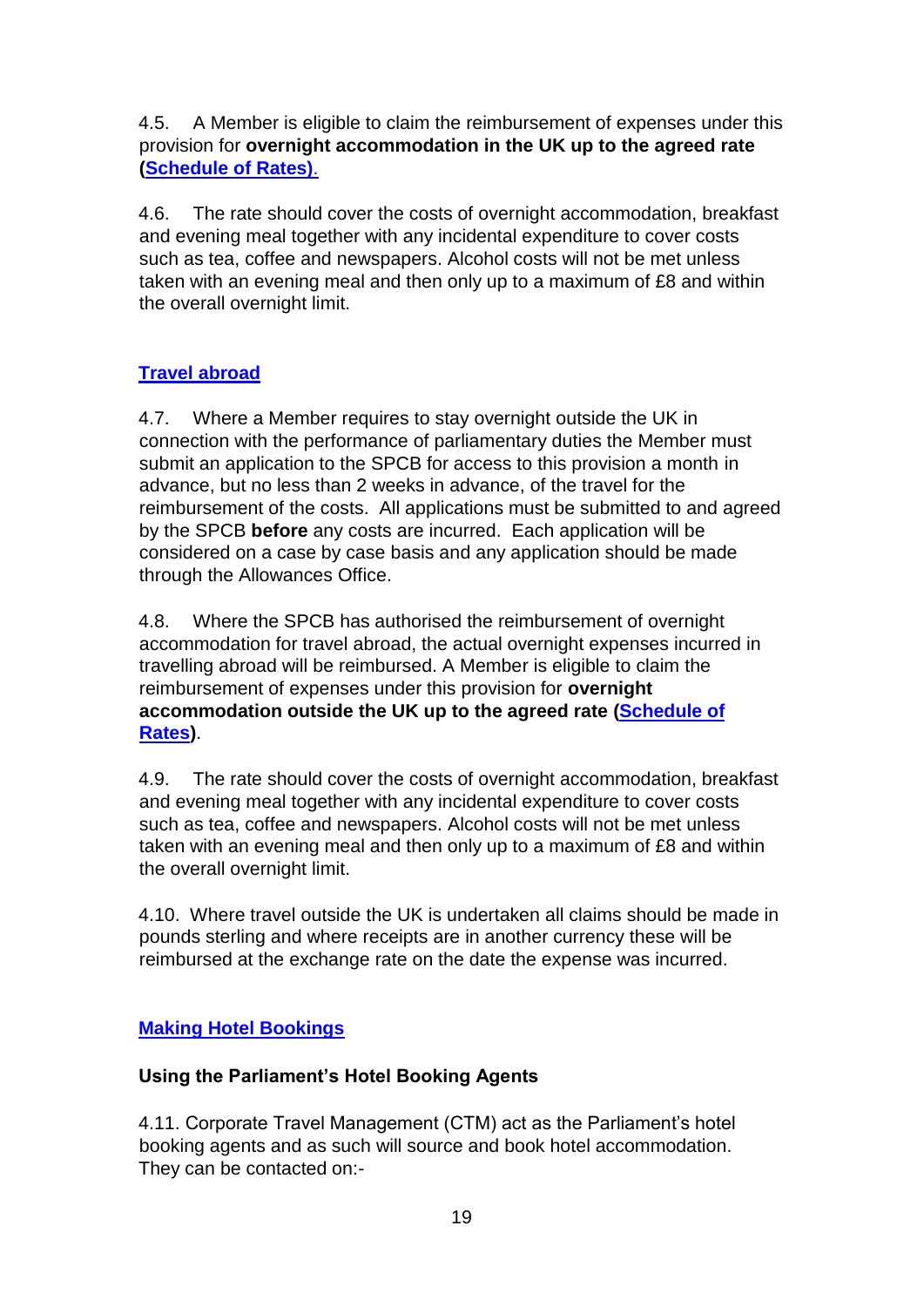Telephone – 01274 760 650

## **How to make a booking with CTM**

4.12. Contact CTM quoting the following:-

- The Parliament's account number which is **SCOPAREDI**.
- The guests cost centre number and telephone number. CTM will keep these details on their files for future bookings. Details of dates and location required will be requested.
- Parliamentary email address

#### **What happens next?**

4.13. Payments of the hotel invoice will be required on departure unless the Allowances Office has been requested to prepay the accommodation.

#### **Booking changes/cancellations**

4.14. There may be conditions that apply to the hotel booking that affect whether the booking can be changed or cancelled once the booking has been confirmed. Members should ensure that they are aware of any conditions that apply. The Allowances Office will not be held responsible for any charges, amendments or cancellations of a booking.

4.15. If a booking requires to be changed or cancelled the member should advise CTM immediately, together with the Allowances Office if a prepayment has been made.

4.16. The Allowances Office will confirm that the appropriate changes have been made and of any associated cost implications. **Arranging pre-payment of Hotels outside Edinburgh** 

4.17. The Allowances Office can also pre-pay for overnight accommodation for Members and support staff directly. Having selected a hotel and made the booking, the Member or their support staff should email the Travel Team in the Allowances Office to request pre-payment for this, giving a minimum of two working days' notice. The Allowances Office will pay for the booking as per the information on the email and then confirm the payment has been made.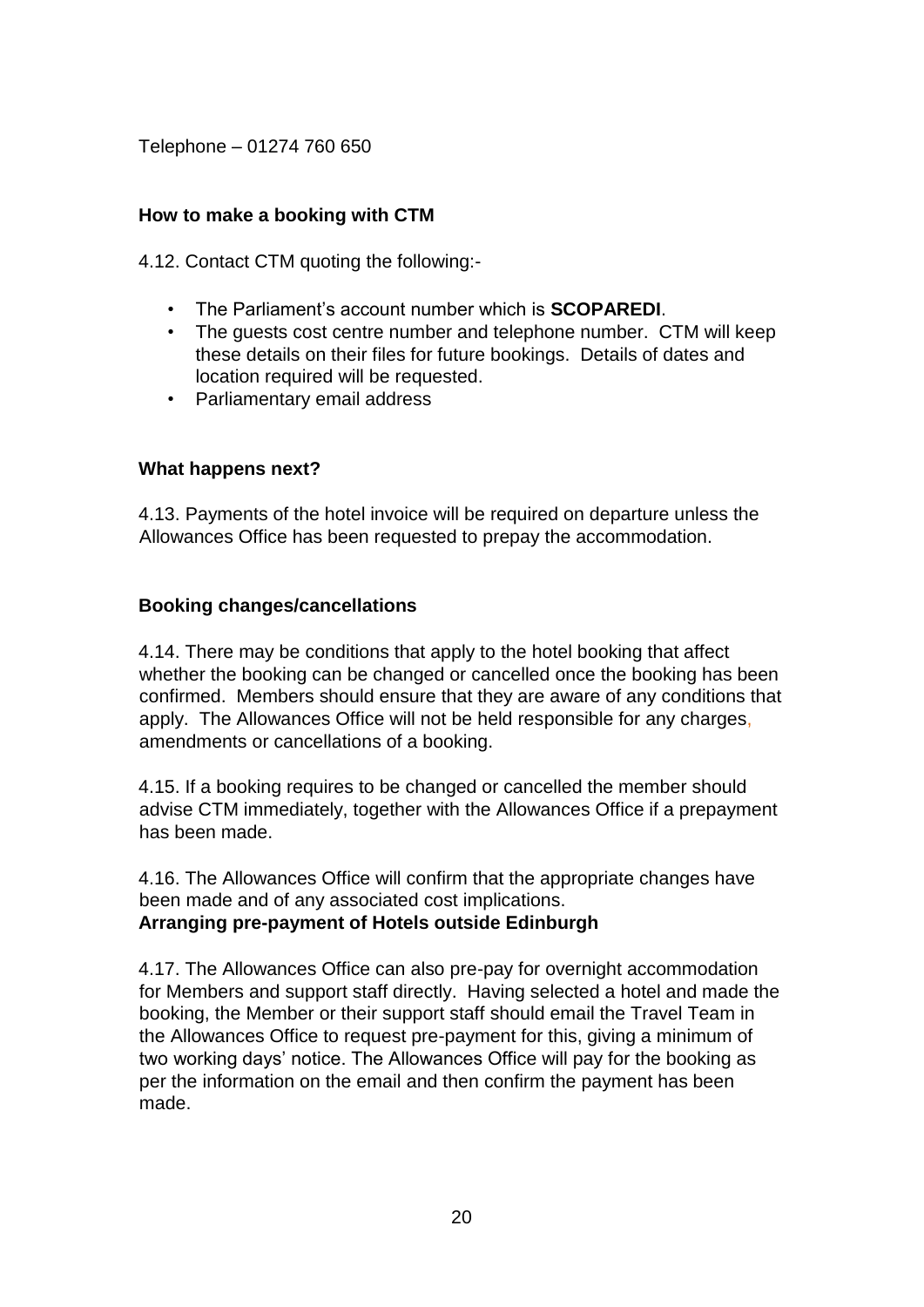# **5. PROVISION FOR REIMBURSEMENT OF STAFF COSTS**

## **General**

5.1. The Staff Cost Provision (SCP) is the means by which Members can employ staff and be reimbursed for the associated costs. Staff related costs which may be claimed against this provision include:-

- Staff salaries.
- Overtime.
- Temporary staff cover costs.
- Redundancy costs.
- Staff commuting travel costs (taxed at source).

5.2. Members are reminded that there is no provision to pay performance awards under the Members' Expenses Scheme.

5.3 Staff should not undertake any significant party-political activity during any hours of work which are included within claims submitted under this provision.

5.4 A Member is entitled to the reimbursement of staff salary costs under the SCP subject to a fixed limit in any financial year. The fixed limit for each financial year can be found in the published [Schedule of Rates](https://www.parliament.scot/msps/members-expenses/allowances-rates) [w](https://www.parliament.scot/msps/members-expenses/allowances-rates)ithin the [Members' Expenses Scheme.](https://www.parliament.scot/msps/members-expenses)

5.5 Should the fixed limit be reached prior to the end of any given financial year then those costs which are above the limit are the personal liability and responsibility of the Member to meet. Members will be provided with monthly reports in relation to their SCP by the Pay and Pensions Office to help manage their budgets.

5.6 It is particularly important to manage budgets during an election year when the two parts of the year are pro-rated. Should a Member not be returned the personal liability for a Member applies to any spend up to and including the date of the election before all staff costs are moved over to the Staff Cost Winding Up provision.

5.7 Please note that no virements can be made to the Staff Cost Provision from other provisions.

5.8 Employer's National Insurance and Employer's pension contributions for all staff are met centrally out-with the Staff Cost Provision.

**Staff Salaries**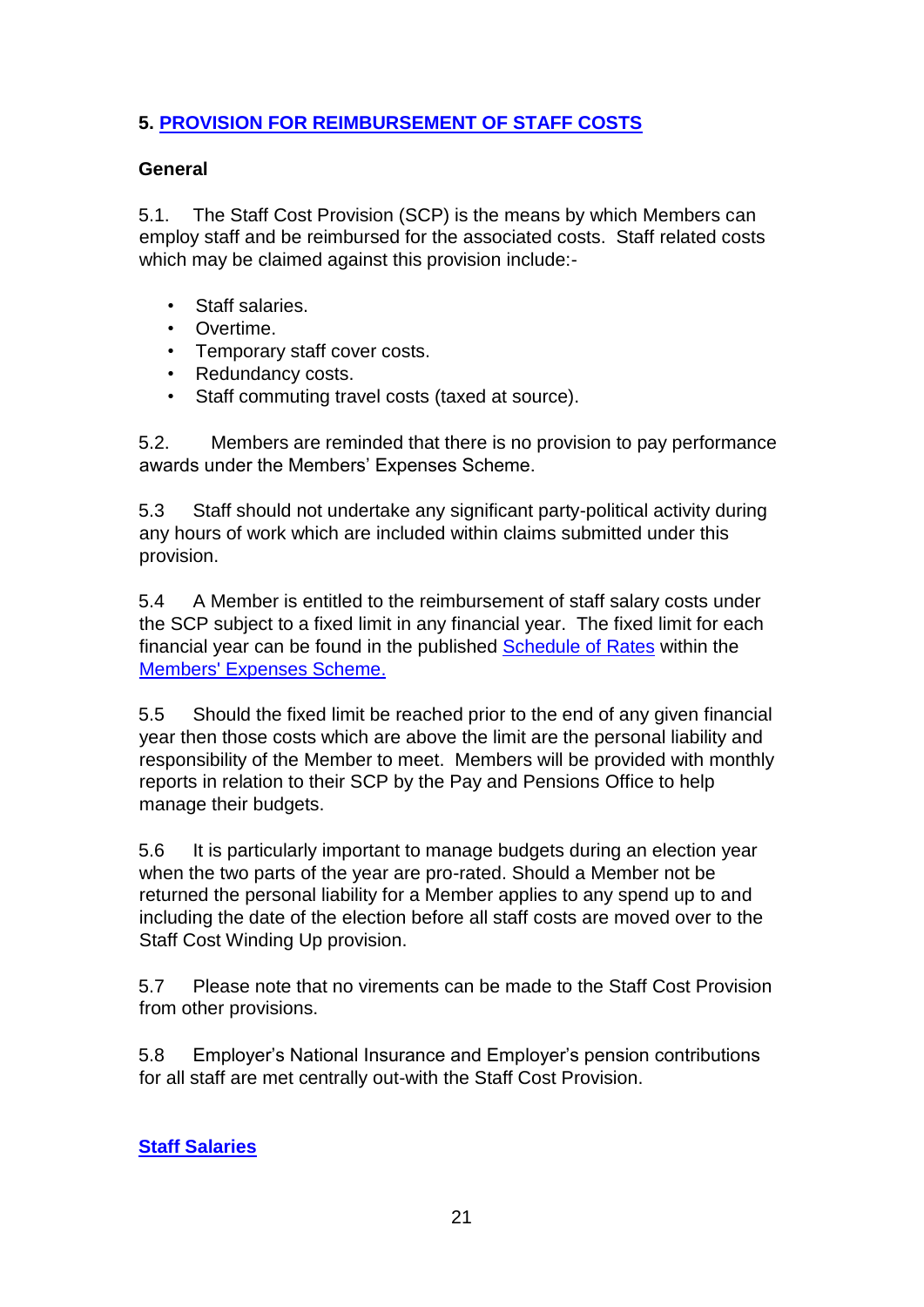## **Payment of staff salaries**

5.9 In accordance with paragraph 3.1.5 of the Reimbursement of Members' Expenses Scheme, the payment of all staff salaries will be the responsibility of the Member (or Members if staff are employed by a pool). However, the SPCB will provide a payroll service for Members, provided the Member has employed staff in accordance with the SPCB's approved policies, terms and conditions and provided that the Member's staff are employed in accordance with the pay ranges and job families approved by the SPCB. The SPCB will also make arrangements to pay all employers' pension contributions to the provider of the MSP Staff Group Pension plan on a monthly basis.

5.10 Staff salaries paid through the payroll will be paid monthly in arrears on the last working day of each month. Payment will be made automatically by BACS (Bankers Automated Clearing Services) to the individual's nominated bank account.

# **Terms and Conditions of employment**

5.11 Paragraph 3.1.7 of the Reimbursement of Members' Expenses Scheme, entitles Members to claim staff costs if they employ staff on the terms and conditions of employment and within the job families and associated salary ranges approved by the SPCB.

5.12 A copy of the current terms and conditions of employment approved by the SPCB can be obtained by contacting the HR services team. The HR services team will also support Members to ensure suitable job descriptions are in place so that staff are paid equitably for equal work.

5.13 Members should be aware that in circumstances where a member of staff is employed on (1) terms and conditions which are not in accordance with those approved by the SPCB and/or (2) a salary outwith the approved pay ranges, they will not be entitled to reimbursement of staff salary costs but may, nonetheless, be bound to pay staff salaries where contractual commitments have been entered in to.

5.14 As employers, Member are legally required to provide each of their employees with a written statement of the main terms and conditions of employment (also known as the contract of employment) on or before the person's first day of work. To enable this a Member should provide the HR services team with suitable notice (at least one week) of the start date to provide a draft contract to the Member. In order to be eligible for the reimbursement of the cost of employing staff, Members should then provide the HR services team with a signed copy of that contract or statement within 2 weeks of that contract being issued to their employees.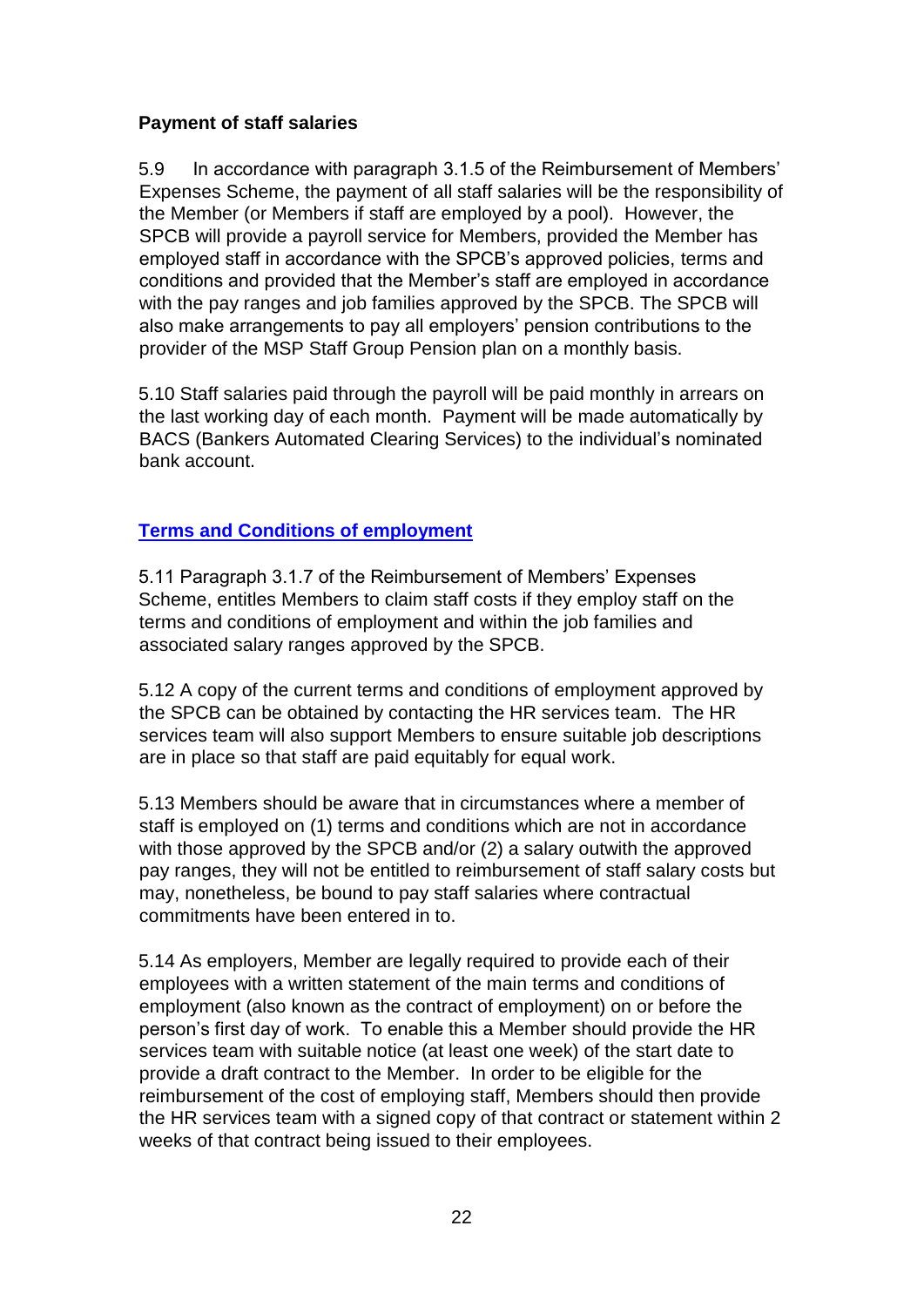#### **Staff pooling arrangements**

5.15 In accordance with paragraph 1.7.1 of the Reimbursement of Members' Expenses Scheme, Members who set up a pool to employ shared staff with one or more other Members must give notice to the SPCB of the setting up of the pool. Each pool requires that "Rules of Association" are drawn up , outlining how the pool is governed and setting out the roles and obligations of the Members employing staff through the pool. The HR services team will provide draft Rules of Association for signature by each employing Member. The Expenses Scheme requires that Rules of Association governing the operation of Pools be signed by applicable members before any claim for reimbursement for staff salaries can be met.

5.16 Members should be aware that they will be obliged to pay staff salaries in accordance with the provisions of contracts of employment, notwithstanding any delay in reimbursing a claim for staff salary costs in circumstances where a fully signed version of the Rules of Association for the Pool has not been provided to the SPCB.

5.17 Party resource centres must provide job descriptions to the HR services team before any claim under the Scheme can be met.

## **Notifying the SPCB of a new member of staff**

5.18 When appointing a new member of staff, a Member is required to notify the SPCB. In order to do so, Members should complete the [MSP Staff New](http://cas/Forms/_layouts/15/FormServer.aspx?XsnLocation=http://cas/FormServerTemplates/MSFP.xsn&SaveLocation=http%3A%2F%2Fcas%2FForms%2FMSF&ClientInstalled=true&DefaultItemOpen=1&Source=http://cas/Forms/SitePages/Home.aspx) [Start Notification form](http://cas/Forms/_layouts/15/FormServer.aspx?XsnLocation=http://cas/FormServerTemplates/MSFP.xsn&SaveLocation=http%3A%2F%2Fcas%2FForms%2FMSF&ClientInstalled=true&DefaultItemOpen=1&Source=http://cas/Forms/SitePages/Home.aspx) [p](http://cas/Forms/_layouts/15/FormServer.aspx?XsnLocation=http://cas/FormServerTemplates/MSFP.xsn&SaveLocation=http%3A%2F%2Fcas%2FForms%2FMSF&ClientInstalled=true&DefaultItemOpen=1&Source=http://cas/Forms/SitePages/Home.aspx)rior to the staff member commencing employment. In order to enable the Member to meet their legal obligation to provide new staff members with a written statement of the main terms and conditions of employment on day one of their employment the [MSP Staff New Start](http://cas/Forms/_layouts/15/FormServer.aspx?XsnLocation=http://cas/FormServerTemplates/MSFP.xsn&SaveLocation=http%3A%2F%2Fcas%2FForms%2FMSF&ClientInstalled=true&DefaultItemOpen=1&Source=http://cas/Forms/SitePages/Home.aspx) [Notification form](http://cas/Forms/_layouts/15/FormServer.aspx?XsnLocation=http://cas/FormServerTemplates/MSFP.xsn&SaveLocation=http%3A%2F%2Fcas%2FForms%2FMSF&ClientInstalled=true&DefaultItemOpen=1&Source=http://cas/Forms/SitePages/Home.aspx) should be completed at least one week prior to the member of staff's employment start date.

5.19 The HR Services for Members team will then provide a contract of employment and arrange payment of salary. This form will also inform other relevant business areas, for example to arrange security passes and IT accounts. Completing the form before the individual starts will enable payroll to be set up in time for salaries being paid at the end of the first month.

5.20 Alternatively, Members have the option to use the HR recruitment system to recruit new staff which will automate the process for notifying the HR services team about a new start.

5.21 Where the employee is a close family member of another Member the relationship should be declared in the register of employment of close family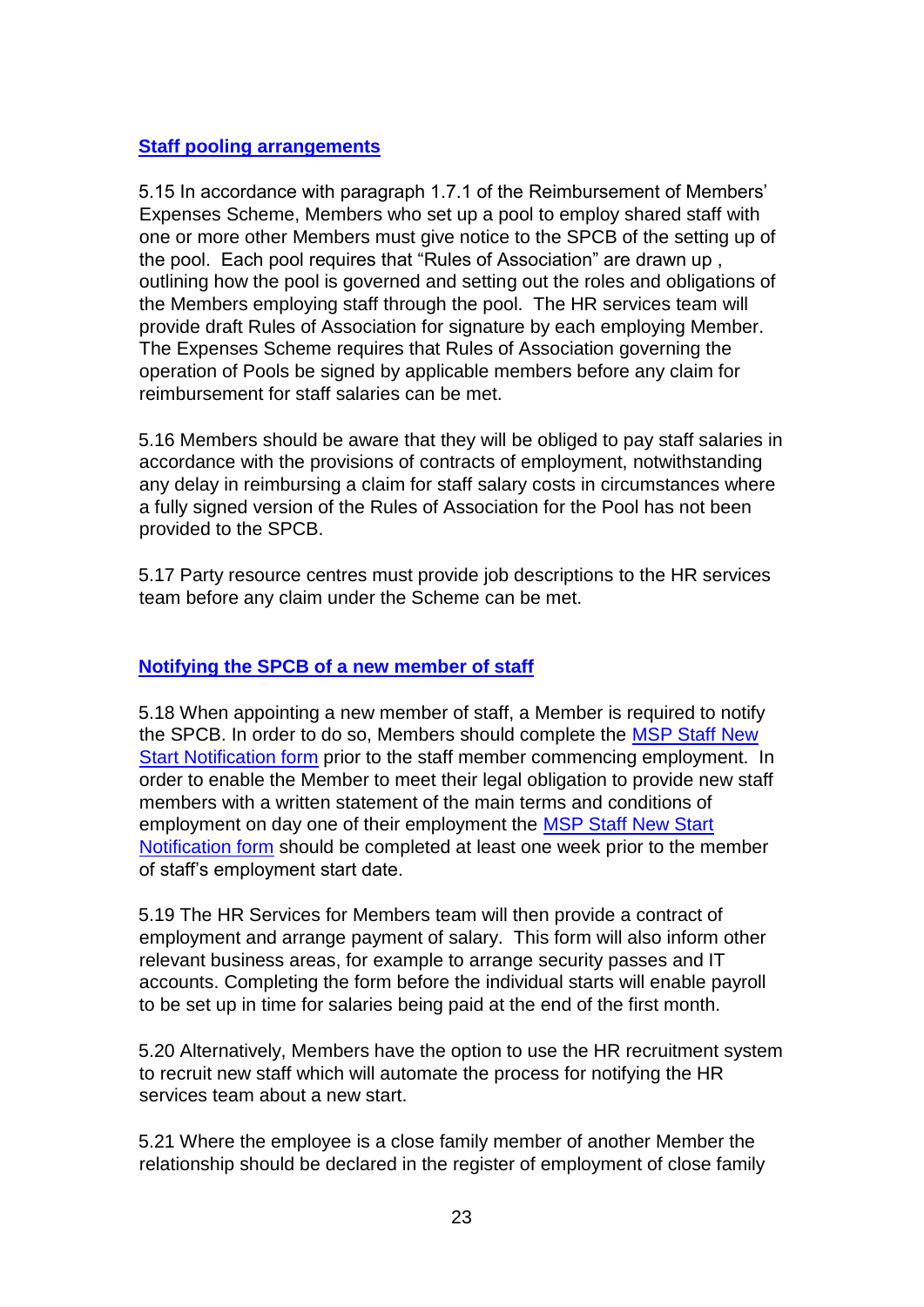members of another member (see section 7 of the guidance for a definition of close family member).

5.22 Under the Reimbursement of Members' Expenses Scheme, Members cannot employ a close family member and claim reimbursement of those employment costs under the Scheme. If you are in any doubt, please contact your HR Services team for advice.

#### **Notifying the SPCB of staff changes**

5.23 Members should notify the HR services team of any changes affecting staff terms and conditions of employment using the [change of details form.](http://cas/Forms/_layouts/15/FormServer.aspx?XsnLocation=http://cas/FormServerTemplates/MCDP.xsn&SaveLocation=http%3A%2F%2Fcas%2FForms%2FMCD&ClientInstalled=true&DefaultItemOpen=1&Source=http://cas/Forms/SitePages/Home.aspx)  Requests for payments such as for overtime should be made by contacting the Pay and Pensions Office. Any claims for overtime should be paid to staff within a timely manner of the overtime being incurred and no later than 4 months after this date.

5.24 Changes to personal information, for example, bank details and home address can be amended through the E-HR System.

5.25 Any overpayment arising as a consequence of late notification or notification not being received is the personal responsibility and liability of the Member or Members concerned.

## **Notifying the SPCB of staff leavers**

5.26 Members should use the staff [leaver notification form](http://intranet/organisation/offices-h-z/personnel/forms/mspstaffleaver/) to notify the HR services team for Members team of any staff leavers. Completing this form will also inform other relevant business areas that your staff member will be leaving and on what date.

5.27 Any overpayment arising as a consequence of late notification or notification not being received is the personal responsibility and liability of the Member or Members concerned. Please note that this will impact on your budgets until such time as the monies are recovered or a repayment arrangement is agreed to.

#### **National Insurance contributions**

5.28 In addition to the basic salary costs, the SPCB will reimburse the cost of employer's National Insurance contributions. These costs will be met centrally out-with the staff cost provision.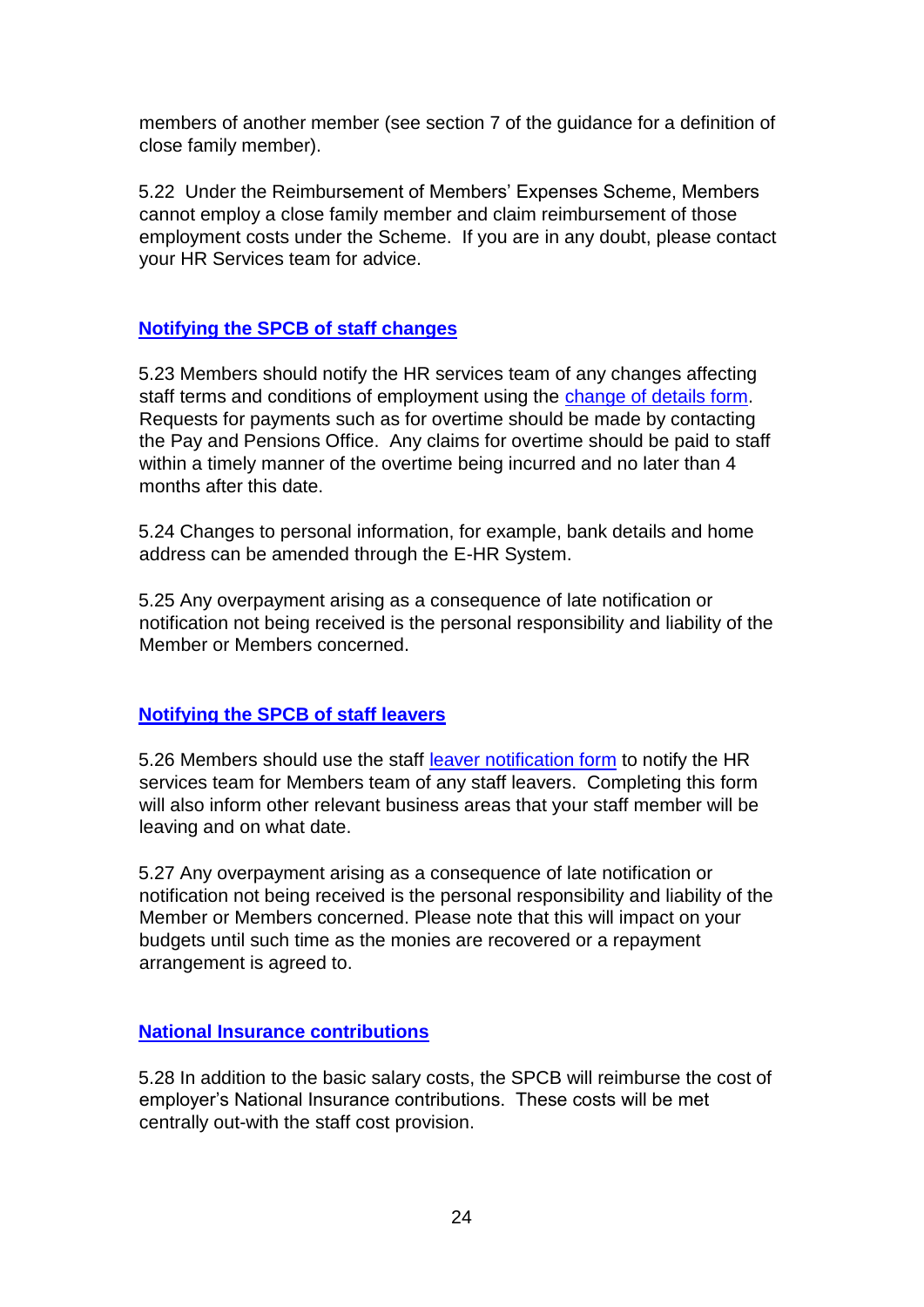## **Pension contributions**

5.29 Contributions incurred by a Member as an employer under the Expenses Scheme will be met subject to a limit of 10% of the gross basic salary paid.

5.30 The SPCB on behalf of Members has appointed a preferred supplier to provide a Group Personal Pension (GPP) Scheme for Members' staff. The administration for the Scheme is provided by the Pay and Pensions Office. All eligible staff will be auto-enrolled into the Scheme from the first day of their employment or from the date they meet the auto enrolment qualifying criteria. If any staff choose not to join the GPP or to opt-out of it, the administration of employee's pension contribution will be the responsibility of the employing Member. In such circumstances, Members are advised to contact the Pay and Pensions Office who can provide further information. It is the Member's responsibility to ensure that any personal pension plan is a qualifying Scheme in line with the Pension Regulator's regulations.

# **Temporary Staff Cover**

5.31 A Member can apply to the SPCB to employ a temporary member of staff to cover the absence of an employee. This might be to accommodate, for example, sick absence, paternity, maternity, adoption or shared parental leave or jury duty.

5.32 All applications must be submitted to the HR services team and agreed by the SPCB **before** any costs are incurred. Each application will be considered on a case by case basis. The SPCB may waive any of the above requirements under the rules of the Scheme, should circumstances arise. It is for the SPCB to determine which circumstances may require it.

5.33 If the SPCB agrees to reimburse these costs, then there will be no impact on the Member's SCP. The SPCB must be satisfied that in all the circumstances it was reasonable to employ temporary staff. In considering an application, the SPCB will take into account the following factors:-

- (a) The reason why the permanent or fixed term member of staff is absent from work; and
- (b) Whether the absent member of staff continues to receive a salary paid from the employing Member's SCP. The absent member of staff must have a valid contract of employment specifying paid sick or other leave terms and conditions as mentioned in 6.24 (a).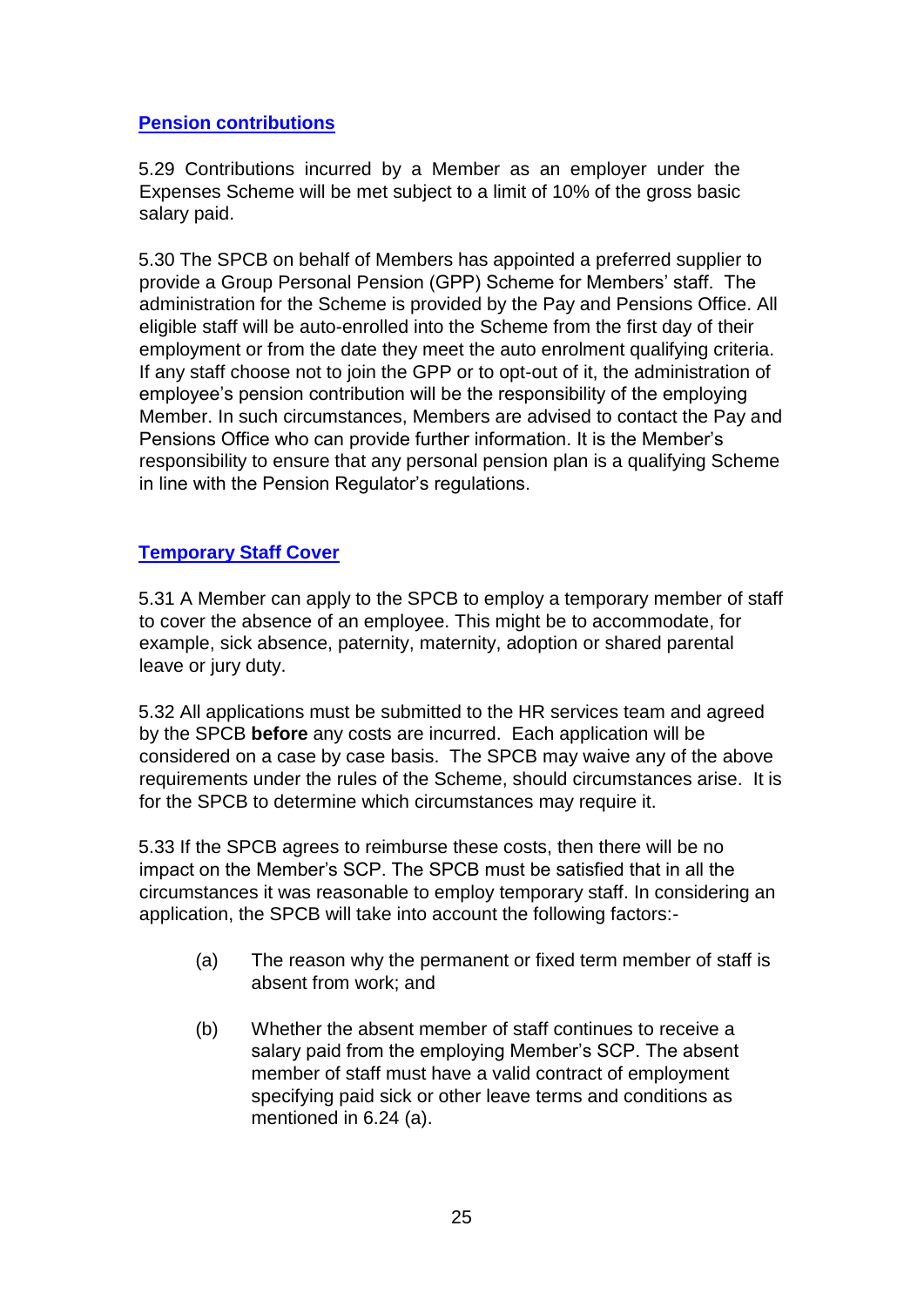5.34 As part of the application to the SPCB, the Member must submit supporting medical certificates for periods of sick absence. Supporting documents which confirm the details of and reasons for other types of absence must be supplied, unless the SPCB deems this is not necessary. The decision to approve payment is within the discretion of the SPCB.

5.35 Where the SPCB approves reimbursement of temporary staff costs, it will generally be on the following basis:-

(a). The maximum entitlement will be based on the amount of the absent employee's salary. Where a member of staff is absent on half pay, 50% of the temporary staff cost will be met from the SCP. In the case of paid maternity leave, once this stops the cost of temporary staff will be met in full from the SCP.

(b). Absences for illness and maternity leave are treated completely separately for the purposes of this provision. This means that a Member who has a member of staff who has had maternity leave and unrelated sick absences would be able to apply to the SPCB for reimbursement of temporary staff costs for both periods of absence.

(c). When the SPCB approves reimbursement of temporary staff cover, the entitlement to reimbursement will take effect from the first date of absence of the member of staff through to the last day of absence.

(e). Maximum entitlement for maternity absence – generally the SPCB would not expect to approve applications beyond a maximum amount equivalent to 26 weeks paid maternity leave and a further 13 weeks paid at the statutory rate. However, any annual leave taken immediately following on from maternity leave will also be covered for the purposes of temporary staff cover.

(g). Repeat claims - the SPCB will consider more than one application for costs to meet a temporary staff cost in relation to an employee's absence on sick leave. Where the SPCB does not agree to meet the costs to cover for sickness absence the salary costs incurred in employing temporary staff cover will need to be met from the normal SCP. This is usually because the absent staff member will have reached their contractual limit for continued salary entitlement and the cost of replacement will no longer be additional to the normal salary cost.

## **Incidental and Ancillary Employment Costs**

5.36 A Member may apply to the SPCB for reimbursement for the following items. This list is illustrative of the types of incidental costs that can be met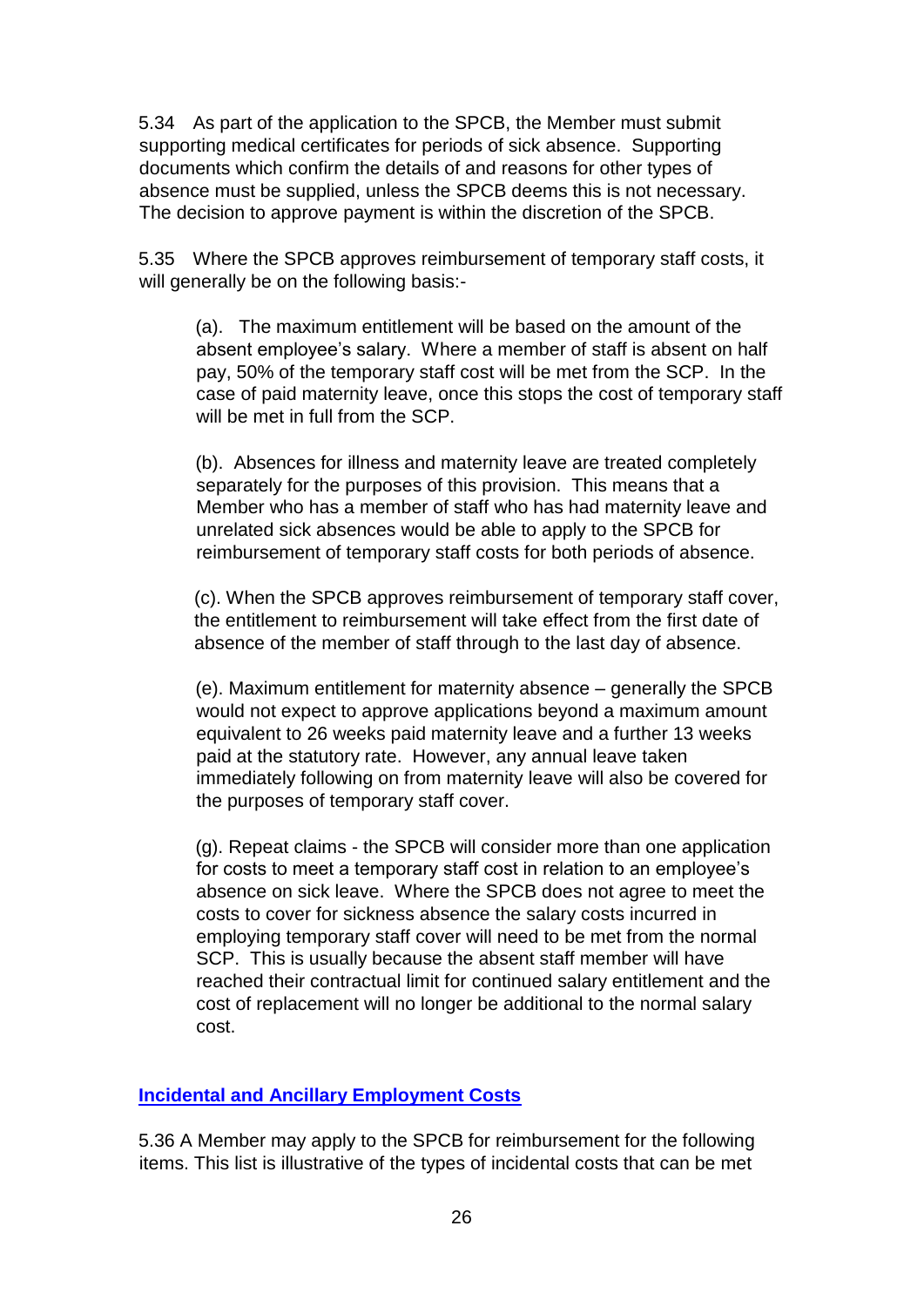under the Scheme. All applications must be submitted to and agreed by the SPCB and each application will be considered on a case by case basis.

- **Child Care Vouchers -** The SPCB may meet the costs of accessing a childcare voucher Scheme to assist staff to meet the costs of childcare. Access and eligibility for such Schemes changed in 2018. Please contact the Pay and Pensions Office about your eligibility to childcare vouchers.
- **Occupational Health Services -** Members are reminded that the SPCB provides an occupational health service for Members and their staff. Part of this programme is to provide access to an occupational health nurse and doctor. Arrangements to have free work station assessments at Holyrood can be arranged through the HR Services for Members team. The SPCB could approve the cost of having an external work station assessment carried out in a local office under this provision.

**Eye Examinations** - The SPCB has determined that funds, up to a maximum of £50, will be made available to meet the cost of glasses required by Member's support staff to assist with VDU. To claim for these costs a form must be completed. This can be found here: [\(Eye](https://archive2021.parliament.scot/msps/26900.aspx) [Examination Form\).](https://archive2021.parliament.scot/msps/26900.aspx) These funds are available subject to:

- $\circ$  Expert/medical opinion is submitted confirming that the glasses are required for VDU use (on the above form); and
- o The funds will only be made available to employees and not interns or volunteers.

# **Learning and Development**

5.37 In addition to the MSPs' staff and management development programme which is met from a centralised budget, a Member may apply to the SPCB for fees incurred relating to the learning and development of a member of staff, volunteer or intern which supports the Member in the performance of their parliamentary duties (within the UK and includes the cost of travel and overnight accommodation). All applications must be submitted to and agreed by the SPCB **before** any costs are incurred. Each application will be considered on a case by case basis and any application should be made to the HR services team who have delegated authority to approve costs up to £500 per Member each year. Any applications above this will require consideration by the SPCB.

5.38 Separate central provision has been made for the running of MSP staff specific training and support including the travel and overnight costs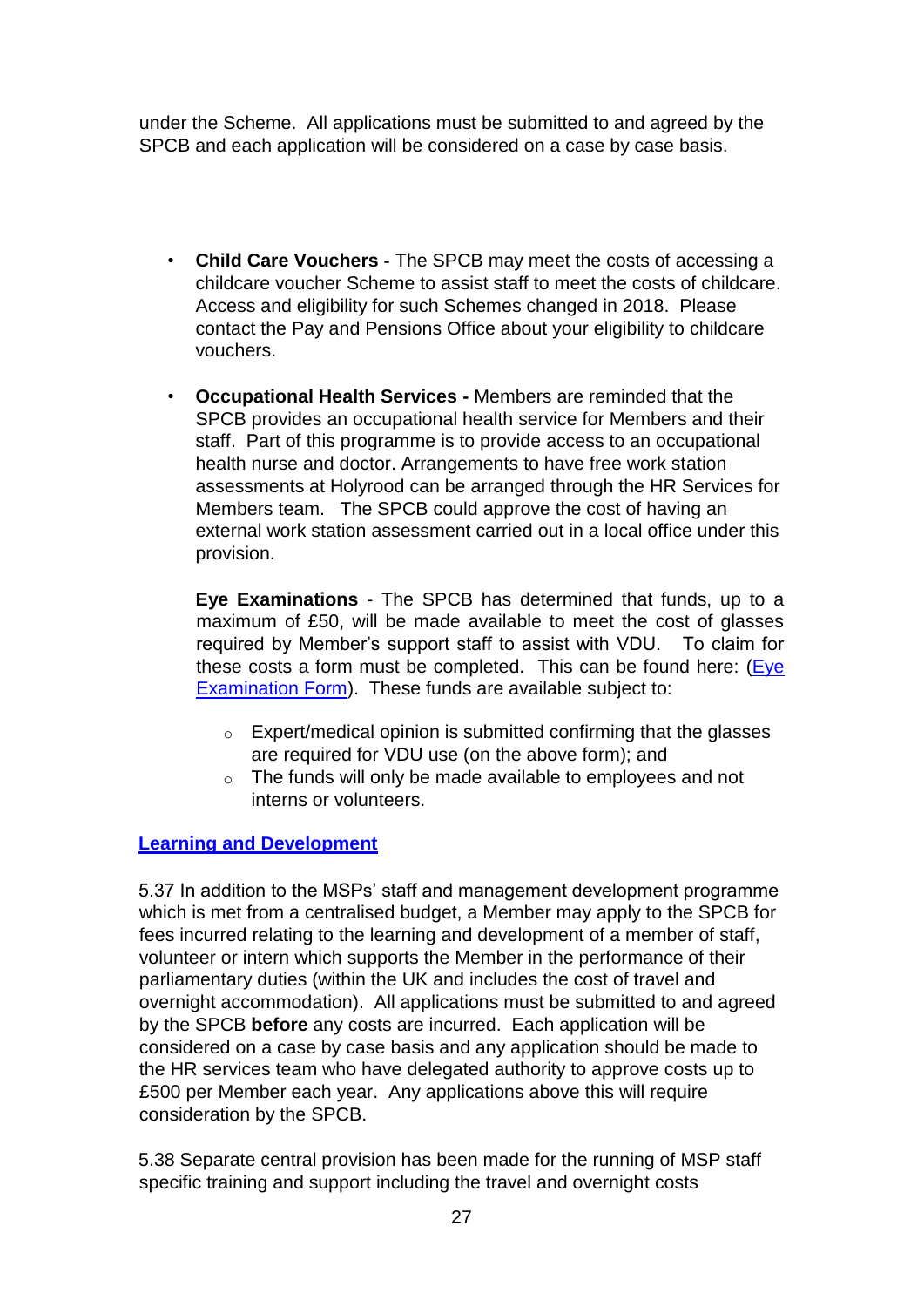associated with attendance at such training. Details of claiming for travel costs are set out in section 10.

5.39 Please contact the HR services team for further information about learning and development opportunities or have a look at the [managing your](https://scottish4.sharepoint.com/SitePages/MSP-Staff---Managing-Your-Career.aspx) [career intranet page.](https://scottish4.sharepoint.com/SitePages/MSP-Staff---Managing-Your-Career.aspx) 

# **Recruitment Advertising**

5.40 A Member may apply for reimbursement of recruitment advertising costs, where the costs are reasonable and provide value for money, and where the post in question is to support the Member in carrying out their parliamentary duties. Applications should be made to the HR services team before any costs are incurred. The HR services team has delegated authority of £500 per Member for recruitment advertising. Any costs above this would need to be considered by the SPCB.

5.41 Members will wish to note that they can advertise for free using the SPCB's careers website [\(https://careers.parliament.scot/\)](https://careers.parliament.scot/) and also use this system to manage the recruitment process online, from application to employment. Advice and support on recruitment and advertising can be sought from the HR services team.

# **6. REGISTRATION OF CLOSE FAMILY MEMBERS OF ANOTHER MEMBER**

6.1. Section 3.7 of the Expenses Scheme provides that a Member who submits a claim in respect of the cost of employing a close family member of another member, whether individually or through a pool, must declare that relationship in a register.

6.2. The Scheme requires that any declaration should be in writing and the SPCB has agreed that the information to be included in the declaration shall be:

- The name of the employing Member or pool
- The name of the other member
- The name of the member of staff
- The relationship the Member has with the member of staff
- The employment position held by the member of staff
- The date the employment commenced

6.3. This information will be published in a register which will be publicly available. This register is entirely separate from the Register of Members'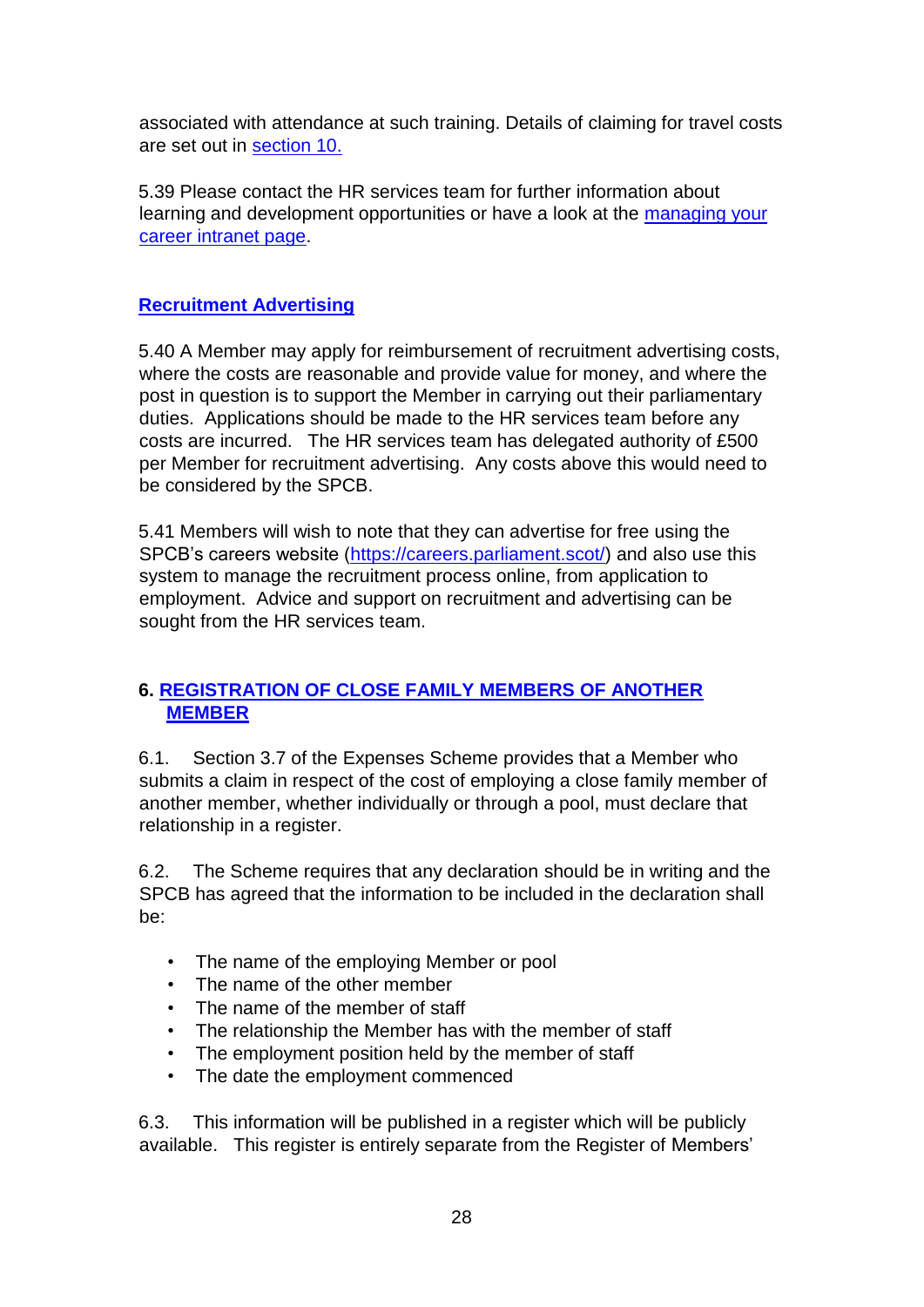Interests maintained by the clerks to the Standards, Procedures and Public Appointments Committee.

# **Close family relationships to be declared**

6.4. Section 9 of the Expenses Scheme provides a definition of close family members and Members should therefore register the details of anyone who is employed by them and is related as a:

- (a) a spouse, civil partner or cohabiting partner of the Member; or
- (b) a parent, child, grandparent, grandchild, brother, sister, uncle, aunt, nephew or niece of the Member or of a person mentioned in subparagraph (a);

6.5. Members should register this information by emailing the HR services team.

6.6. When an employment relationship that is recorded in the register ends the Member should notify the HR services team in writing to enable the record to be removed from the published register. The previous version of the register will be held by the HR services team for a period of 12 months after the date employment ended.

6.7. Members should also notify the HR services team when an employee is no longer a close family member of another member (as described in Relationships to be declared above) but where the employment is continuing. The record will be removed from the published register. The previous version of the register will be held by the HR services team for a period of 12 months after the date the employee ceased to be a close family member of another member.

6.8. The register only applies to each current Session of the Parliament. On dissolution all entries are deleted and at the beginning of each new Session a new register is set up for both new and returning Members. Members will have 30 calendar days from the date of taking the oath or affirmation to register the employment of any close family members of another Member.

# **Publication of the register**

6.9. The register is published on the Parliament's web site and will be updated at regular intervals to ensure that it is as accurate as is practically possible.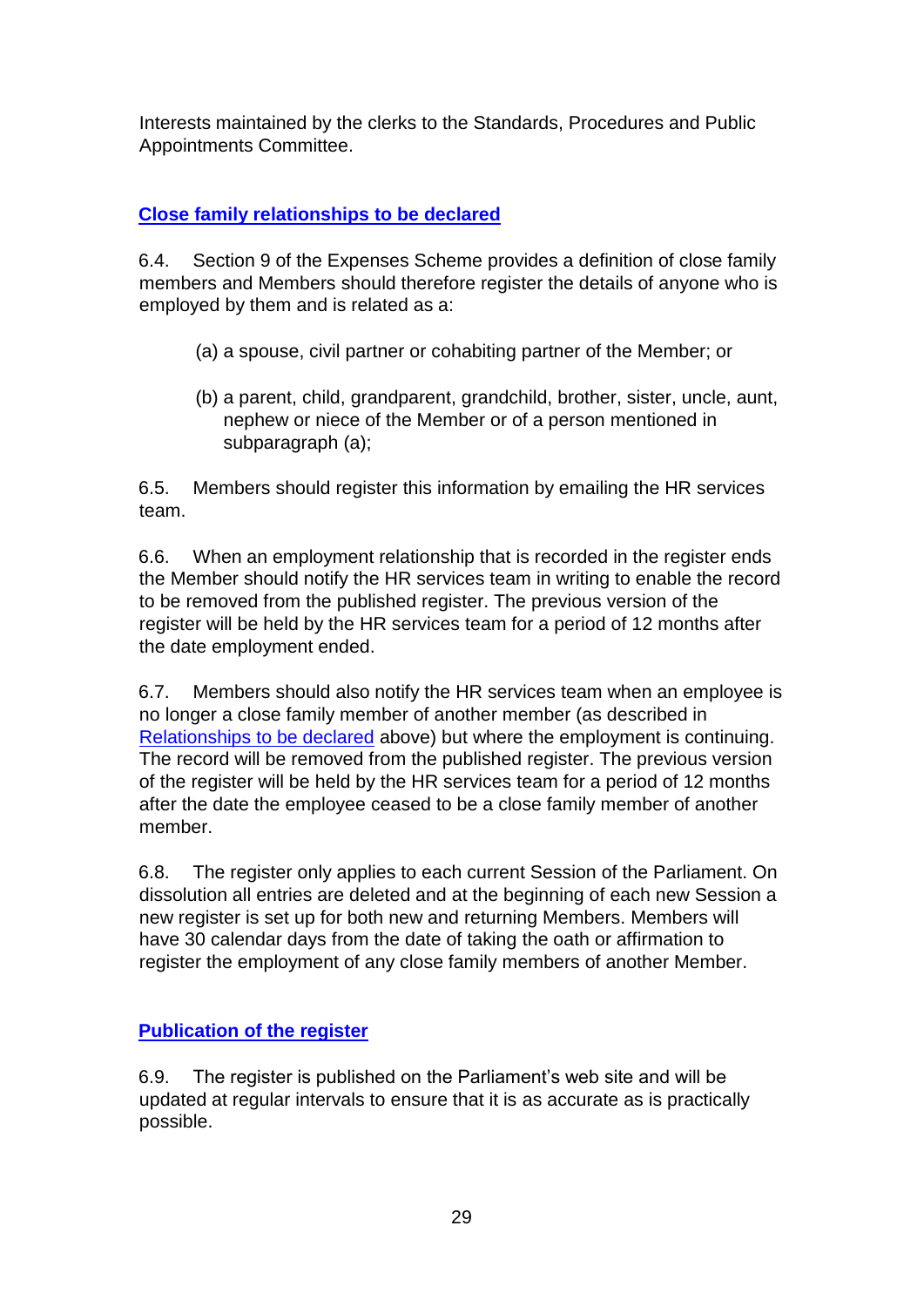# **Failure to register**

6.10. The Expenses Scheme provides that where a Member submits a claim for the salary costs or contractual employment costs of employing a close family member of another Member, whether individually or through a pool the Member must declare that relationship to the SPCB.

6.11. Where such a relationship is not declared the SPCB may investigate any claim where a claim for reimbursement of costs has been made. Where, following such an investigation, the SPCB finds that, there being a failure to declare such a relationship, a Member has submitted an improper claim, the SPCB may report this matter to the Standards, Procedures and Public Appointments Committee together with any recommendation for action. The Standards, Procedures and Public Appointments Committee may then recommend to Parliament that any of the Member's rights and privileges be withdrawn, including under the Expenses Scheme the removal of all or part of the Member's entitlement to reimbursement of expenses under the Scheme.

## **7. POOLING ARRANGEMENTS RELATING TO THE EMPLOYMENT OF STAFF**

7.1. There are two distinct types of pooling arrangements, which are administered differently under the new Scheme.

# **Group pools**

7.2. A group pool supports the party group as a whole and is an arrangement whereby Members contribute a set amount of money determined by the party to use as a group pool resource. It is a matter for each party group to determine the amount each member is required to contribute to the pool, but any contribution must come from the individual Member's staff provision. Notice must be given to the SPCB of the establishment of a group pool arrangement.

7.3. For a group pool, the total amount of money can be used to meet:-

- Staff salary costs.
- National Insurance and employers pension contributions.
- Redundancy costs.
- Any other incidental costs which arise from the operation of the pool.

7.4. In respect of the incidental costs these are not restricted to employment costs but can also cover any office costs such as equipment not centrally provided, newspaper subscriptions, staff travel, staff overnight expenses, training or research costs. All such costs should be met from the financial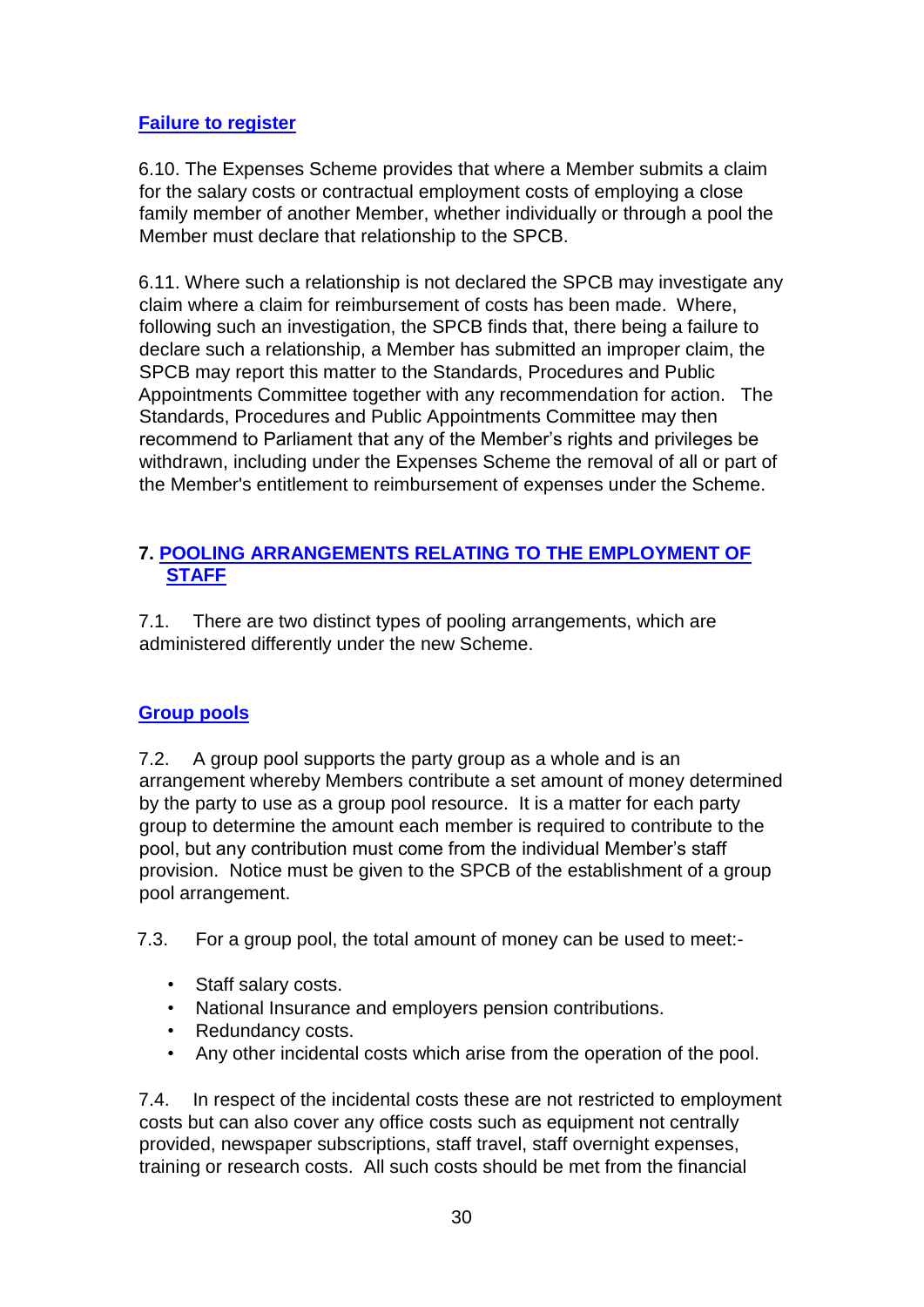limit set by the Group pool from individual contributions as the group pools have no entitlement to any other provision within the Reimbursement of Members' Expenses Scheme.

## **Individual Members' pooling arrangements**

7.5. In accordance with paragraph 1.7.1 of the Reimbursement of Members' Expenses Scheme, Members who set up a pool to employ shared staff with one or more other members must give notice to the SPCB of the setting up of the pool. Details of a recommended legal framework for formalising this pooling arrangement can be provided by the HR services team.

7.6. Where more than one Member sets up an individual pool with another Member primarily to share staff in a parliamentary or local office, the costs associated with such an arrangement should be met from an individual Member's entitlement to the provisions in the new Scheme.

7.7. It is a matter for the Members of each of these individual pools to determine and advise the HR services team on how the costs are to be funded by the respective Members. For example, in terms of salary costs, if a member of staff is employed by 2 individual Members it is a matter for the Members to determine how much each will contribute to the salary costs from each Member's individual SCP.

7.8 Each pool requires that "Rules of Association" are drawn up, outlining how the pool is governed and setting out the roles and obligations of the Members employing staff through the pool. The HR services team will provide draft Rules of Association for signature by each employing Member.

# **8. OFFICE COSTS**

## **Start-up Provision**

8.1 A Member who does establish a local parliamentary office is entitled to reimbursement of any one-off office startup costs reasonably incurred within the first year of a new parliamentary session or following any by-election in establishing that office, in so far as support is not available from the SPCB by way of central provision. Further details about what is available centrally can be foun[d](https://archive2021.parliament.scot/msps/17609.aspx) [here.](https://archive2021.parliament.scot/msps/17609.aspx)

8.2 Startup costs include, but are not limited to: -

a) Reasonable remedial work to ensure the premises are suitable as an office for example carpeting the office or creating an accessible meeting space;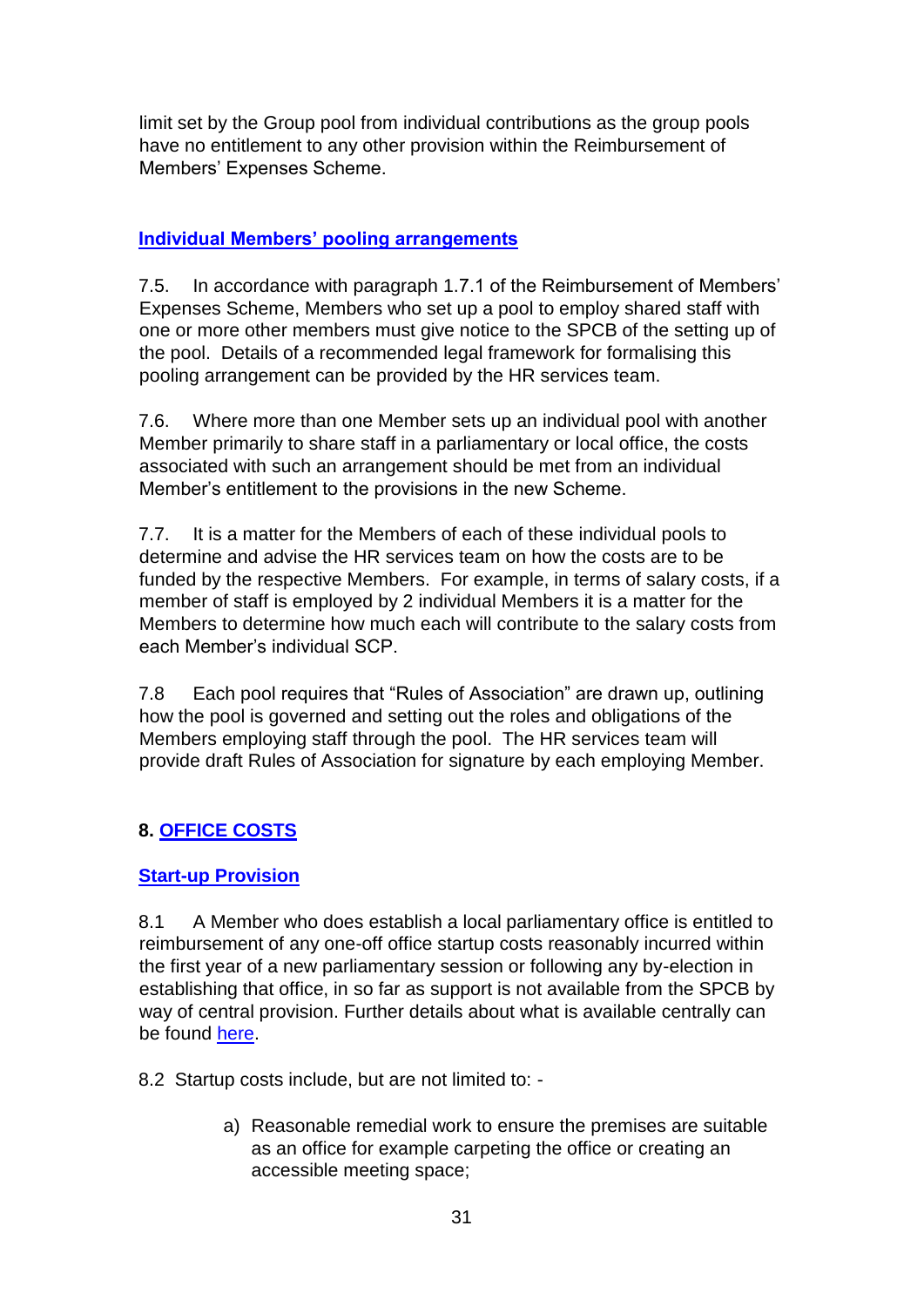- b) Solicitors fees for negotiating the office lease and other legal costs such as recoding of the lease or an application for a change of use of the premises;
- c) One off installation costs e.g. for phone lines
- d) Survey costs; and
- e) Signage costs.

8.3 Members will wish to note that Capital works, that is works that are considered as major renovations or long-term improvements that the landlord would benefit from at the end of the lease, are not permitted under the Scheme.

8.4 Members are permitted to undertake such works only if a reciprocal agreement is made in terms of reduced rent liability over a period within the lease or as an overall reduction in the cost of the full lease to take account of any such works.

8.5 Members should seek advice from the Allowances Office prior to proceeding with any such works.

8.6 Members should ensure that they obtain a minimum of three quotes for any remedial or other work costing over £2,000 that is required to ensure the premises are suitable as an office. These quotes should be retained for audit purposes.

8.7 A Member is entitled to reimbursement of one-off start-up office costs subject to the limit specified in [the Schedule of Rates.](https://www.parliament.scot/msps/members-expenses/allowances-rates)

8.8 Regional Members will receive a proportionate amount equivalent to the calculations used for the Office Cost Provision.

# **Office Cost Provision**

8.9 The purpose of the office costs provision is to reimburse Members for costs associated with the running of their local offices where central support and resources are not available. In terms of paragraph 4.3.1 of the Reimbursement of Members' Expenses Scheme, a local office is required to be located in the constituency/region from which a member is returned.

8.10 A local office cannot be used for party political activities of any kind.

## **Eligible expenses**

8.11 Costs that may be claimed against this provision include, but are not limited to:-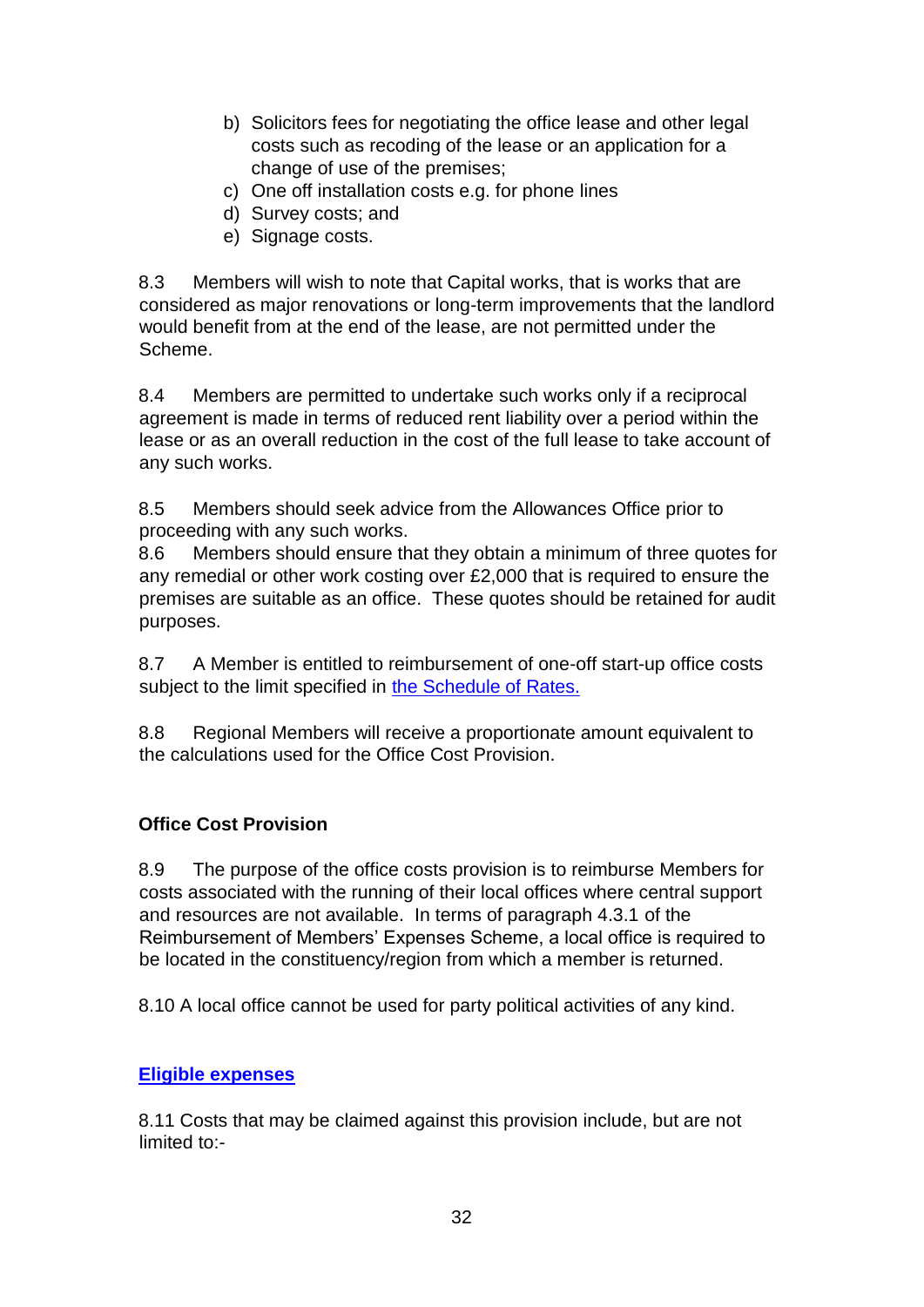- (a) The cost of running a local parliamentary office, including the leasing of the office itself, utility, decoration, repair, factoring and insurance costs;
- (b) The purchase or lease of office furniture or equipment (including IT or photocopying equipment which cannot be provided centrally) or the purchase of office supplies (excluding stationery required solely for engaging with constituents, which will be met from the Engagement Provision), Legal fees, consultancy costs, annual subscriptions and professional charges;
- (c) The cost of telecommunications, excluding those mobile telecommunication costs which are met centrally;
- (d) The cost of overnight accommodation for a member of staff, a volunteer or intern when the member of staff, volunteer or intern is required to accompany a Member for the purpose of assisting the member in the performance of parliamentary duties;
- (e) The fees for a member attending a seminar or conference; and
- (f) Any other costs which are ancillary to those specified above.

8.12 As mentioned in paragraph 8.3 Capital works are not permitted under the Scheme unless a reciprocal agreement is in place with the landlord.

8.13 A [telephone registration form](https://archive2021.parliament.scot/msps/26859.aspx) is required for each telecommunications account that is to be paid under the Members' Expenses Scheme.

## **Financial Provision**

8.14 Constituency Members are eligible for the full office costs provision each financial year.

8.15 Details of provision limits are listed on the Members Expenses web page: <https://www.parliament.scot/msps/members-expenses>

8.16 This limit is the same for Regional Members who are returned as the only Regional Member in that region for a political party or where a Regional Member is not aligned to any political party.

8.17 Where more than one Member from the same political party is returned in a particular region, each Member's entitlement may be less than the full provision in any given financial year.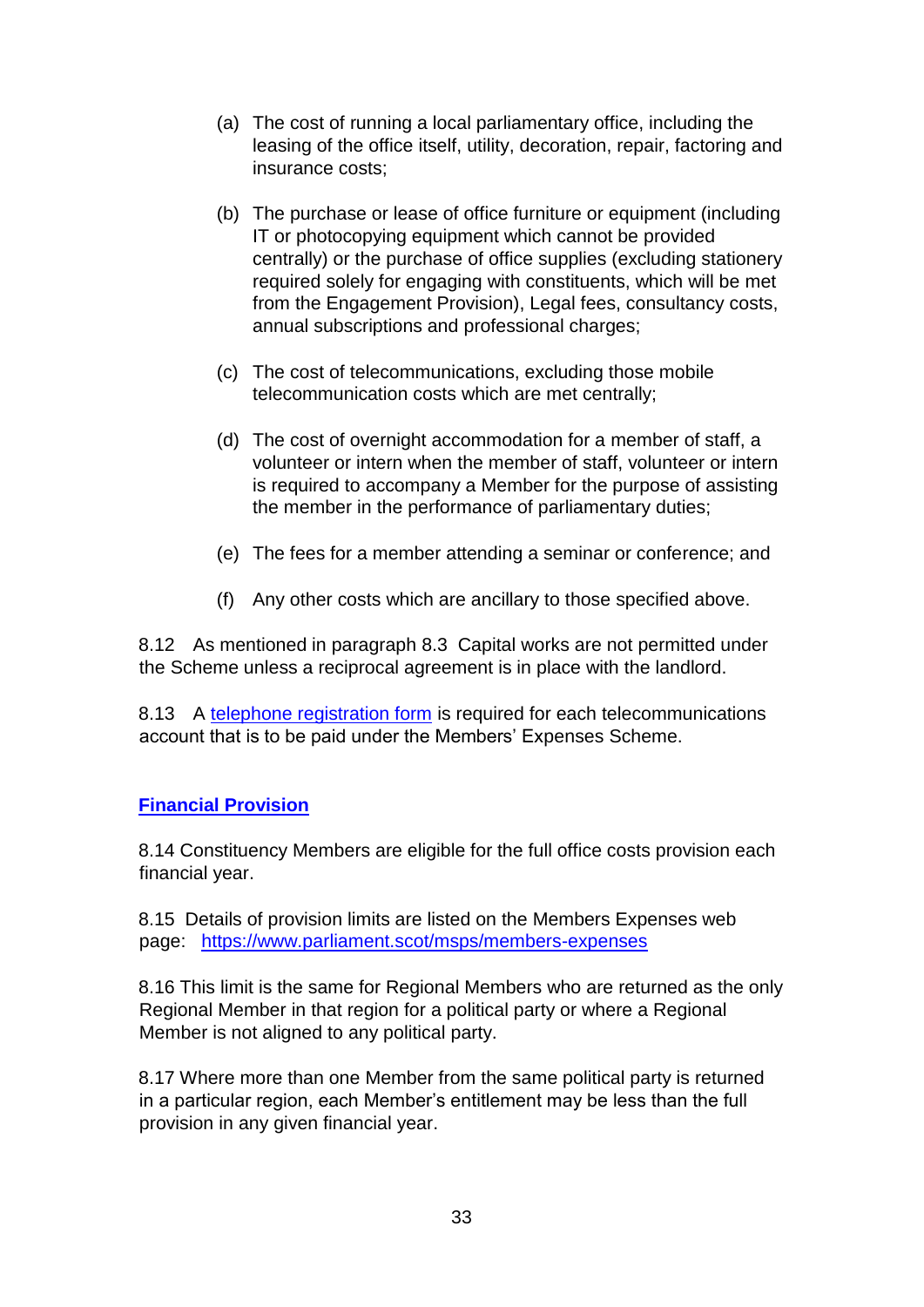8.18 The level of office costs provision for such a Regional Member is calculated in accordance with the formula set out as follows:

| Number of Regional | Percentage of Limit on Office Costs Applicable to a |                    |  |
|--------------------|-----------------------------------------------------|--------------------|--|
| <b>Members</b>     | <b>Single Regional Member</b>                       |                    |  |
|                    | One Office in the<br>Two Offices in the Region      |                    |  |
|                    | Region (limit per                                   | (limit per member) |  |
|                    | member)                                             |                    |  |
| $\mathcal{P}$      | 60%                                                 | 100%               |  |
| 3                  | 47%                                                 | 80%                |  |
|                    | 40%                                                 | 65%                |  |
| 5                  | 36%                                                 | 56%                |  |

8.19 For example:

Where there are 3 Regional Members who are returned from the same political party and who share one office in the region, the provision is calculated as follows:

Office Cost provision amount x 47% per Member in 2021/22 for a full year this would equate to £16,775  $*$  47% = £7,884.

8.20 In the first year of setting up a local office, the Office Cost Provision will be pro-rated from the date the Member enters the office until the end of that financial year and thereafter will be the entitlement per annum as detailed above.

8.21 Members shall be able to vary the limit of the Office Cost Provision up or down to a maximum limit of £5k each financial year, subject to the overall combined limit for the Engagement and Office Cost Provisions remaining within the overall set limit for the two provisions.

## **Additional regional offices**

8.22 Where more than one Regional Member is returned from a registered political party's regional list in any of the following regions: Highlands & Islands; North East Scotland; South Scotland; West Scotland or Mid Scotland and Fife, the Members can apply to the SPCB to run one additional office in the region.

8.23 Any such joint application should be made through the Allowances Office and will require the agreement of all the Members concerned.

8.24 Where additional regional offices are approved by the SPCB, costs for both offices will require a shared cost agreement and all Members must contribute to both offices in equal proportions.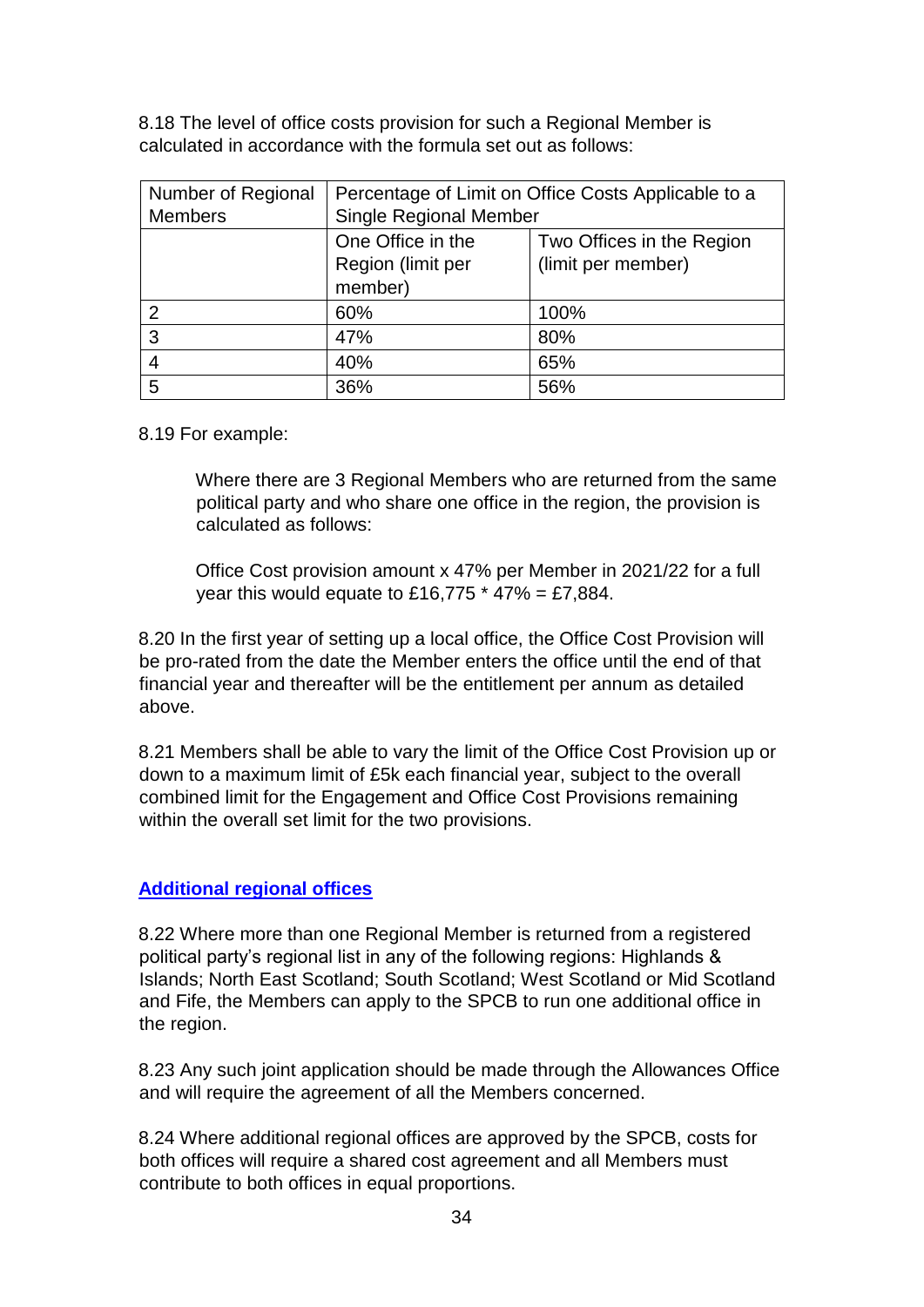## **Additional resources**

8.25 Where the costs of acquiring a local office are higher than in other parts of Scotland due to variations in the local market for accommodation costs, a Member may apply to the SPCB, through the Allowances Office, to have his or her entitlement increased. All applications must be agreed by the SPCB **before** any costs are incurred and each application will be considered on a case by case basis.

8.26 Any increase authorised by the SPCB will be no greater than £2,500 per annum.

8.27 In making an application to the SPCB, a Member is required to set out clearly all the relevant factors and provide sufficient information that shows a local office agreement cannot be entered into because of local market costs.

#### **Office lease/licence agreements**

8.28 When entering into a lease/licence agreement Members should bear in mind that they are only eligible for reimbursement of expenses while they are a Member and this should be taken into account when agreeing the length of the lease period.

8.29 A lease is a private contract between a member and their landlord. Members therefore will be personally liable for any contractual commitments, which require to be met when they cease to be a Member that cannot be met from within the Winding Up provision limit.

8.30 A checklist, to help in the process of setting up a new lease agreement and terminating your current lease has been produced. This is attached as Annex A.

8.31 A Member who enters into a lease/licence agreement in respect of his or her local office is required to submit a copy of the signed written agreement to the Allowances Office to enable payments to be made. The lease/licence agreement should provide details of the lease/licence period together with the level of rent/charges to be paid, to whom payments should be made and the date payments are due.

8.32 A Member is not entitled to reimbursement of costs in respect of a local office if the Member leases office premises from or sub-lets any part of office premises to a close family member or connected person.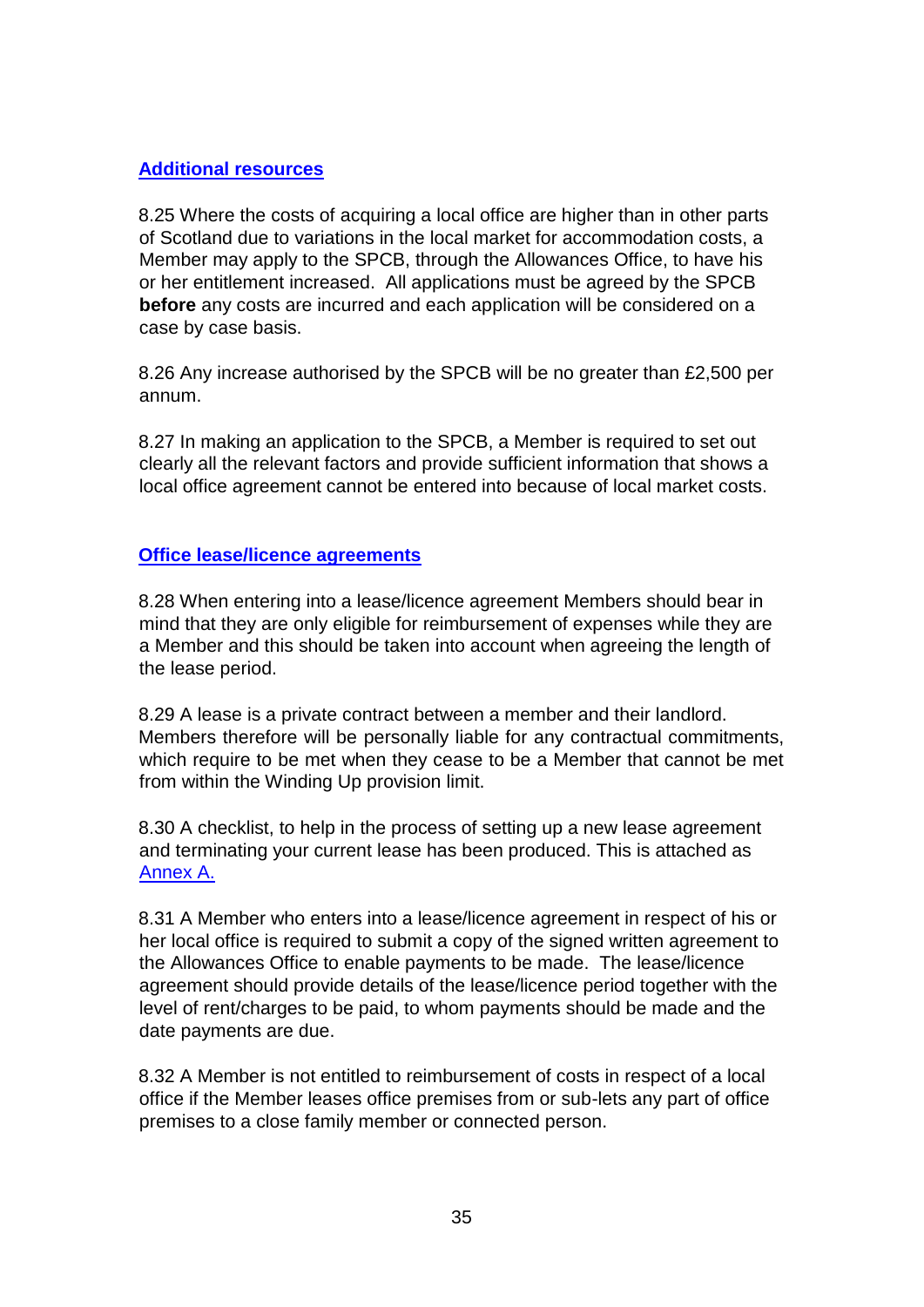8.33 For the purposes of the Scheme, a close family member is defined as a spouse, civil partner or co-habiting partner of the Member or a parent, child, grandparent, grandchild, brother, sister, uncle, aunt, nephew or niece of the Member or his/ her spouse/ partner. A connected person is a business partner, business associate of the Member or any organisation (other than a political party) in which the Member or a close family Member has an interest.

#### **Leasing Arrangements**

8.34 Leasing/ sub-letting from or to a party-political organisation is not permitted.

## **Sharing with a Member of Parliament (MP)**

8.35 A Member is entitled to reimbursement of office costs in respect of a local parliamentary office which is shared with a Member of the House of Commons ("MP"), but only where the Member has entered into a written agreement with the MP as to the apportionment of costs and the terms of the agreement have been approved by the SPCB.

8.36 Section 2.21 (Payment of shared office running costs) details how invoices can be paid under such an arrangement.

8.37 It is strongly recommended that Members obtain an independent assessment of rent/charges levied. It is also recommended that a similar assessment be obtained where the landlord proposes a rent/charge increase. Where any such assessment is obtained a copy of this should be submitted to the Allowances Office. Any costs incurred in obtaining an assessment can be met from the Scheme.

8.38 The SPCB has an agree[d](https://archive2021.parliament.scot/intranet/18119.aspx) [policy on MSP Office Signage.](https://archive2021.parliament.scot/intranet/18119.aspx) All Office signage must be in line with this policy and Member must have any proposed signage pre-approved in order for the costs to be met from the Members' Expenses Scheme. For more information please contact corporateidentity@parliament.scot

#### **Office sub-lets**

8.39 Members are required to advise the Allowances Office if they sub-let any part of their local office to a third party (other than under the arrangements above) and to provide the Allowances Office with a copy of the lease/rental agreement.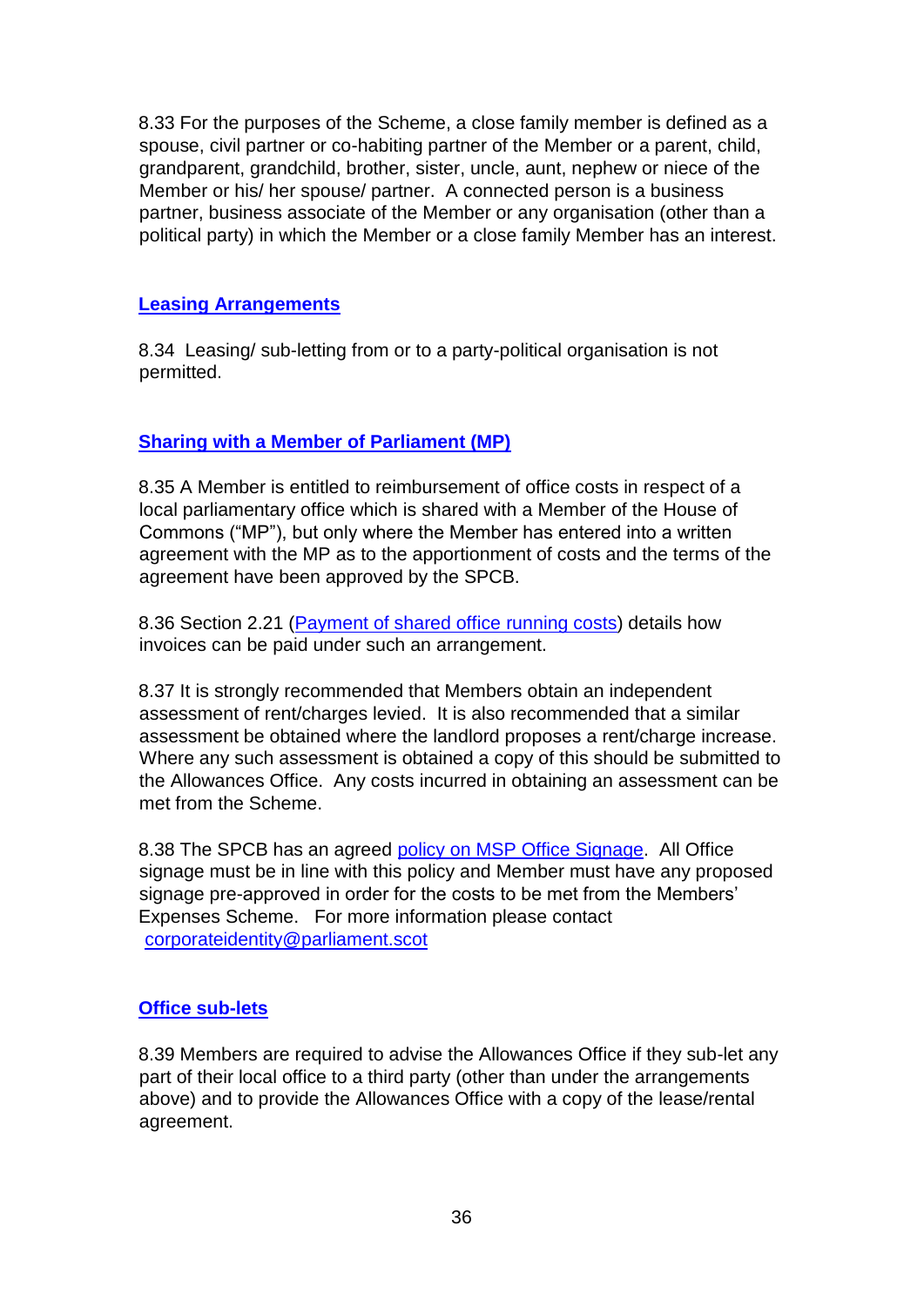8.40 Again, it is strongly recommended that a Member obtain an independent assessment of the rent/charges that are levied. Any office lease/rental payments made by the Allowances Office on behalf of the Member will be appropriately reduced to take account of the income generated by the sub-let.

#### **Members who do not establish and run local parliamentary offices**

8.41 A Member may decide not to set up and run a local parliamentary office within the constituency or region from which the Member was returned or may decide to use an office in the Parliament as a local parliamentary office.

8.42 In these circumstances, the Member is entitled to the reimbursement of office costs up to a maximum amount of 50% of the limit on entitlement to reimbursement which would otherwise be applicable to that Member.

## **Working from home**

8.43 Members who do not set up a local office but work solely from home are not entitled to the reimbursement of any office costs of using their home as a local office.

8.44 However, it is recognised that Members do have to work from home in preparing for parliamentary business or contacting constituents. In such circumstances Members are entitled to reimbursement of any telecommunication costs incurred at home in the performance of parliamentary duties. Such costs will be met from the Office Cost Provision.

## **Mobile Devices and Phones**

8.45 Members are entitled to 4 mobile devices provided and funded by BIT, including 2 mobile phone numbers.

8.46 Items beyond the 4 mobile devices which are funded through the Members' Expenses Scheme can still be obtained through the Parliament corporate contract. Members can use this contract to obtain a mobile phone and any required accessories. Details of the models of phones available and prices can be obtained from the BIT engagement desk in the Holyrood campus or requested via emailing the ITHelpdesk@parliament.scot.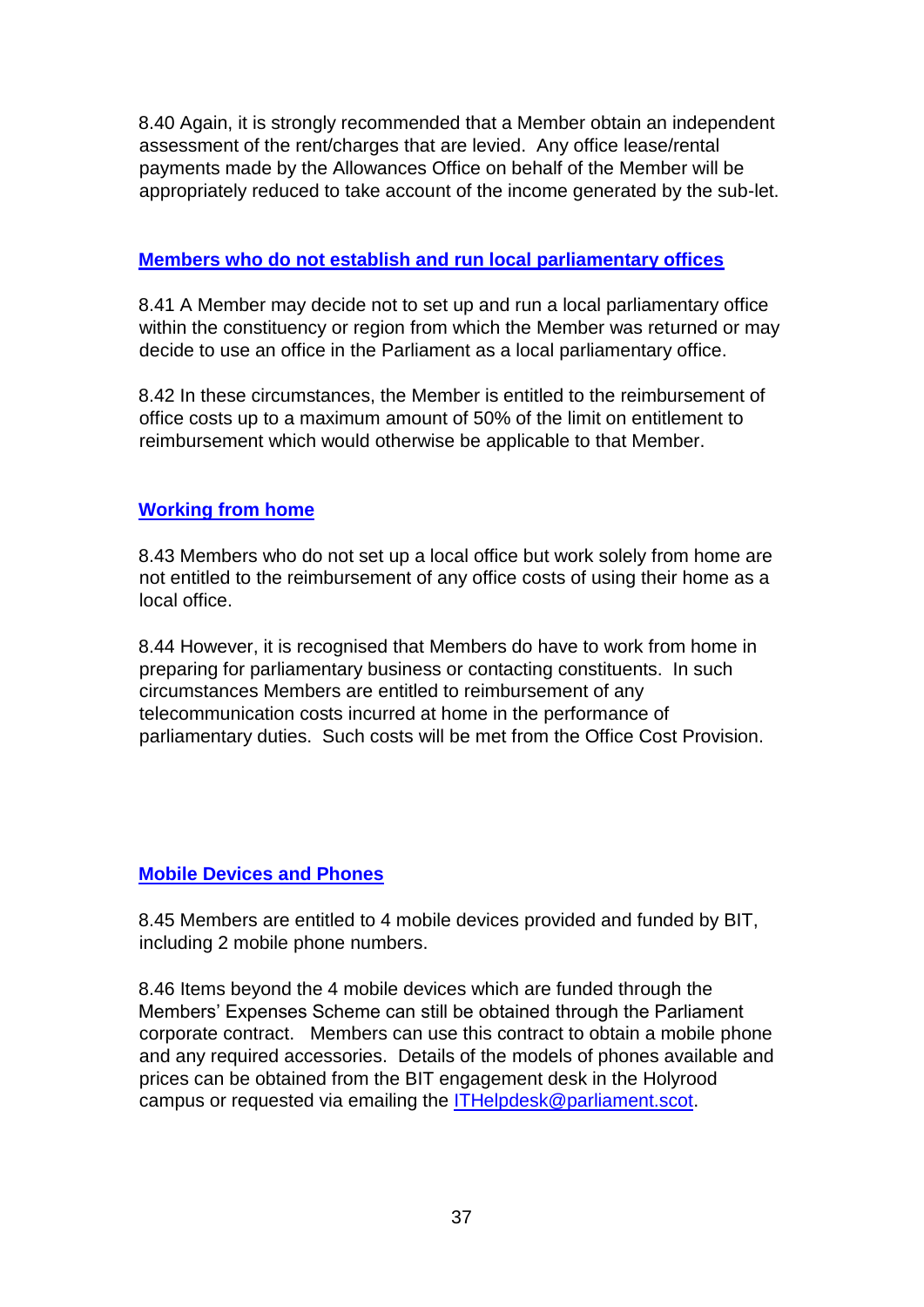8.47 For further information on the service provided by BIT, such as help in setting up your local office and broadband as well as casework systems and cyber security, you can access the Members' Services catalogue.

<https://archive2021.parliament.scot/intranet/98243.aspx>

# **9. ENGAGEMENT COSTS**

9.1 A member is entitled to reimbursement of costs reasonably incurred in engaging with their constituents in the performance of the members' parliamentary duties.

9.2 A Member is entitled to reimbursement of engagement costs subject to the limit in each financial year specified in the [Schedule of Rates.](https://www.parliament.scot/msps/members-expenses/allowances-rates) Members shall be able to vary the limit of the Engagement Provision up or down to a maximum limit of £5k each financial year, subject to the overall combined limit for the Engagement and Office Cost Provisions remaining within the overall set limit for the two provisions.

9.3 Members may only vary the maximum limits at set points each financial year as determined by the SPCB. For advice on this please contact the Allowances Office.

9.4 Engagement costs relate to the actual costs incurred by Members in engaging with their constituents and include, but are not limited to:-

- a) business meeting expenses
- b) postage and mailing costs
- c) all advertising costs, including print and social media adverts
- d) Website costs
- e) hiring of surgery spaces
- f) printing and distribution of publications such as posters, newsletters and annual reports etc and
- g) Stationery for use in communication with constituents (where not provided for centrally, more information on which can be found [here\).](https://archive2021.parliament.scot/FMResources/0421_Cost_allocation_For_MSPs.doc)

9.5 Members are responsible for ensuring that any parliamentary funded publications claimed for under the Scheme meet the requirements of the Publications Policy [\(SPCB's Policy on Members' Publications\).](https://archive2021.parliament.scot/msps/43147.aspx) The Allowances Office can advise and provide feedback on draft publications, however, ultimately it is the responsibility of the Member to ensure the policy is met. Where advice is sought publications must be sent allowing at least two working days' notice for review.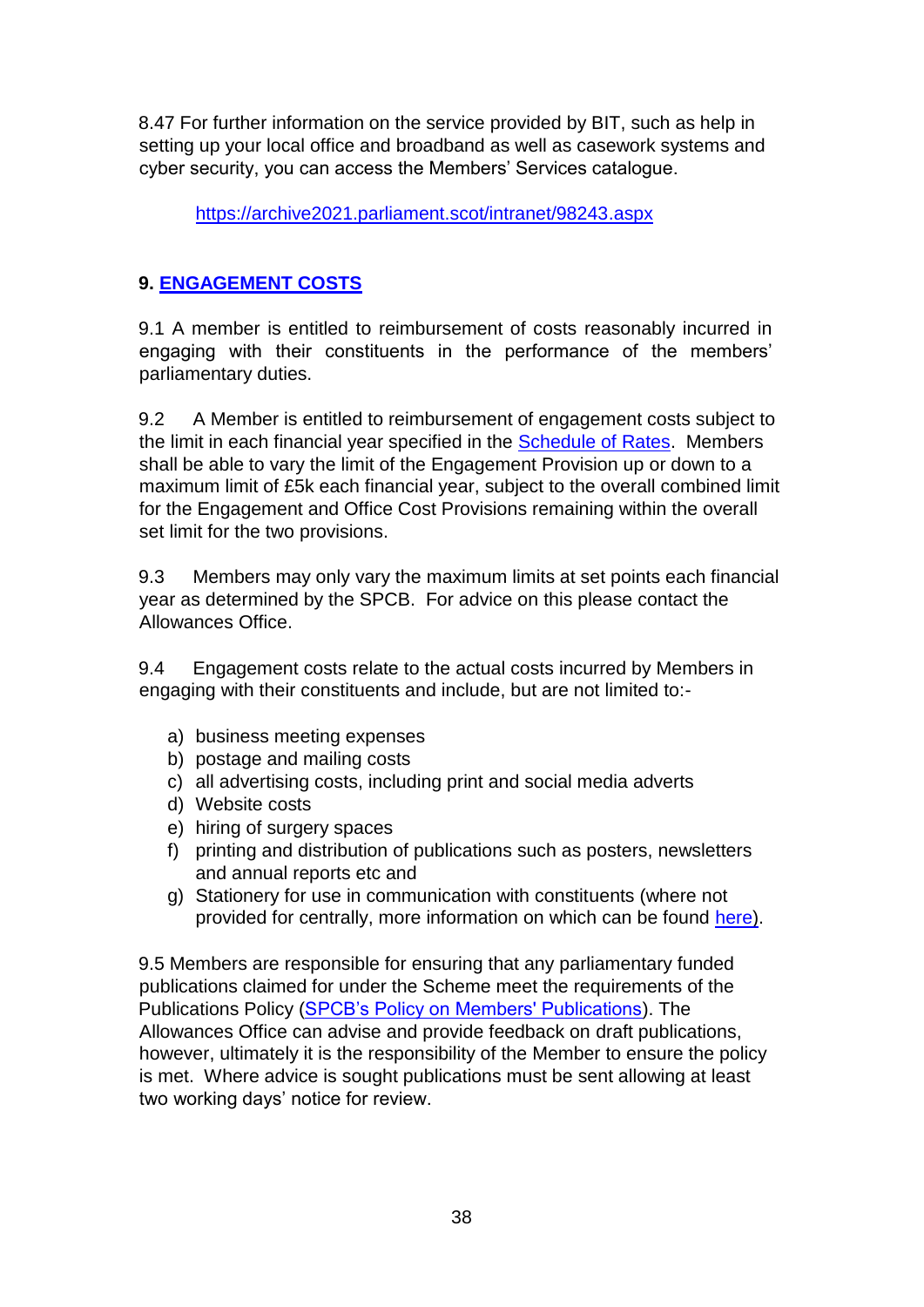# **Business Meeting Costs**

9.6 Members should ensure that the costs of business meeting refreshments and snacks are reasonable. Reasonable refreshments would include tea, coffee and biscuits or a light sandwich lunch and juice or water.

9.7 In order for a Member to claim for Business Meeting Expenses they need to fulfil the following criteria:

- The Member needs to host the meeting/event personally i.e. make all arrangements, decide on invitation list and send out invites.
- Constituents need to be present and it must relate to Parliamentary and/or Constituency/Regional business.
- If it is an internal meeting then the costs of the catering should be arranged by Sodexo and it will be included in the monthly consolidated Sodexo invoices and re-charged to the Members cost centre accordingly.

9.8 There is **no** provision to meet the costs of meetings or events if the meeting/event is being organised by an outside organisation who is deciding on the invitation list and sending out the invites with the Member merely sponsoring the event.

9.9 All personal costs and alcoholic drinks relating to business meetings must be met personally by the Member.

9.10 Members can only claim for the costs of Tea and Coffee in relation to Cross-Party Groups if constituents are present.

# **Annual Reports, Newsletters, Surveys and Other Publications**

9.11 The Parliament has a centrally managed printing contract which Members can use to arrange the printing of publications such as posters, flyers, newsletters and annual reports. The costs of these will be met from the Engagement Provision. The Facilities Management Team manage this contract and will be happy to provide support for Members who wish to use this.

9.12Members who choose to arrange for printing through external suppliers should arrange for this to be paid in the usual way, either by submitting and invoice or paying for this themselves and claiming through their expenses.

## **Postage Costs**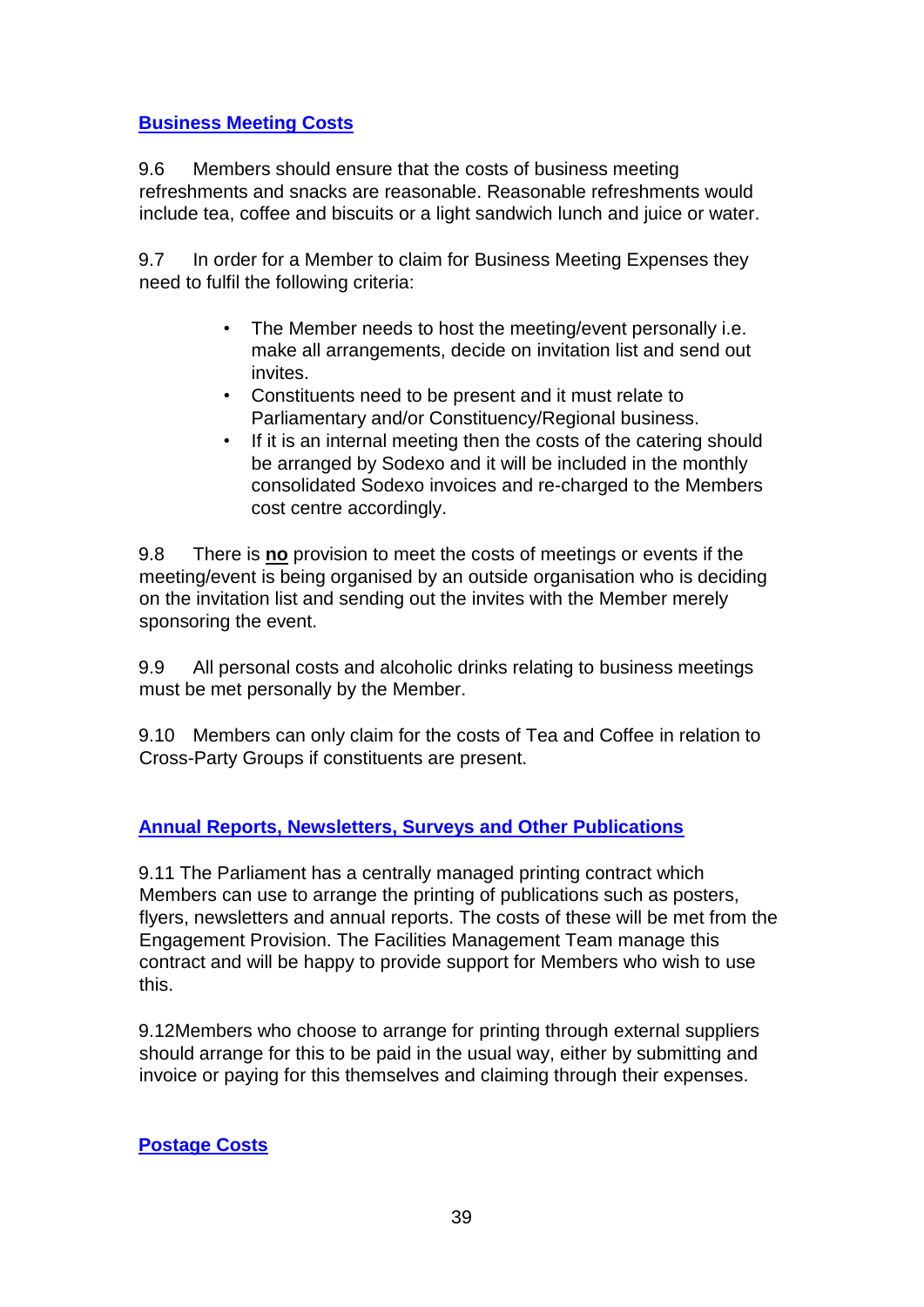9.13 Members may purchase stamps for use in issuing parliamentary related correspondence. Stamps can be purchased through the Facilities Management Mailroom.

9.14 If purchasing stamps through Facilities Management in bulk, all stamps must always be securely stored .

9.15 In any election year bulk purchase of stamps will be limited within the final 3 months to 2000  $2<sup>nd</sup>$  class and 1000 1<sup>st</sup> class unless a valid reason is given. Any unused stamps should be returned to Facilities Management where they will be put back in stock wherever possible.

# **Pre-Paid Envelopes**

9.16 Parliamentary pre-paid envelopes can be ordered through the Parliament's printing supplier and are for use in the Local Office only. The cost of these can be met from the Engagement Provision so long as they are used for the following examples, which are illustrative but not exhaustive:

- Responding to correspondence received by a Member which relates to parliamentary or constituency matters
- Correspondence with Government departments, Non-Departmental Public Bodies, public bodies, local government and other Parliaments/ Assemblies on parliamentary matters
- Correspondence with Members or staff on parliamentary matters.
- Updating individuals or groups on an on-going basis in relation to matters they have previously raised with the Member
- Informing constituents in areas where there has been a specific problem of developments in relation to that problem
- Annual reports
- Regular reports, contact leaflets or newsletters
- Targeted correspondence relating to issues of importance locally, including:
	- o Circulars
	- $\circ$  Questionnaires or surveys  $\circ$ **Petitions**
- Freepost facilities (non-prepaid envelopes only)
- Calendars (but not covering any year in which a Scottish parliamentary general election is to be held)
- The postage costs only for Christmas cards sent in an official parliamentary capacity
- 9.17 Parliamentary stationery **must not** be used for the following:
	- Party political activities
	- Communications of a non-parliamentary or commercial nature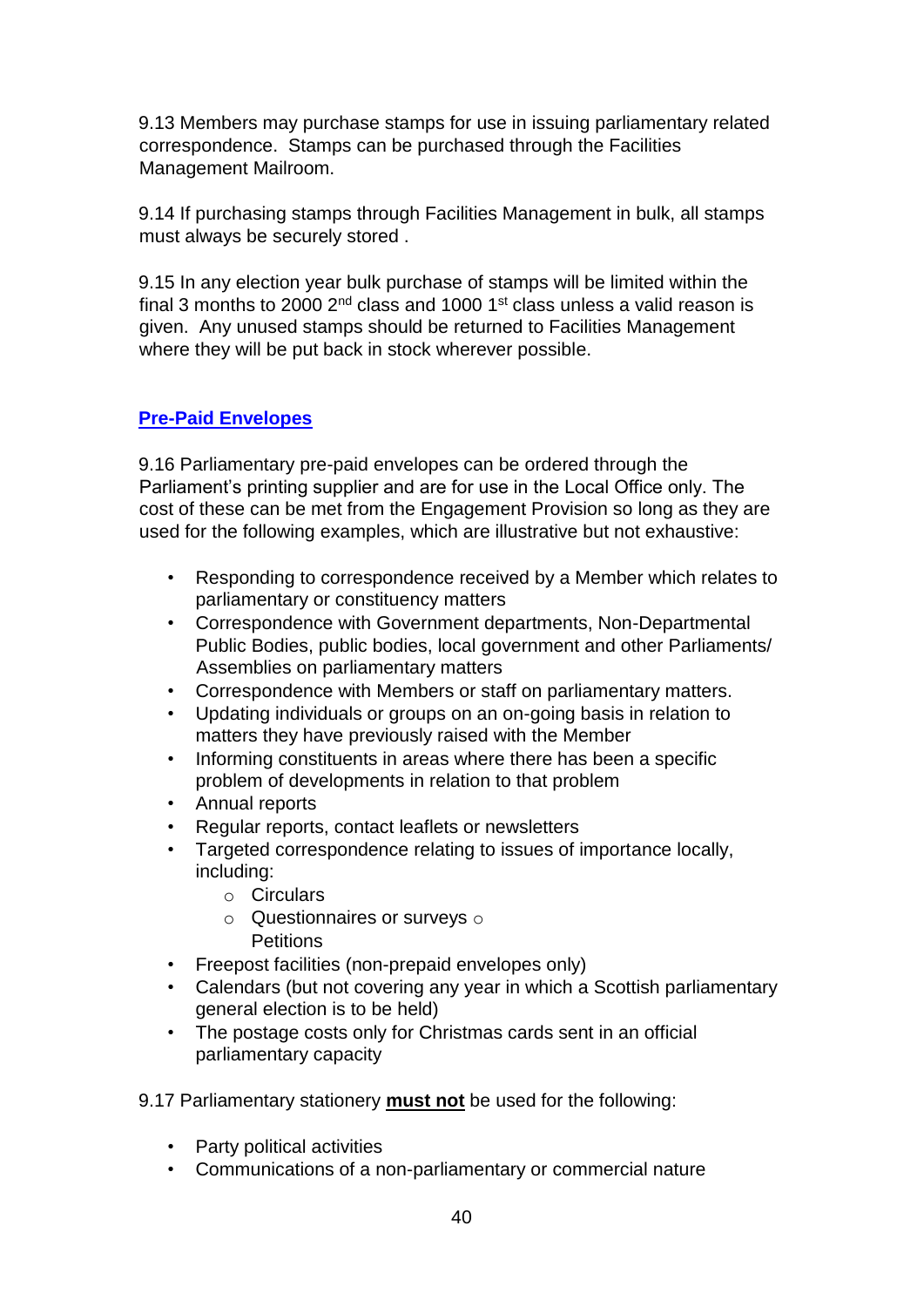- Advocating membership of a political party, supporting the return of a person to a public office
- Fundraising of any kind
- Birthday or greeting cards or other festive messages
- Petitions, surveys or questionnaires associated with national political campaigning or local elections

9.18 Whilst Members must ensure that circulated publications are not distributed outside of their electoral area, it is recognised that in using Royal Mail to deliver publications there is a risk some could be issued out with the Member's electoral area due to the delivery by postcode method used. Whilst Members should do all they can to avoid this if possible, should it be uneconomical or inefficient to have publications delivered in another manner some flexibility may be considered by the SPCB. Any Member finding themselves in this circumstance should contact the Allowances Office for advice prior to any distribution.

#### **Stationery provided centrally**

9.19 The Scottish Parliament has a contract with a stationery supplier to provide general stationery and paper for use in both local offices and Parliament accommodation.

9.20 The costs of some agreed items are borne centrally, rather than being charged against the Members' Provisions, however, individual Member's spend on the items will continue to be monitored by the SPCB. As per the Code of Conduct for Members, stationery must only be used for parliamentary duties and must not be used for any other purpose, including party political purposes.

9.21 Below is an indicative list of what can be ordered and paid for centrally.

#### General Stationery

- Writing materials;
- Files, folders e.g. ring binders, polythene pockets, box files;
- Envelopes;
- Diaries, planners and calendars;
- Small desktop furniture (letter trays, desk tidies etc);
- Other stationery items (staplers, paperclips, adhesives, labels, ink stamps etc

#### Office Paper

- White copier paper;
- Coloured copier paper.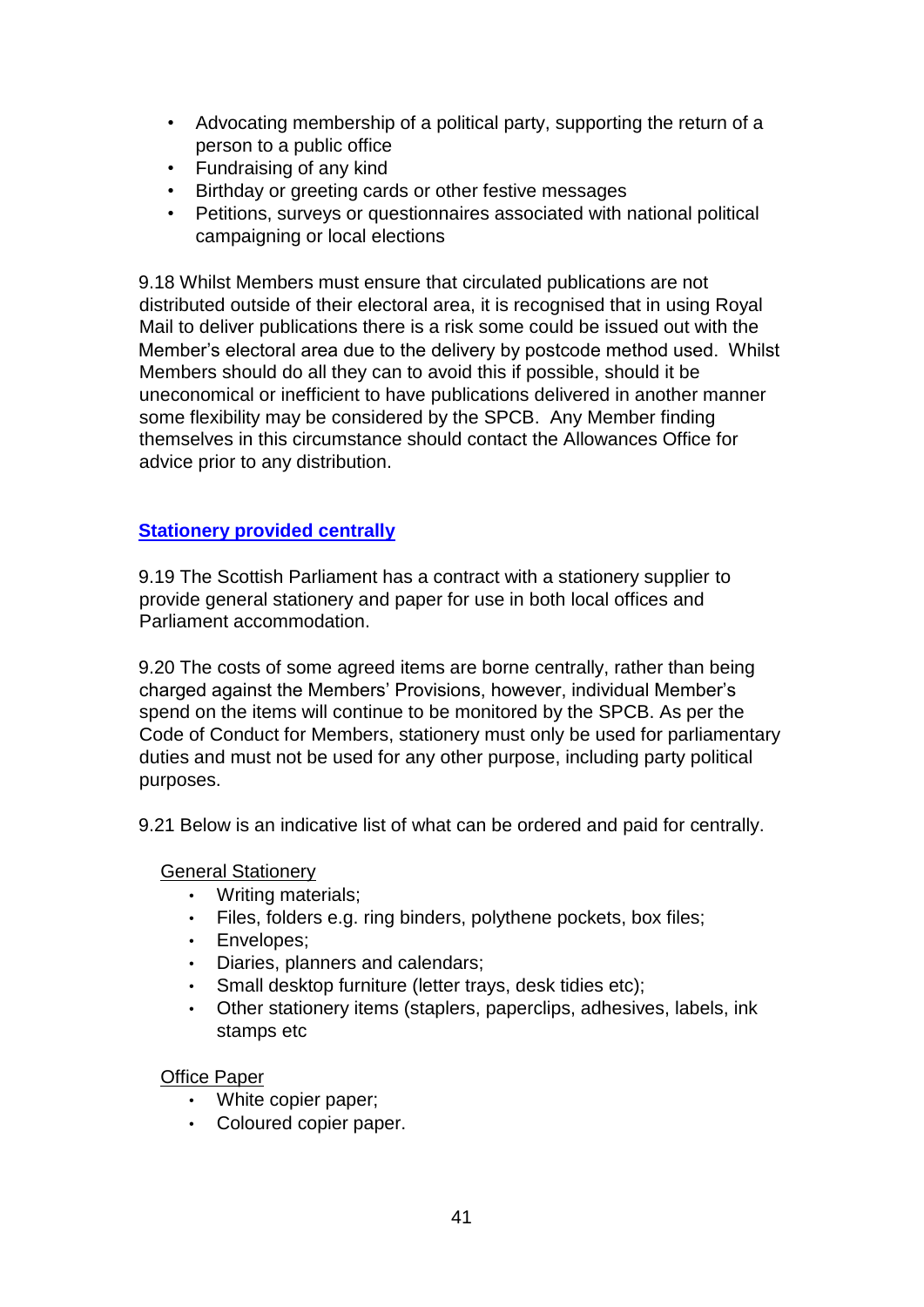9.22 Members should note that not all items listed on the stationery supplier's website/catalogue will be met from the central budget and are advised to contact the FM Helpdesk if they are unsure of the classification of an item.

## **Stationery not provided centrally**

9.23 Items not included in the categories above can still be purchased; however, the cost of these items will be met from either the Office Cost or Engagement Provision, depending on the purpose of the item. These costs will be re-charged on a monthly basis through the Allowances Office to the Member's cost centre so that it shows against spend and reports.

9.24 Further information about how to place an order with the Parliament's stationery supplier is available on the [general stationery information](https://archive2021.parliament.scot/intranet/21121.aspx) [p](https://archive2021.parliament.scot/intranet/21121.aspx)age on the Parliament's website.

# **10. TRAVEL**

# **Sustainability**

10.1 Members and their staff are required to consider the need to travel and alternative options such as using video or telephone conferencing. If travel is required, members should consider the sustainability of any travel undertaken, opting for walking, cycling and using public transport when possible.

## **Economy**

10.2 Members and their staff are required to exercise due economy whenever possible when travelling by any mode of transport.

10.3 This can be aided by use of concessionary and discounted fares. Members and their staff may also consider whether a season ticket offers savings to the public purse. A season ticket can be more effective when there are three or more return journeys undertaken in a week.

10.4 Please note the Allowances Office will not reimburse the cost of a season ticket, however if a claimant has one that provides them with a discount they would be expected to make use of it and claim the discounted value back.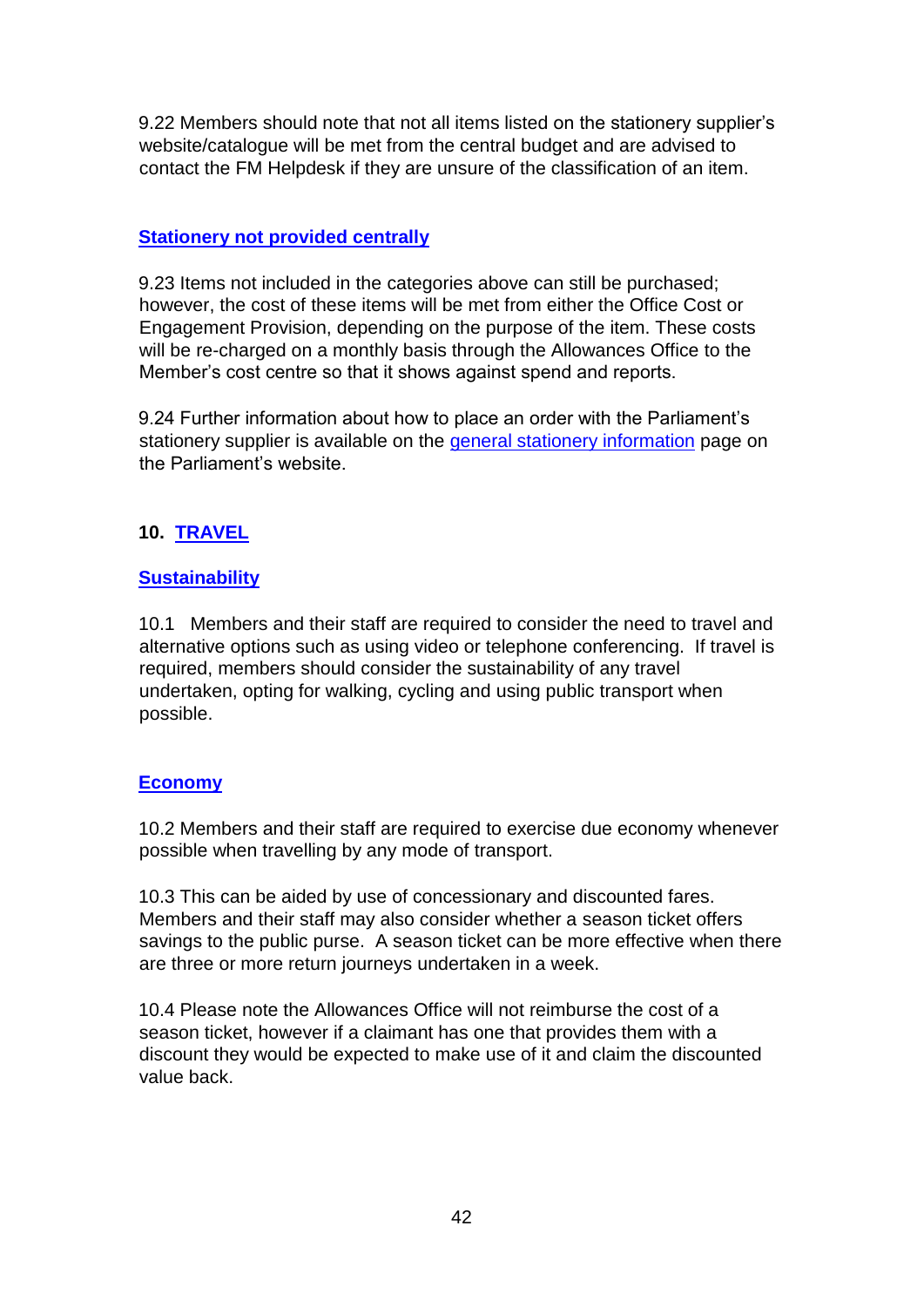#### **Members' Travel**

10.5 A Member is entitled to claim for the reimbursement of the cost of travel undertaken in the performance of parliamentary duties within the UK and subject to SPCB approval out-with the UK.

10.6 The cost of travel is the actual cost of any travel ticket purchased or a fare paid for a journey made by public transport or, if travelling by car, motor bike or bicycle an amount per mile in line with the Income Tax (Earnings and Pensions) Act 2003. The limits are listed on the [Allowances Rates Reference](https://www.parliament.scot/msps/members-expenses/allowances-rates) [Card.](https://www.parliament.scot/msps/members-expenses/allowances-rates)

10.7 Travel undertaken in the performance of parliamentary duties may include journeys between any places at which parliamentary duties are performed and a Member's residence or overnight accommodation.

10.8 If a Member has his or her rent reimbursed as accommodation costs in Edinburgh, and where the property is situated outside the boundary of the City of Edinburgh, the Member is not entitled to reimbursement of the cost of travel between that property and the Parliament.

10.9 Details on how to claim for travel costs are set out in individual claims.

10.10 Should a Member wish to claim for the reimbursement of travel costs undertaken in the performance of parliamentary duties outside the United Kingdom they should apply to the SPCB in advance. Any application should be submitted to the Allowances Office timeously and at least 4 weeks in advance of the proposed travel.

10.11 For any travel relating to committee business, you should contact your Clerk for further instructions as they are responsible for arranging any travel required.

## **Staff travel**

10.12 A Member is entitled to reimbursement of the cost of travel within the UK undertaken by a member of staff, volunteer or intern in support of the Member's parliamentary duties.

10.13 Details on how to claim for travel costs are set out in individual claims.

**Travel arrangements made through the travel desk**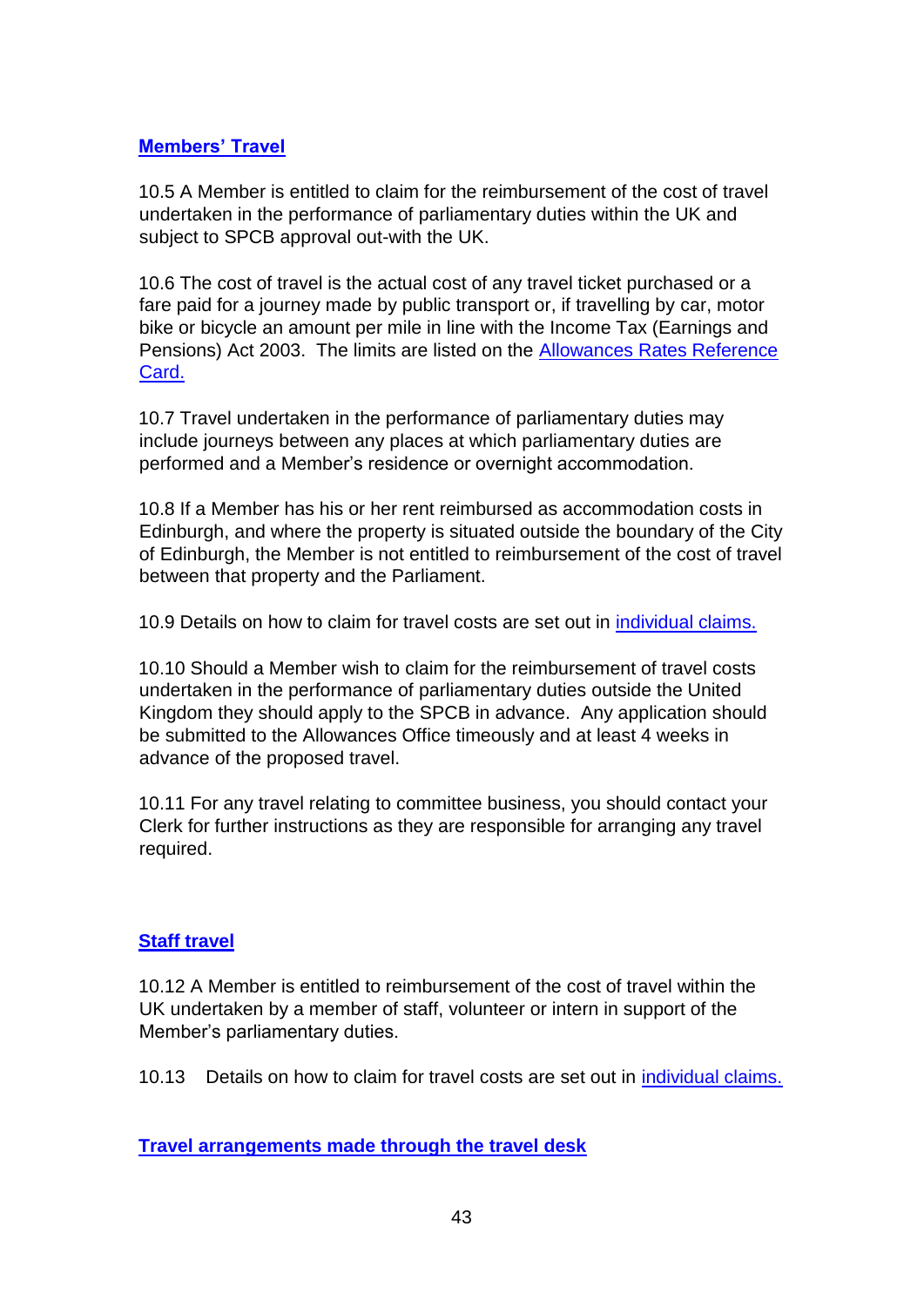10.14 The Travel Desk is located within the Allowances Office in TG.01 and operates between the hours of 10:00am and 4.00pm Monday to Thursday and 10am to 3pm Friday. Please note that recess opening times may vary. The following services are provided:

- Booking and payment of all travel tickets for Members and Members staff.
- Advice on how to complete a travel and expenses claim on the travel and expenses system.
- Advice on valid travel expenses.
- Advice on the various ways travel tickets and hotel accommodation can be booked and paid for.

10.15 When arranging the booking and payment of tickets through the Travel Desk you will need to submit an authorised ticket request by email stating:

- Name of the traveller(s)
- Mode of transport
- Travel date and time
- Departure and arrival point
- Whether the tickets are required to carry out parliamentary/ constituency business
- Whether the traveller has a railcard which would allow booking of discounted tickets.

10.16 On receipt of this information you will be notified of the terms and conditions applicable to the ticket requested. If the terms and pricing of the fare are acceptable to you the tickets will be purchased.

10.17 The Travel Desk can be contacted on 0131 348 6447 or by e-mailing TravelEnquiries@parliament.scot **Please note** due to the Covid-19 outbreak, staff are working from home to support you and can be reached by email as above or on Team.

10.18 If you are submitting a request for a travel ticket, please ensure your email has been sent from the Member or Authorised Signatory directly, advising that they are happy to authorise the costs of your ticket. (Authorised signatories cannot authorise their own ticket). We will acknowledge this as authorisation as we are not able to have a paper copy during this time. This information is required for audit and publication purposes.

# **Air travel**

10.19 Economy class should be used for all flights that are less than 5 hours continuous flying and that are not intercontinental. Business class may only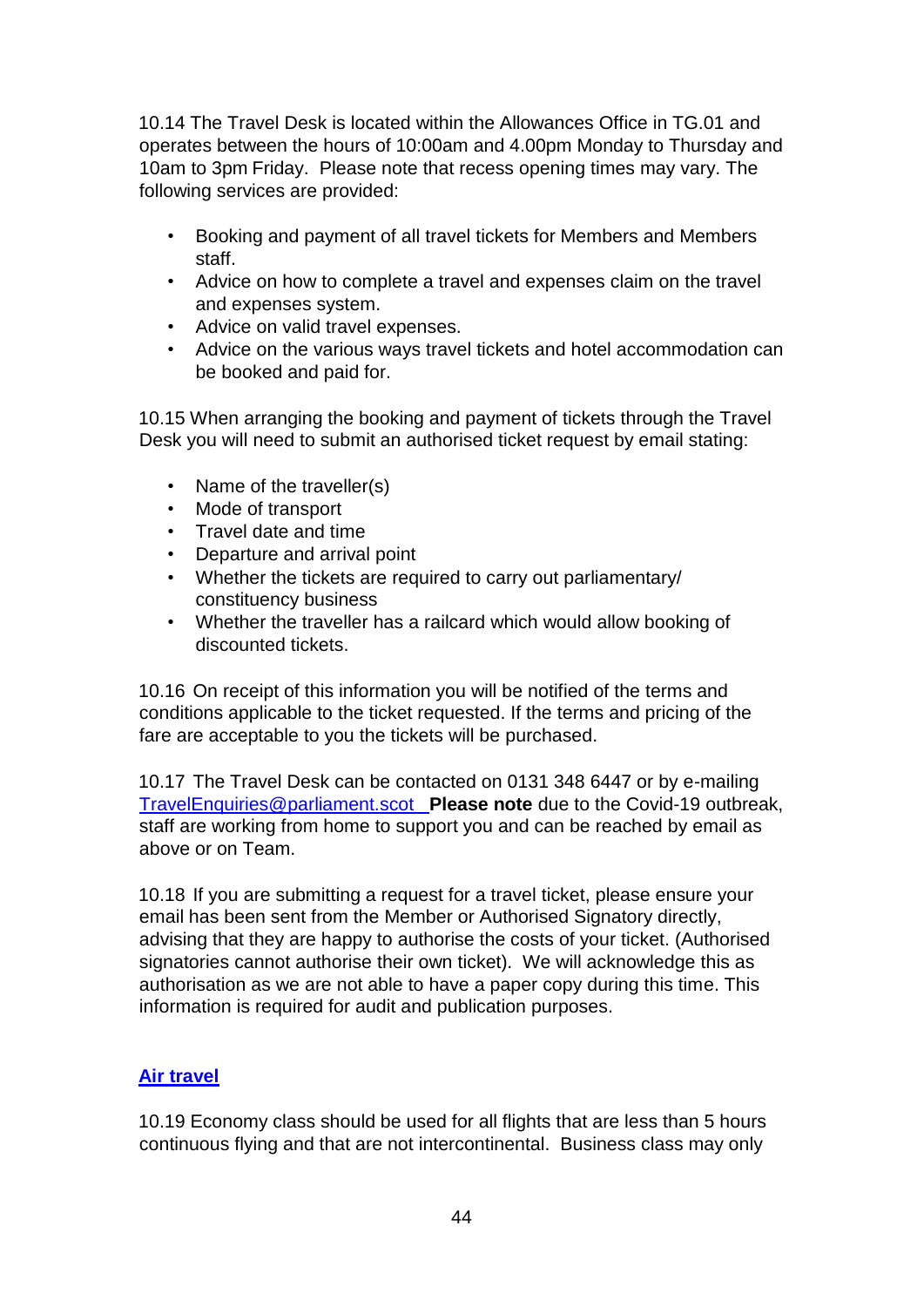be used if economy class is unavailable for the required journey or if a business class fare is available more cheaply than an economy fare.

10.20 Business class may be used for flights with a duration longer than 5 hours continuous flying on intercontinental flights.

10.21 Any air miles accrued by Members or staff as a result of travelling on parliamentary business must be offset against any future travel undertaken on parliamentary business and cannot be used personally.

# **Taxi travel**

10.22 Whilst taxi costs incurred will be reimbursed Members are reminded that taxis should **only** be used for reasons of urgency or where the use of public transport is not reasonably practicable.

10.23 The Parliament has a contract with a local taxi company, Central Taxis, for the use of taxis within the Edinburgh area. If a Member requires to travel by taxi outside the Edinburgh area local taxi companies can be used.

10.24 The SPCB has determined that written justification should accompany any claim where the cost of the fare is in excess of £20.

# **Car and Boat Hire**

10.23 In exceptional circumstances, and with advance approval of the SPCB, the cost of hiring a car and the associated petrol costs or the cost of hiring a boat will be reimbursed. If a Member identifies that they have a need to hire a car or boat, they should submit a request for the approval of the SPCB through the Allowances Office in advance of any hire agreement being made with the following information:

- Dates of car hire
- Purpose of car hire
- Cost of car hire
- Any other relevant information which may help determine approval

10.25 For more information on how to arrange car and boat hire please see Additional Information and FAQs.

# **11. ADDITIONAL AND EXCEPTIONAL EXPENSES**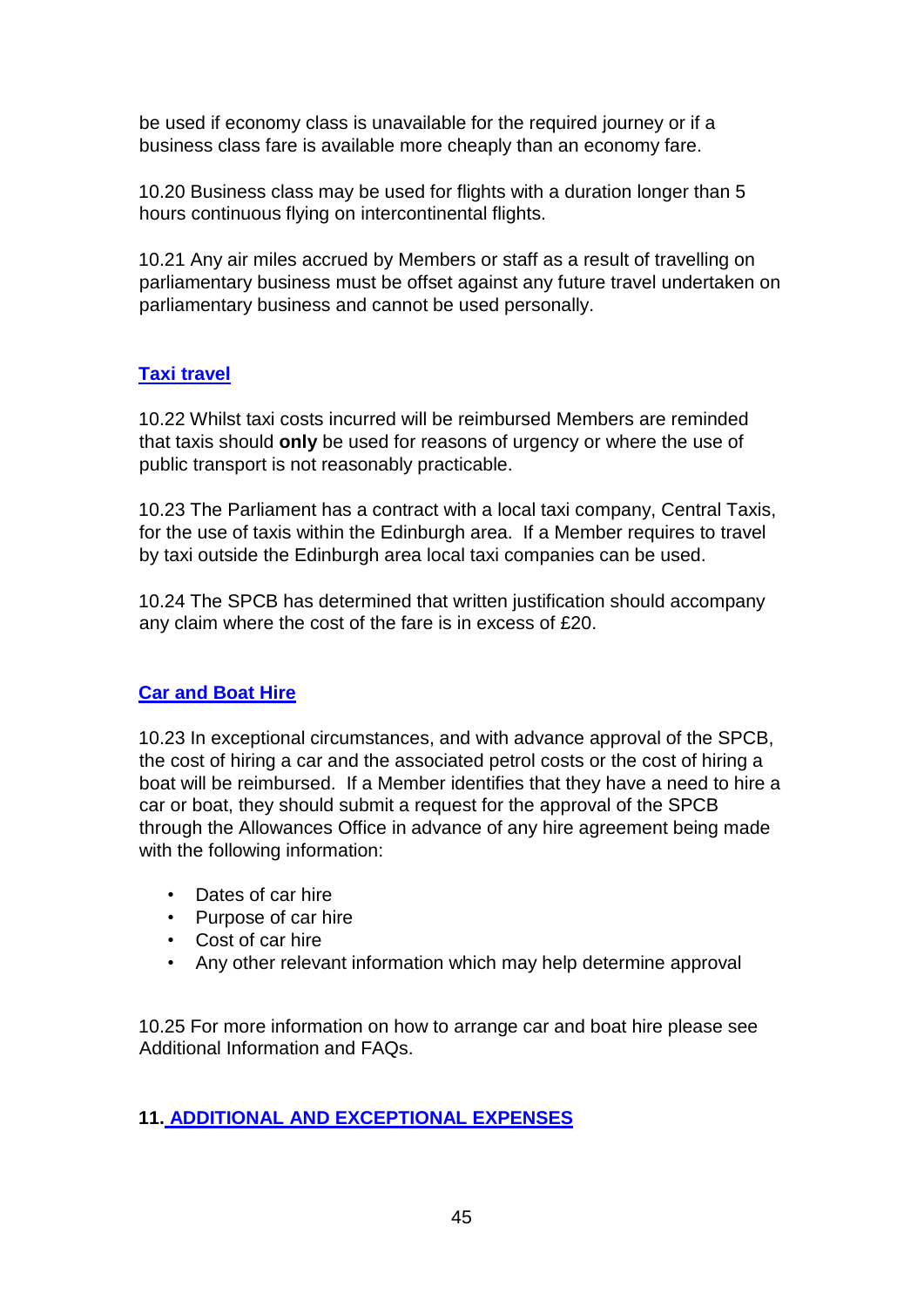## **Interpretation, translation and similar costs**

11.1 Provision of interpretation, translation and other communication support services can assist Members in meeting their parliamentary duties and communicating with members of the public.

11.2 Under the Equality Act 2010 Members are required to ensure protected groups are able to access services equally and do not experience discrimination. The Equality Act 2010 legally protects people from discrimination in the workplace and in wider society. The Act protects groups from discriminations relating to: age, being or becoming a transsexual person, being married or in a civil partnership, being pregnant or having a child, disability, race including colour, nationality, ethnic or national origin, religion, belief or lack of religion/belief, sex, sexual orientation. Members should seek to promote equality of opportunity for all protected groups.

11.3 To assist Members in meeting these duties provision is made in the Scheme for meeting interpretation, translation and similar costs incurred. A Member may apply to the SPCB for the reimbursement of any expenses incurred in respect of:-

- Engaging an interpreter for a language other than English or engaging a British (or other) Sign Language (BSL) interpreter who in either case is required for a meeting with members of the public.
- Translation services required for correspondence with members of the public including provision of materials in other languages and formats. Such formats could include but are not limited to Braille, Easy Read, BSL DVD's, audio and large print.
- Translation services required for the inclusion of text in other languages in parliamentary business such as motions or parliamentary questions or in parliamentary funded publications such as annual reports, newsletters, surveys, signage etc.
- Any other communication support services required to facilitate equal access to Members for disabled people.

11.4 As much advance notice as possible should be given to enable the SPCB to consider each application. All applications must be submitted to the Allowances Office and agreed by the SPCB **before** any costs are incurred. Each application will be considered on a case by case basis.

11.5 A Member may arrange such translation, interpretation and communication support services him or herself. In respect of British Sign Language and other communication support, for example, lip speakers, DeafBlind communicators and Speech to Text Reporters, such services can be arranged through the Parliament. Interpreting and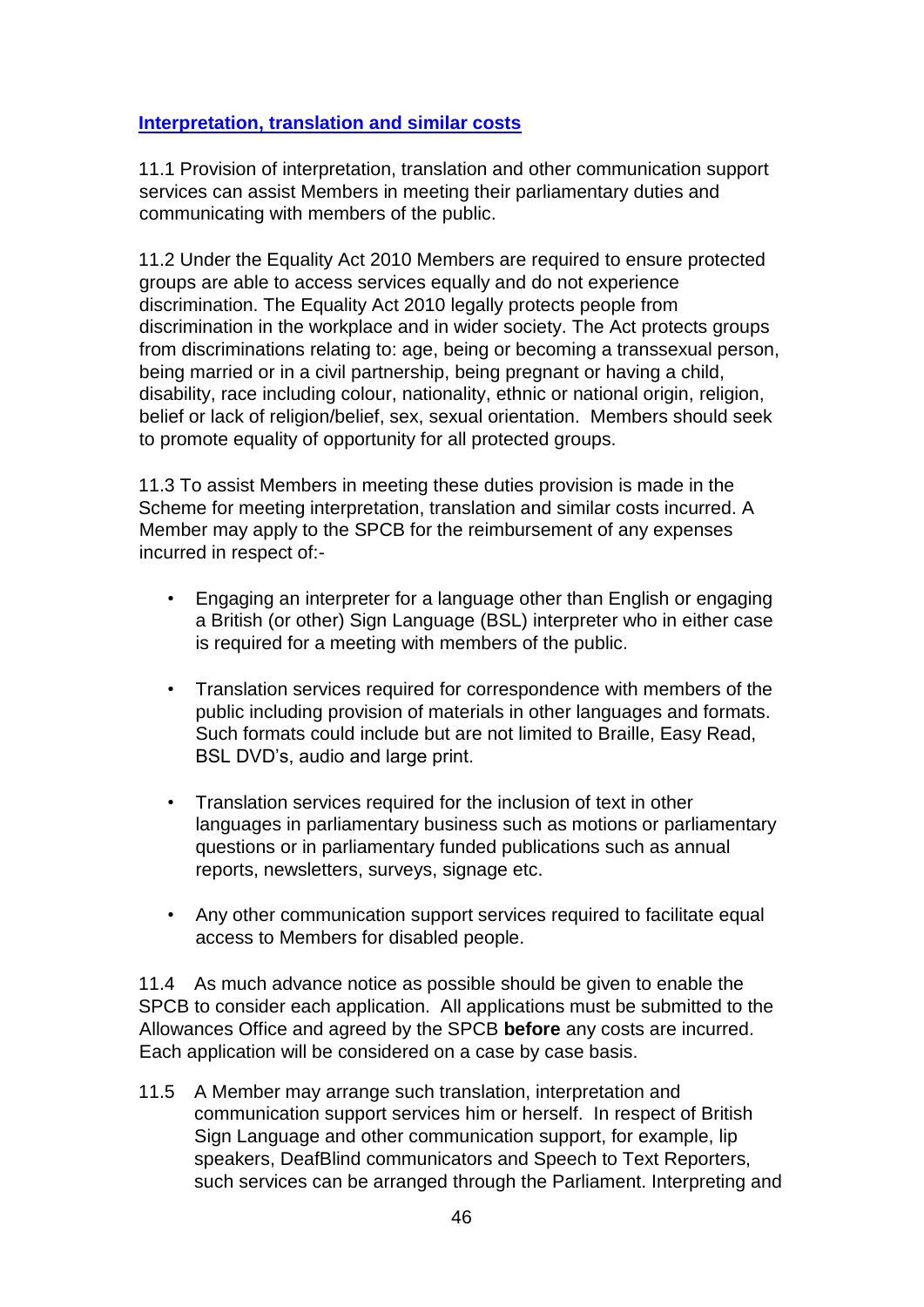translation in other languages can also be arranged through the Parliament.

11.6 Any member wishing to make use of such services should contact Public Information and Publications (ext. 85000) for guidance. Public Information and Publications can also provide guidance in relation to arranging Braille, audio and other format translation/transcription services.

- 11.7 Additionally, the SPCB has a statutory Gaelic language plan under the Gaelic Language (Scotland) Act 2005 which commits the SPCB to treating Gaelic and English on a basis of equal respect. The plan aims both to provide services for Gaelic speakers and to raise the profile of the language. Provision is made in the Scheme for meeting interpretation, translation and similar costs incurred including correspondence, questions, motions, posters, signage, public meetings and newsletters.
- 11.8 More details as to how to arrange Gaelic translations, along with simple written and spoken Gaelic phrases and stock phrases for publications can be found at<https://www.parliament.scot/Get-involved/gaelic> and more info is also available from the Gaelic Officers.
- 11.9 Other costs in relation to meeting specific duties under the Equality Act 2010, such as making reasonable adjustments to support a disabled person in carrying out their day to day duties may be met on application to the SPCB from the Disability Provision

## **Exceptional expenses**

11.10 A Member may apply to the SPCB through the Allowances Office for the reimbursement of any exceptional expenses to be incurred by that Member in connection with the performance of parliamentary duties.

11.11 A Member or their nominated representative, may apply to the SPCB for reimbursement of the additional cost of employing or otherwise engaging a temporary member of staff in relation to the long-term absence of a Member which is likely to impact on the performance of the members' parliamentary duties.

11.12 A Member should not incur any costs until the agreement of the SPCB has been obtained.

11.13 There is no prescriptive list of what is covered under this provision and the SPCB will consider all applications on a case by case basis. In making any application, the Member must provide as much information as possible about the service required and the costs of such services together with a brief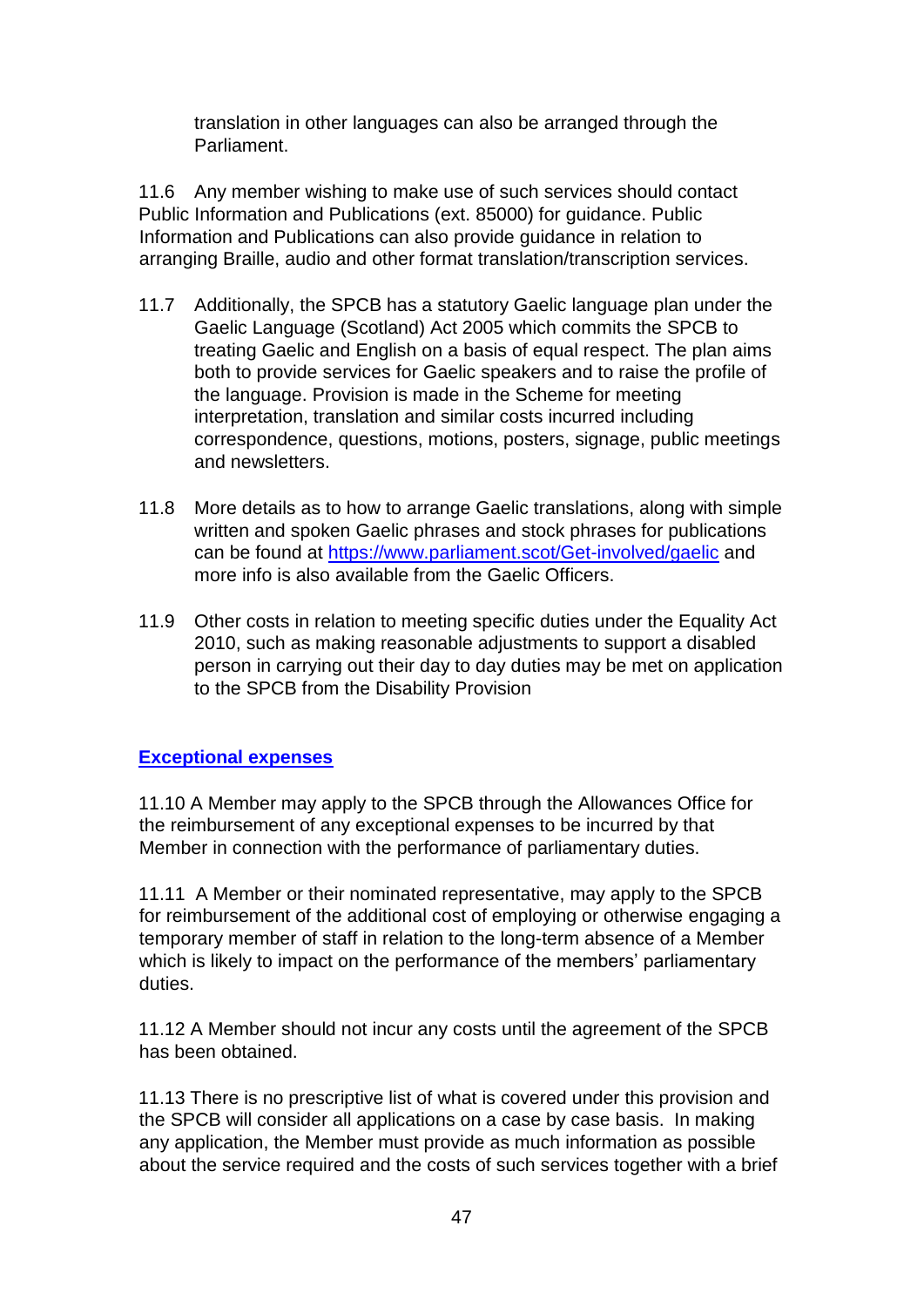statement of the benefits to the Member. Any application should be made to the Allowances Office.

11.14 These provisions are sufficiently broad to provide the SPCB with the flexibility to consider applications for issues not covered by the new Scheme. Examples of issues that could be considered by the SPCB under this provision could include:

- Legal advice on employment practice and other employment related issues such as the possible payment of any excess in line with the rules of the Employment Indemnity Insurance.
- Any office costs entered into contractually under the existing Scheme and which under the new Scheme the Member may have insufficient funds to meet.

# **12. DISABILITY PROVISION**

12.1 The Equality Act (2010) legally protects people from discrimination in the workplace and in wider society. The Act requires Members to effectively promote disability equality and eliminate discrimination against disabled people. This means that Members are responsible for ensuring that:

- disabled staff are supported in the workplace and;
- disabled constituents can fully access the services offered by the Member.
- 12.2 In doing this, the Member should anticipate the needs of disabled people in order to remove any barriers that might place a disabled person at a disadvantage. Such barriers are not always necessarily physical barriers.
- 12.3 As it is unlawful to treat a disabled person less favourably because of their disability, Members are required to make reasonable adjustments to their services and premises to provide the necessary support for any disabled member of staff working for the Member. A Disability Provision has been made available for Members to use in assisting them to meet these duties.
- 12.4 In addition, the provision can be used to support any disabled Member to fulfil their duties and to provide them with the necessary support to enable them to effectively carry out their parliamentary duties in representing their constituents.
- 12.5 On application to the SPCB the Disability provision may be used for:-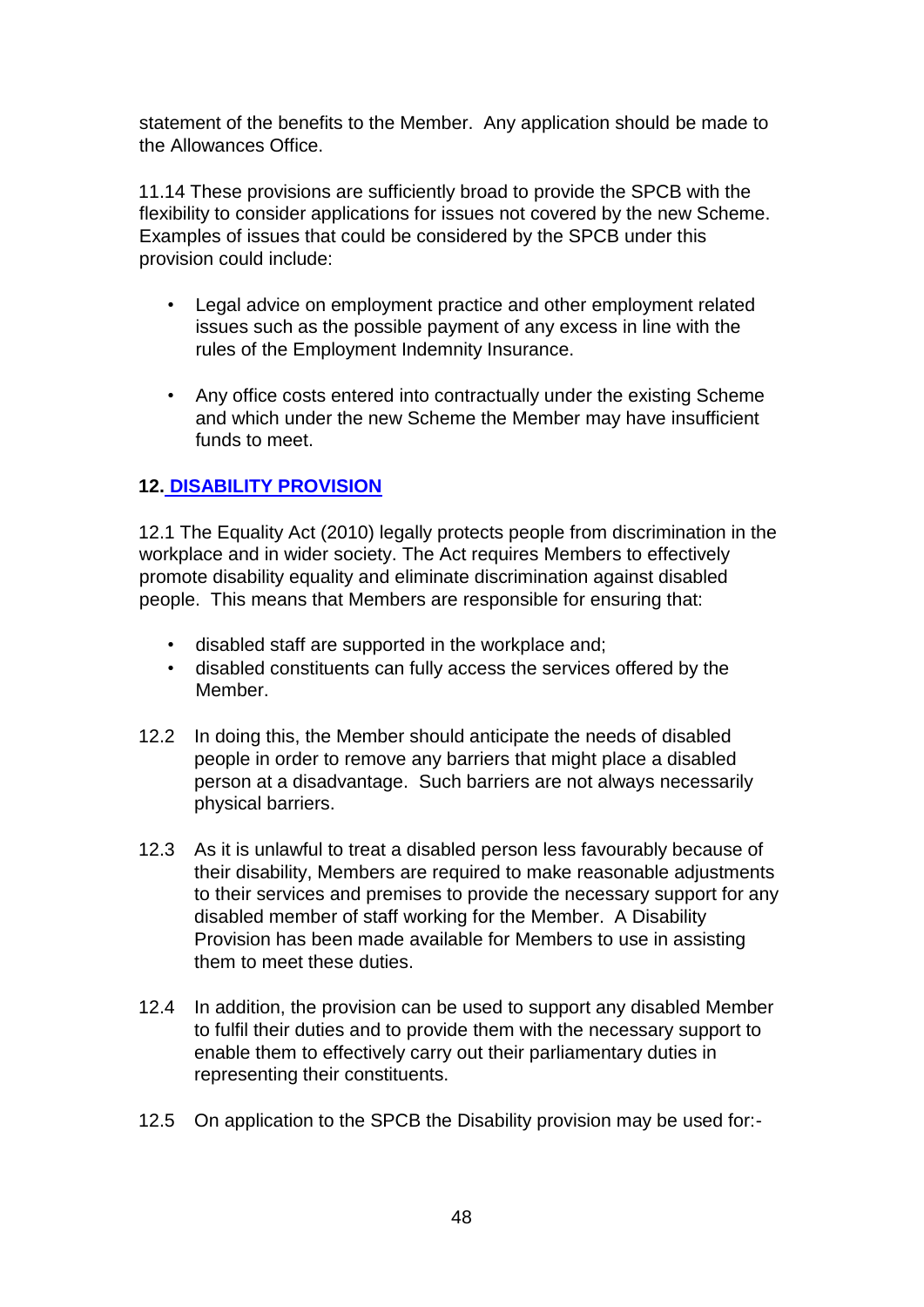- Supporting Disabled Members Providing resources to a disabled Member to enable them to fully undertake his or her role as an MSP. The adjustments may include but are not limited to: the provision of additional personal assistance to attend meetings, external events, etc out-with the working hours; employing a reader; employing a driver; purchase of assistive technologies such as screen readers, speech to text software; or magnification software; purchase of mobility scooters; adapted telephone technology, adapted communications technology; or for adjustments made to the local office as required, for example the addition of a ramp for wheelchair users.
- Supporting Members' staff the adjustments as for Members apply.
- Disabled Constituents facilitate meeting in accessible environment; provide alternative formats; provide language interpretation including BSL; additional casework support; accessibility of website design; and access audits to establish what adjustments may be required.

12.6 In selecting premises for a local parliamentary office a Member **must** ensure that the premises are accessible for disabled people. If premises are not accessible Member may, apply to the SPCB for reimbursement of expenses to make those premises accessible in respect of:-

- a. Making adjustments to the office or employment provision to accommodate a disabled member of staff and/or facilitating access for disabled members of the public.
- b. Providing equipment and/or parking spaces for disabled people.
- c. Facilitating meetings involving disabled people by hiring (on an occasional basis) alternative office and meeting premises. Any other costs such as provision of communication support should be met from the Additional Expenses provision.

## **Applications**

12.7 Members are required to apply to the SPCB for access to this provision. All applications must be submitted to and agreed by the SPCB **before** any costs are incurred. Each application will be considered on a case by case basis and should be made through the Allowances Office. To enable the SPCB to make an informed decision in relation to any application Members should provide the following information as appropriate:-

• Details of the adjustments/purchases proposed.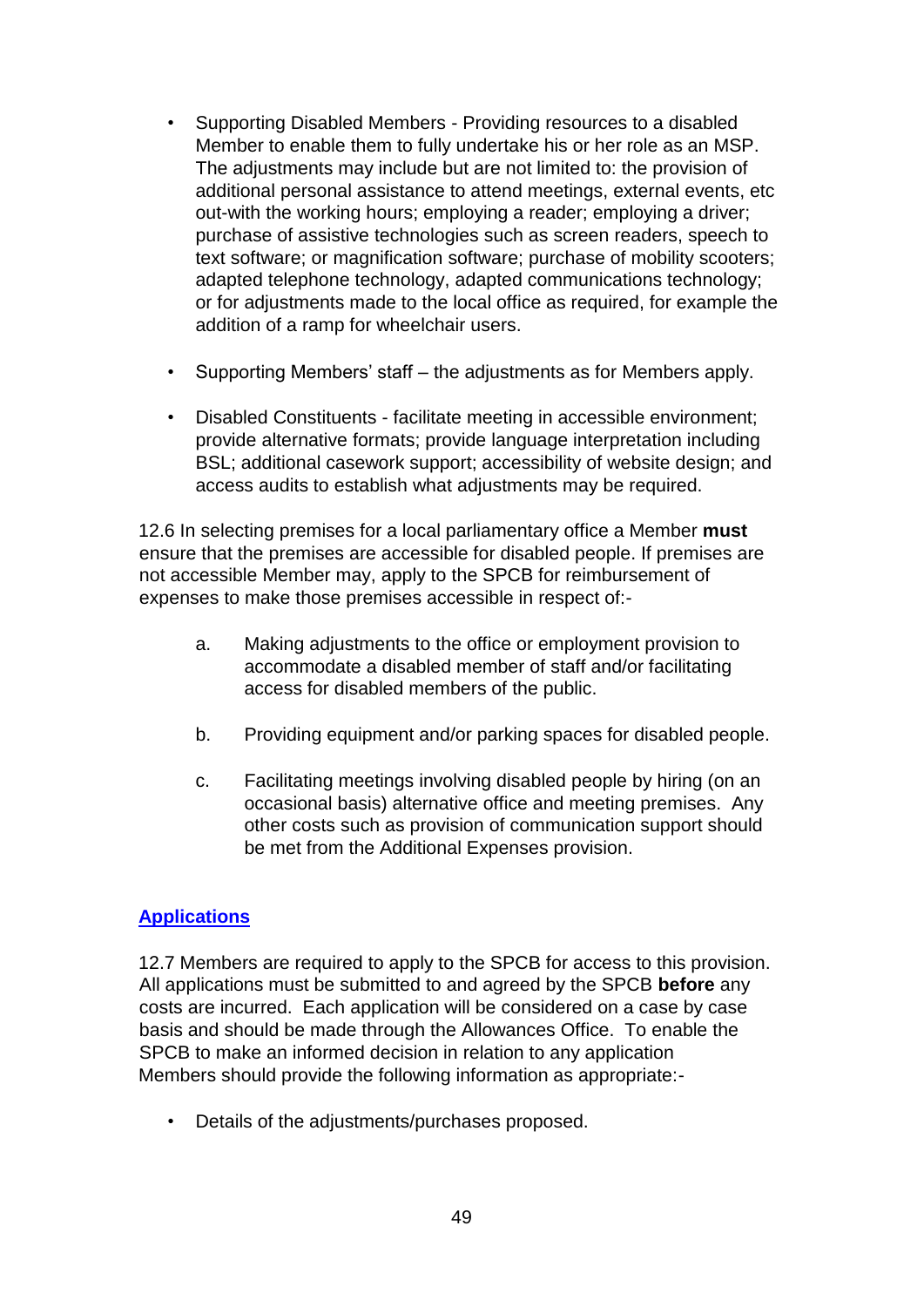- Details of the access issues that a Member or their office is planning to address by making the proposed adjustments/purchases. It is recognised the Member may not wish to disclose the specifics of their disability and will not be required to do so.
- Details of any financial assistance available from other parties to meet the cost of the adjustment/purchase proposed (for example from cotenants, landlords and the Access to Work Scheme etc).
- Details of the access that the Members is intending to address and highlight what the improvements are.

12.8 Where any improvements are proposed the SPCB will look to the landlord to meet the costs in full or make a contribution given the long-term benefits to them of improving the accessibility of the office space. Members are expected to have discussed such improvements with their landlord.

12.9 The SPCB has delegated approval for applications under £500 to the Head of Allowances, any application above that amount will be considered by the SPCB.

12.10 Architect's fees which are directly associated with making particular adjustments to a Member's local office to improve access for disabled people (for example fees related to obtaining designs for an access ramp or widen a hallway) may be considered by the SPCB to be met from this provision provided the costs are reasonable. This would also apply to the costs of procuring a professional access audit. The access audit is the responsibility of the Member. Access audits can help to identify barriers and the changes needed to remove or overcome them. Such barriers are not necessarily just about physical access.

12.11 Support can be provided, and expert advice can be obtained from the People and Culture Office on any matters related to disability and making reasonable adjustments.

## **13. WINDING UP**

13.1. The Winding up provision applies when a person ceases to be a Member of the Parliament for any reason.

13.2. The provision provides for the reimbursement of staff costs and office costs associated with the winding up of a former Member's duties.

13.3. All costs incurred before the date the individual ceased to be a Member will be charged to the expenses provision available to the Member at the time the cost was incurred, subject to resources being available. Each provision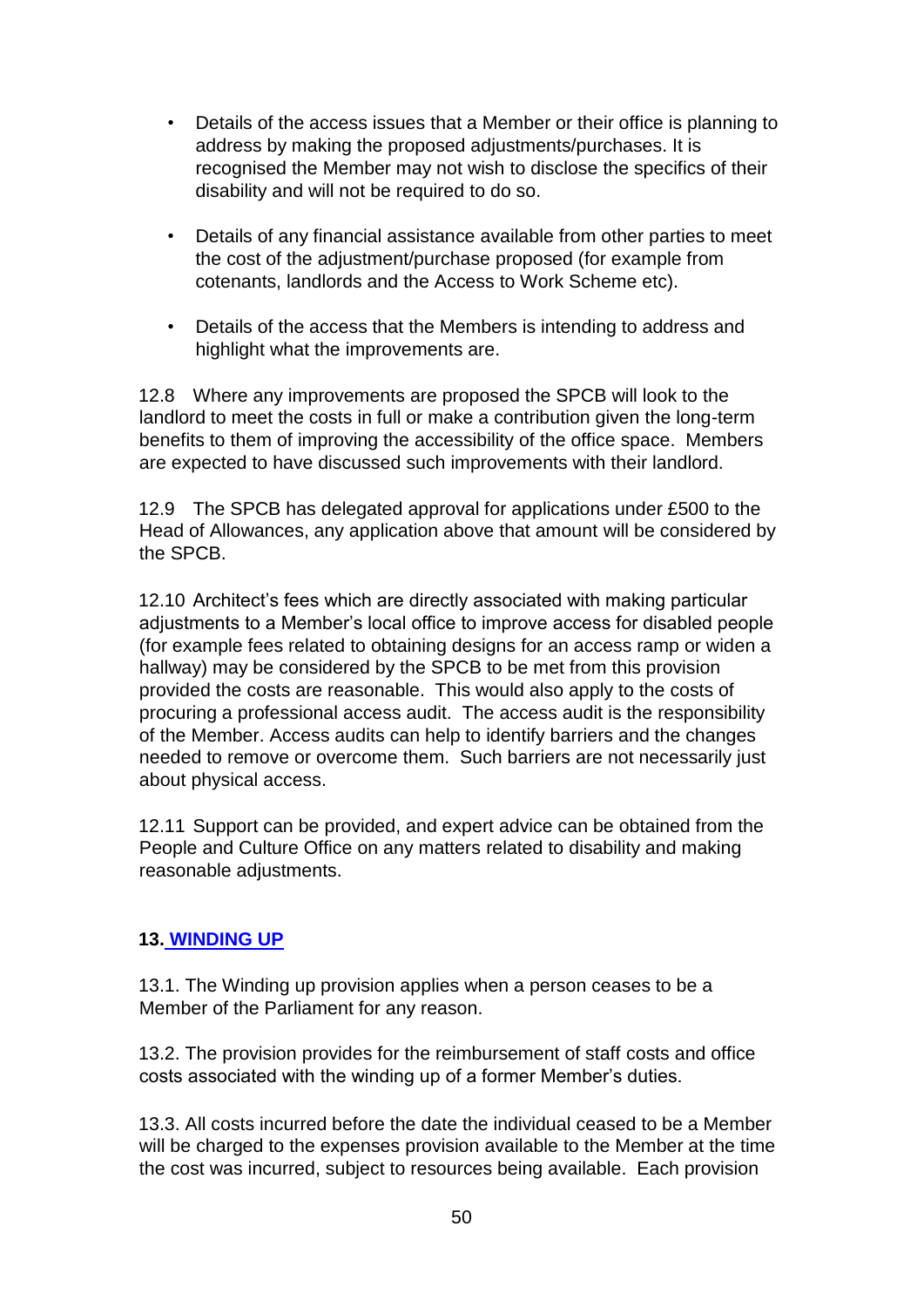will be pro-rated from the start of the financial year to the date they cease to be a Member.

13.4. All costs incurred after the date the former Member ceases to be a Member will be met from the Winding up provision subject to funds being available. All such claims will require to be submitted within 6 months of the former Member ceasing to be a member and if this is not possible within a time period as the SPCB allows.

# **Staff Costs**

13.5. A former Member remains entitled to reimbursement of staff salary costs, employer's National Insurance contributions and employer's pension contributions, as provided for in the Staff Costs provisions, in order to retain the services of staff for the purposes of the winding up of the former Member's office for a maximum of three months after the date on which the former Member ceased to be a Member.

13.6. Members in this situation are advised to contact the HR services team as soon as possible for advice on these matters.

## **Staff Redundancy**

13.7. Where a former Member dismisses an employee by reason of redundancy, the former Member is entitled to reimbursement of any redundancy payment payable to the employee only if the SPCB is satisfied that certain conditions have been met. These are that:

- (a) The former Member was entitled to receive reimbursement of salary costs in respect of the employee concerned at the date of dismissal;
- (b) The employee was in fact dismissed by reason of redundancy;
- (c) The former Member was under a legal obligation to make the payment; and
- (d) Where, under the terms of the contract between the former Member and the employee, the employee's entitlement to a redundancy payment exceeds the employee's statutory entitlement, the contractual provision was reasonable in all the circumstances.
- 13.8. Any payment approved by the SPCB under this section met centrally.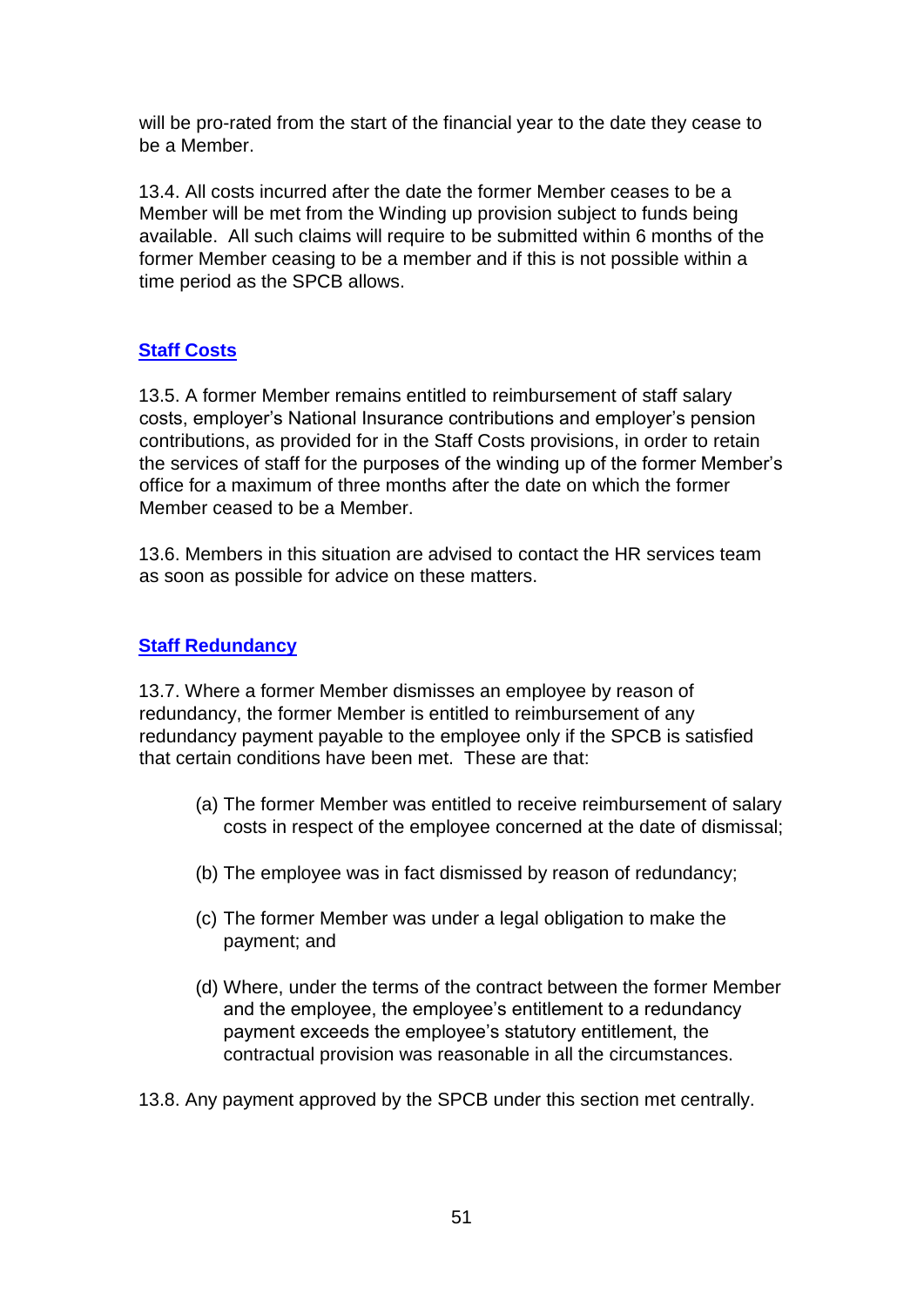# **Office, Accommodation and Associated Costs**

13.9. A former Member is entitled to reimbursement of the costs reasonably incurred in the closing down of a local parliamentary office. These costs are subject to a limit equivalent to one third of the maximum entitlement to reimbursement of office costs.

13.10. Such costs can be used for example for:

- Disconnection of office telephones.
- Removal of office signage.
- Removal of all website references to status as an MSP and Scottish Parliament logo as applicable.
- Meeting all contractual/lease liabilities
- Costs associated with winding up residential accommodation in Edinburgh (where a Member has been entitled to this under the Edinburgh Accommodation Provision)
- Travel costs incurred during the winding up period.

13.11 In winding up an office Members may have lease obligations to fulfil in terms of remedial/dilapidation works to return the office to an acceptable level for future occupation. This could include carrying out small repairs, replacing carpets, removing signage or decorating. On occasion this will be organised by the landlord. In these circumstances if the costs of these lease obligations equate to more than £5k then a survey is required to ensure that any estimate provided by the landlord is reasonable before any costs can be met from the Scheme. The cost of having a survey carried out will be met from the winding up provision. Members are required to submit a copy of the survey report to the Allowances Office for audit purposes.

#### **Members leaving their party or whose status changes**

13.12 On occasion the circumstances of Members will change which will mean they may need to close their local office. In the following circumstances Members in this position will be able to access the winding up provision to close their local office. The circumstances are limited to the following:

- Where a Member leaves a party and shares with another party Member but is required to leave that office;
- Where a Member changes status from a constituency Member to a Regional Member or vice versa at a general election or by-election and due to that change is required to close their current local office.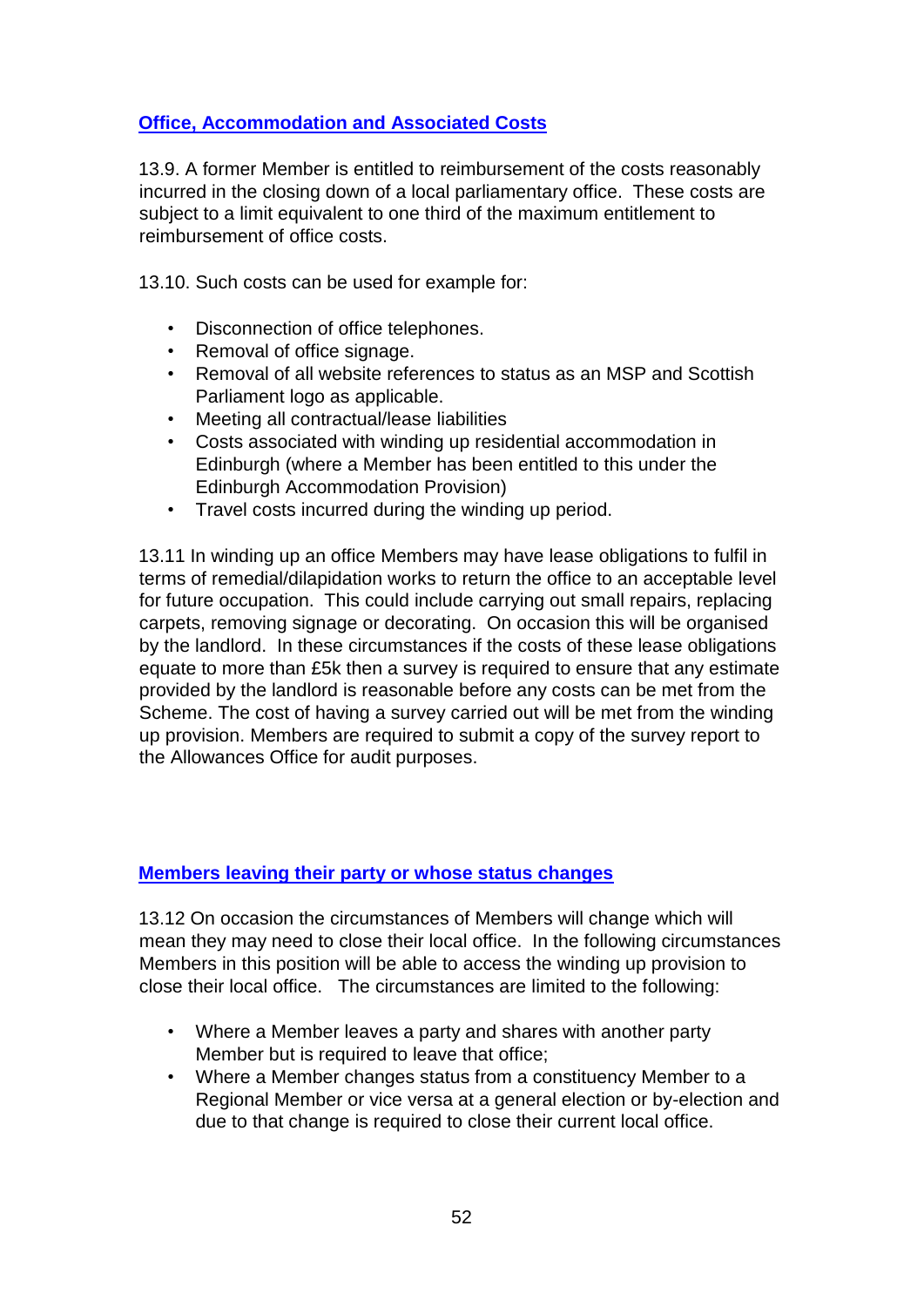## **Time Limit for Submission of Claims**

13.13. A former Member must submit any claims under this provision within six months from the date on which the former Member ceased to be a Member, or, if that is not possible, the former Member should apply to the SPCB through the Allowances Office setting out the reasons for not meeting this time limit and seeking an extension of time.

## **14. MEMBERS AND TAXATION**

14.1. Members of the Parliament are subject to UK tax in the normal way and are responsible for the completion of tax returns and for supplying information required by HM Revenue & Customs (HMRC).

14.2. The Allowances Office will provide information to Members and HMRC, in the form of a P11D, in respect of personal expenses reimbursed to a Member.

# **P11Ds**

14.3. The P11D will be issued to Members in July at the same time as the return is forwarded to HMRC.

## **Office Cost Provision**

14.4. The Office Cost Provision is taxable. The Allowances Office will include details of expenditure met from this provision on Members' P11Ds. Tax will not be deducted by the Allowances Office in respect of any items that are purchased from this provision.

14.5. Members should note that there are separate rules governing the payment of the Office Cost Provision by the Allowances Office and what is allowable under income tax law. A Member may, therefore, find an item of expenditure allowed by the Allowances Office will not qualify for tax relief and as such will be subject to tax. Capital items purchased using the Office Cost Provision will be treated in accordance with the rules covering the acquisition of capital assets.

14.6. In the event of the theft or loss of an item, the purchase of which resulted in a personal tax liability being incurred, HMRC should be advised accordingly to enable the necessary adjustments to that liability to be made.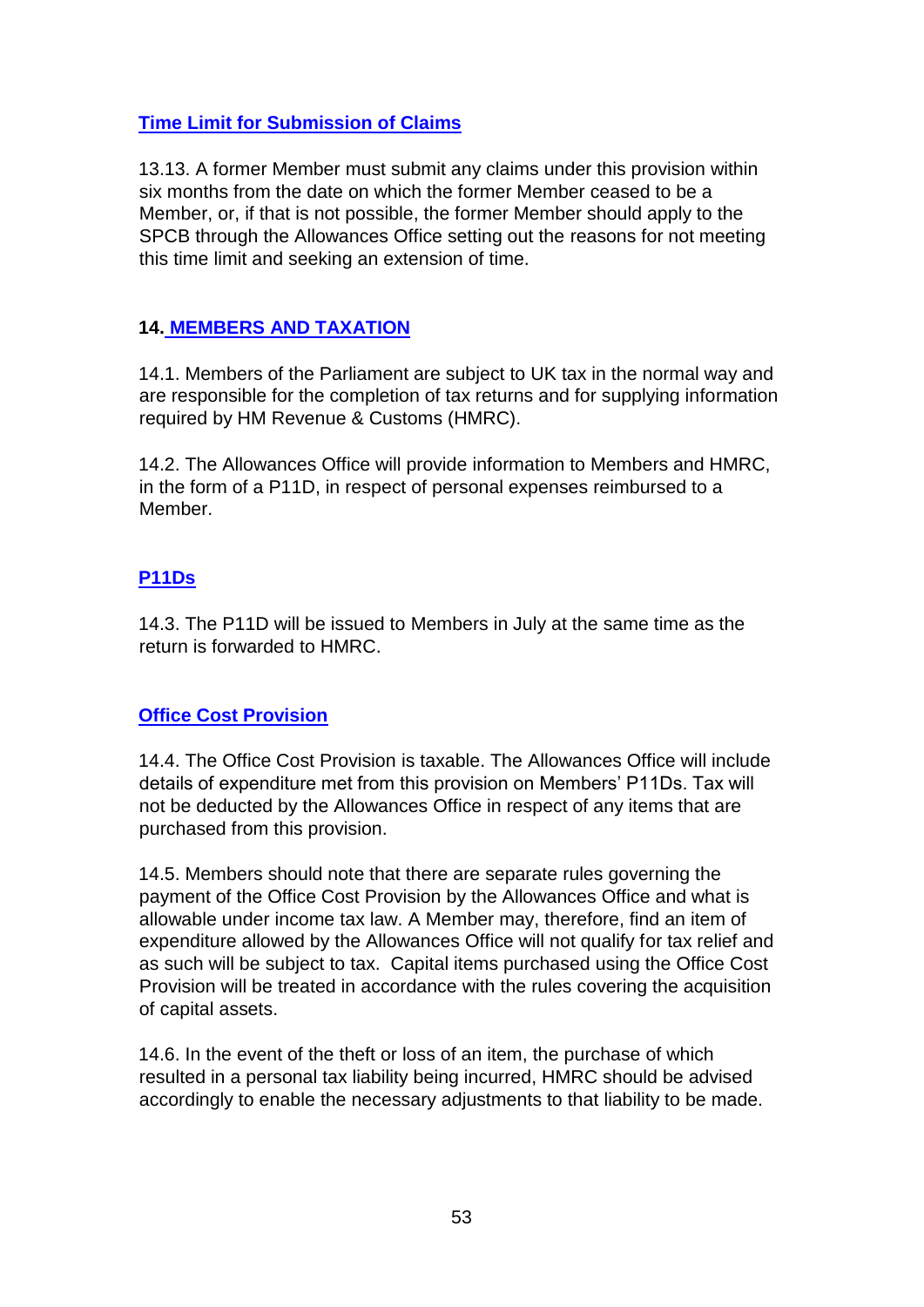# **Members' Travel**

14.7. For taxation purposes travel undertaken by Members falls into two categories:

- Travel on Parliamentary business; or
- Private Travel (including ordinary commuting).

14.8. The following examples show how the rules work in practice.

## **MSPs who have homes in their constituency/region or within 20 miles of the boundary**

| Journey                                                                                                                                                                                                                                         | <b>Nature</b>   | Taxable?  |
|-------------------------------------------------------------------------------------------------------------------------------------------------------------------------------------------------------------------------------------------------|-----------------|-----------|
| Main home or secondary home, the<br>locations of which fall into this<br>category, to Local Office and return                                                                                                                                   | Private         | Yes       |
| Main home or secondary home, the<br>locations of which fall into this<br>category, to 2 <sup>nd</sup> Local Office if<br>applicable                                                                                                             | <b>Business</b> | <b>No</b> |
| Main home or secondary home, the<br>locations of which fall into this<br>category, to another place within<br>the constituency/region which is not<br>the local office but is a journey on<br>parliamentary/constituency<br>business and return | <b>Business</b> | No        |
| Main home or secondary home, the<br>locations of which fall into this<br>category, to Parliament and return                                                                                                                                     | <b>Business</b> | <b>No</b> |
| Main home or secondary home, the<br>locations of which fall into this<br>category, to Edinburgh<br>Accommodation and return                                                                                                                     | <b>Business</b> | <b>No</b> |
| Main home to secondary home (not<br>Edinburgh Accommodation)                                                                                                                                                                                    | Private         | Yes       |
| Secondary home (not Edinburgh<br>Accommodation) to main home                                                                                                                                                                                    | Private         | Yes       |
| Local Office/s to Parliament and<br>return                                                                                                                                                                                                      | <b>Business</b> | <b>No</b> |
| Edinburgh Accommodation to<br>Parliament                                                                                                                                                                                                        | Private         | Yes       |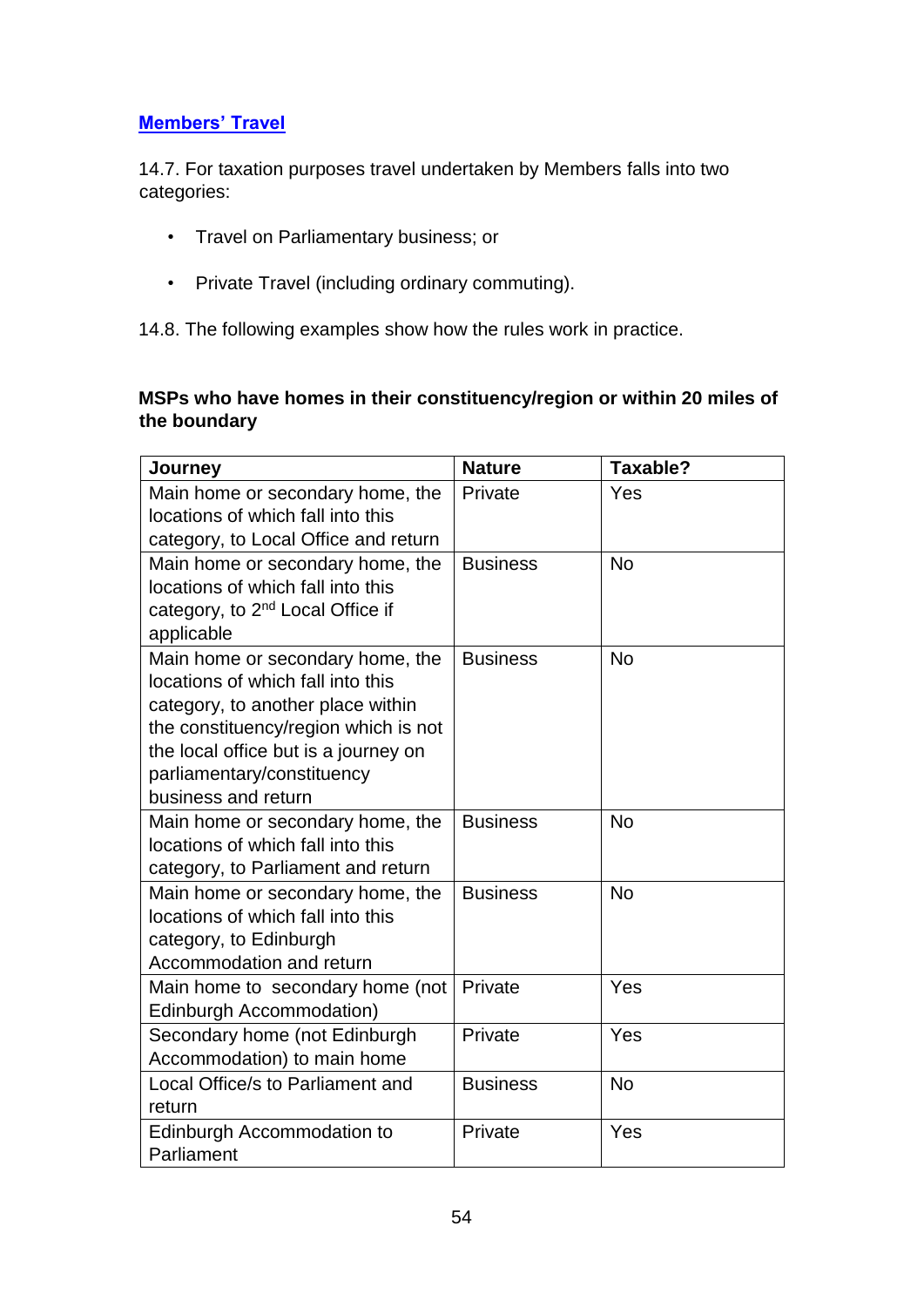| All other journeys on      | <b>Business</b> | No. |
|----------------------------|-----------------|-----|
| Parliamentary/constituency |                 |     |
| business                   |                 |     |

## **MSPs living out with their constituency/region or out-with 20 miles of the boundary**

| Journey                                                                                                                                                                                     | <b>Category</b> | Taxable?  |
|---------------------------------------------------------------------------------------------------------------------------------------------------------------------------------------------|-----------------|-----------|
| Main home or secondary home<br>to local office and return                                                                                                                                   | Private         | Yes       |
| Main home or secondary home<br>to 2nd local office and return                                                                                                                               | <b>Business</b> | <b>No</b> |
| Main home or secondary home<br>to another place within the<br>constituency/region which is not<br>the local office but is a journey<br>on parliamentary/constituency<br>business and return | <b>Business</b> | <b>No</b> |
| Main home or secondary home<br>to Parliament and return                                                                                                                                     | Private         | Yes       |
| Main home or secondary home<br>to Edinburgh Accommodation<br>and return                                                                                                                     | Private         | Yes       |
| Main home to secondary home<br>(not Edinburgh<br>Accommodation)                                                                                                                             | Private         | Yes       |
| Secondary home (not<br>Edinburgh Accommodation) to<br>main home                                                                                                                             | Private         | Yes       |
| Local office/s to Parliament and<br>return                                                                                                                                                  | <b>Business</b> | <b>No</b> |
| Edinburgh Accommodation<br>to<br>Parliament and return                                                                                                                                      | Private         | Yes       |
| All other journeys on<br>Parliamentary/constituency<br>business                                                                                                                             | <b>Business</b> | No        |

14.9. Some useful examples of how the rules apply are set out below:

14.9.1 What is the position where a Member who does not live in his or her constituency or within 20 miles of the boundary travels to Holyrood and in doing so travels through his or her constituency/region?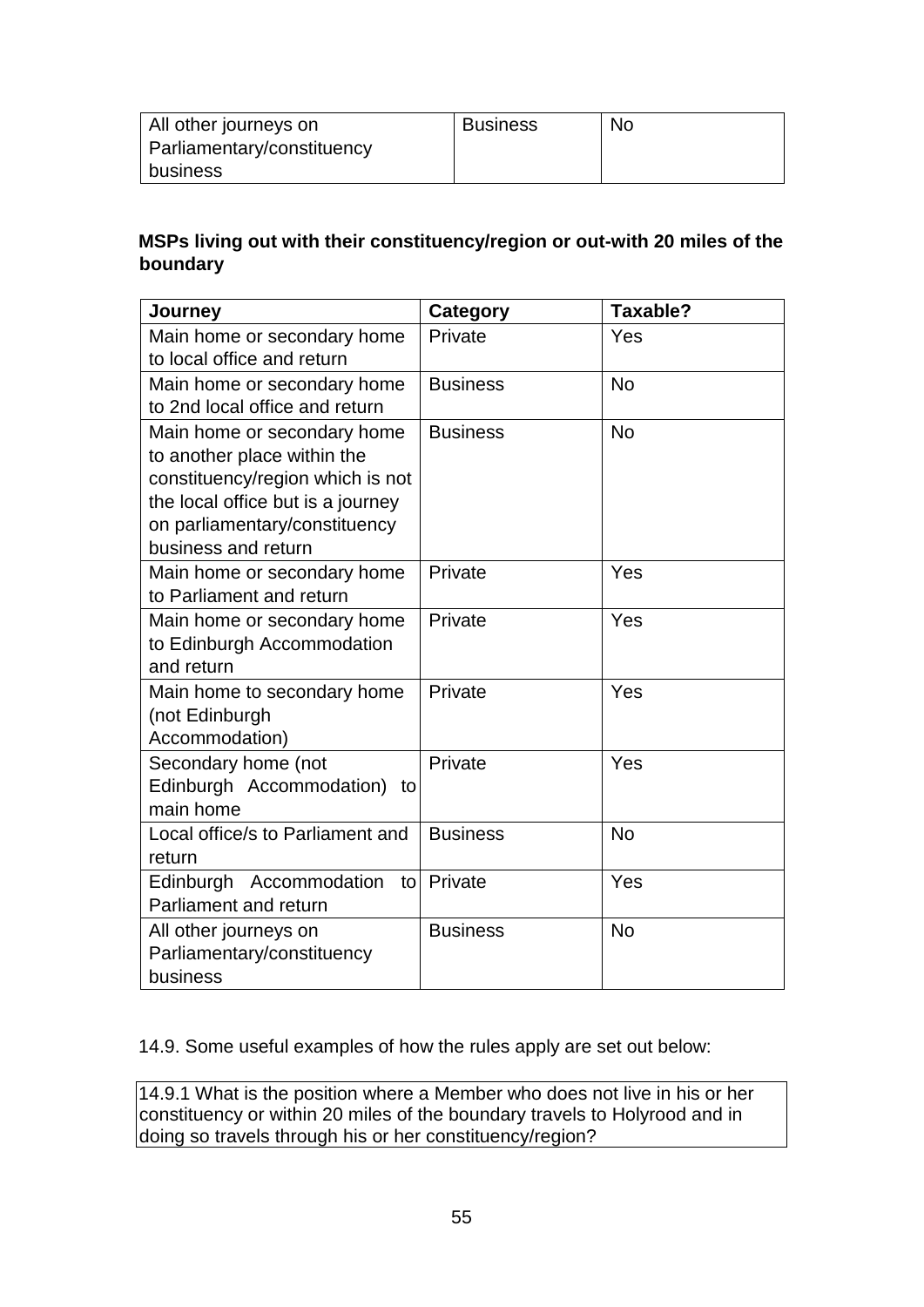If the MSP does not stop off on Parliamentary business en-route, then the whole journey of home to Holyrood should be taxed at source.

If the Member stops off on Parliamentary business anywhere in his or her constituency/region, with the exception of his or her local office, and then travels on to Parliament the journey is classed as business travel and is not taxed.

If the Member travels to the local office, undertakes significant business there and then travels on to the Parliament the journey from home is taxable with the onward journey to Parliament being non-taxable.

If the MSP only stops off on Parliamentary business outside his or her constituency/region then his or her journey is no longer classed as an ordinary commuting journey so there is no tax at source.

14.9.2. What is the position where a Member who does not live in his or her constituency/region or within 20 miles of the boundary, and drives to the rail station outside their constituency where they park their car and take the train into their constituency where they change trains to travel to Holyrood?

The Member has various stops in his or her journey. However, as the stops are merely part of their journey rather than for a business meeting, then the whole journey from home to Holyrood is classed as private and is taxed at source.

14.9.3. What is the position where a Member living outside his or her constituency/region, or 20 miles of the boundary travels on Parliamentary business to a meeting that is not within his or her constituency or Holyrood?

The journey is classed as business so it is not taxed at source.

14.9.4. What is the position where a Member living outside his or her constituency/region, or 20 miles of the boundary travels to a place within their constituency on Parliamentary business? The journey may include travel via plane, train, bus, taxi or ferry from home to a place inside their constituency.

The journey is classed as business, so it is not taxed at source.

14.9.5 What is the position where a Member is moving Edinburgh accommodation properties?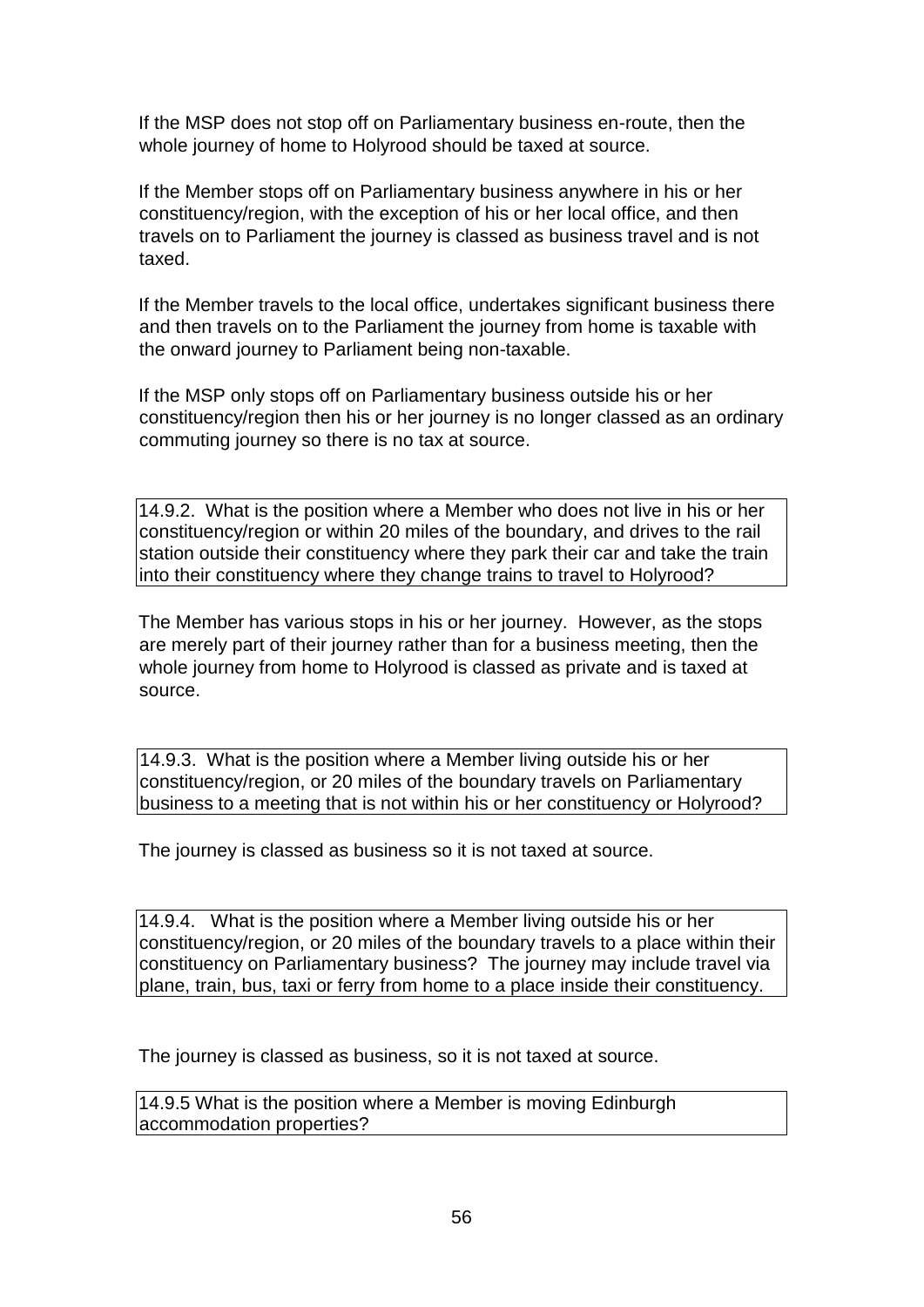They **cannot** claim for the journey between the two properties. The journey is classed as a personal journey.

# **Accommodation in Edinburgh and Overnight Expenses Provision**

14.10. Expenditure incurred in relation to this provision does not attract a tax liability.

# **Staff Travel Provision**

14.11. Travel costs reimbursed to support staff under the Staff Travel provision does not attract a tax liability.

14.12. More details on taxation for staff travel can be found in Section 15.

# **Employee's Overnight Expenses**

14.13. Actual overnight expenses, up to the agreed rate, supported by receipts will be reimbursed without incurring a tax liability with the exception of any newspaper costs claimed. Such costs will be taxed.

14.14. The Allowances Office will provide information to Members employees and HMRC, in the form of a P11D, in respect of expenses reimbursed to the employee.

# **Disability, Additional Expenses and Office Winding Up Provision**

14.15. The tax rules that apply to the Office Costs provision also apply to these provisions.

# **Telephone Taxation**

14.16. The following HMRC taxation rules apply to privately owned telephone services including home telephones and mobile phones. A second business line used solely for business purposes in the home and mobile phones purchased through the Parliament central contract are exempt from the following rules.

• When a Member claims a percentage of the total telephone bill, the Allowances Office are required to tax the line rental costs being claimed.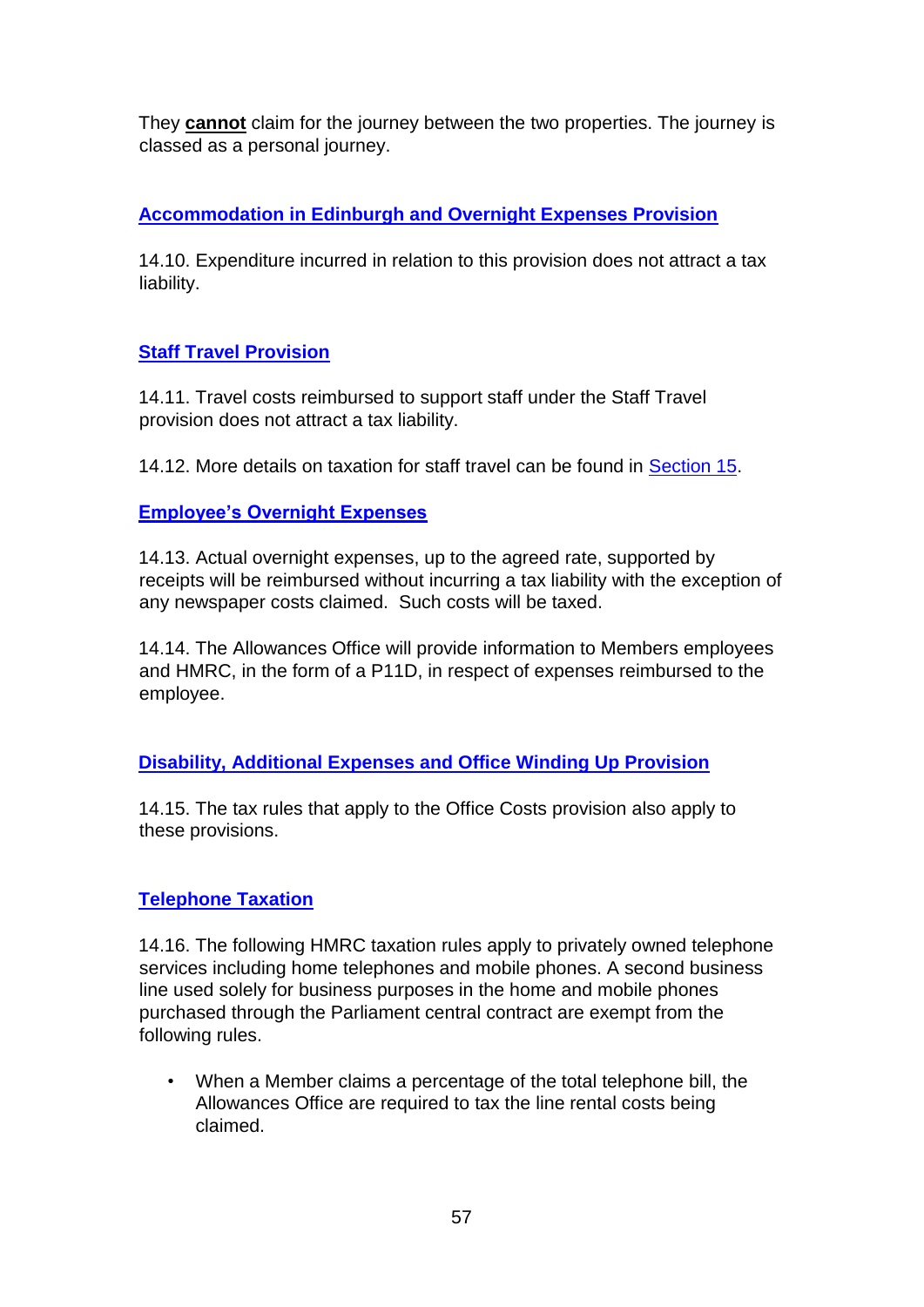- When a Member claims a percentage of business calls and the full line rental, the line rental will be taxed.
- When a Member claims business calls only there are no tax implications.
- When a Member claims for mobile phone pay as-you-go vouchers, the total voucher cost will be taxed.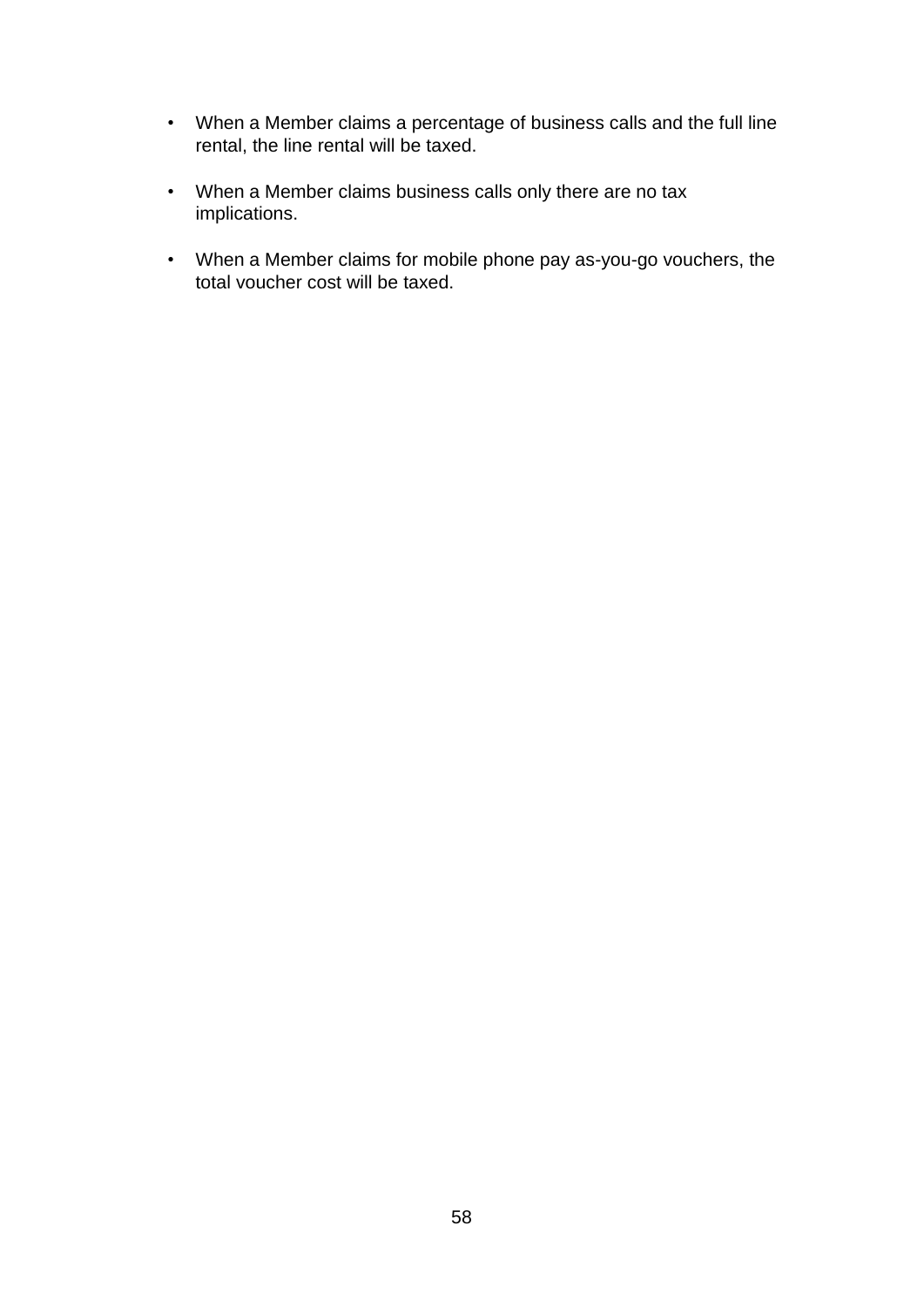# **Tax Office**

14.17. For further information regarding the taxation of expenses Members should contact: -

> **HM Revenue & Customs** Customer Operations, PD1, Ty Glas, Llanishen, Cardiff, CF14 5XZ Telephone: 03000 534720

# **15. MEMBERS STAFF TRAVEL AND TAXATION**

15.1 For taxation purposes, travel undertaken by MSP Staff falls into two categories o Travel on Parliamentary business; or o Private Travel (including ordinary commuting)

15.2 The following table shows how the rules work in practice:

| Journey                                                                                                                                                                                                                  | <b>Nature</b>   | Taxable?  |
|--------------------------------------------------------------------------------------------------------------------------------------------------------------------------------------------------------------------------|-----------------|-----------|
| Home to Local Office, where Local<br>Office is main workplace, and return                                                                                                                                                | Private         | Yes       |
| Home to Local Office, where Local<br>Office is not main workplace, and<br>return                                                                                                                                         | <b>Business</b> | <b>No</b> |
| Home to Parliament, where<br>Parliament is main workplace and<br>return                                                                                                                                                  | Private         | Yes       |
| Home to Parliament, where<br>Parliament is not main workplace<br>and return                                                                                                                                              | <b>Business</b> | <b>No</b> |
| If the staff member is usually based<br>at the Local Office but travels to<br>Parliament at least once a week<br>then Parliament would also be<br>deemed as a normal workplace and<br>therefore mileage would be taxable | Private         | Yes       |
| Home to another place within the<br>constituency/region which is not the<br>local office but is a journey on<br>parliamentary/constituency<br>business and return                                                        | <b>Business</b> | <b>No</b> |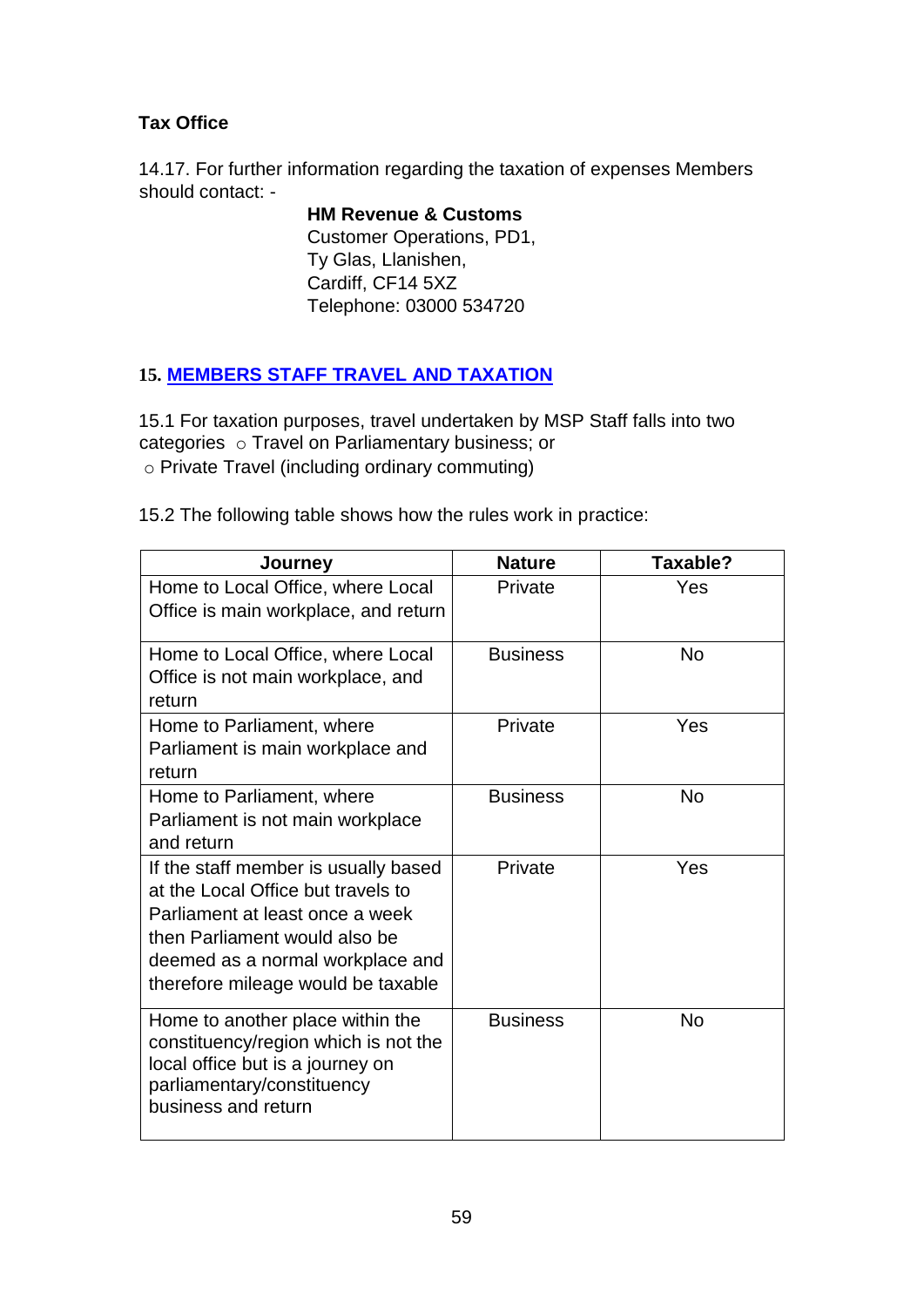15.3 All claims are checked against current HMRC rules. Further information on tax rules can be found via the HMRC website, links below:

• HMRC definition of a permanent workplace:

<http://www.hmrc.gov.uk/manuals/eimanual/EIM32065.htm>

"The proportion of an employee's working time spent at a particular workplace is a factor in determining whether or not it is treated as a permanent workplace, but it is not the only factor. Even if the employee attends the workplace only on one or two days a week, if it is on a regular basis, the workplace **may** still be a permanent workplace."

• HMRC definition of temporary workplace (24 month rule): <http://www.hmrc.gov.uk/manuals/eimanual/EIM32080.htm>

HMRC definition passing work on the way to somewhere else/substantive duties:

<http://www.hmrc.gov.uk/manuals/eimanual/EIM32230.htm>

15.4 Some useful examples of how the rules apply are set out below:

15.4.1If a staff member's main place of work is the Parliament and they travel from their home to the Local Office to carry out a substantial amount of work and then travel on to the Parliament this would not be deemed as commuting and therefore not be taxed. If they only deliver/collect paperwork, open mail or check their emails this would not be classed as substantial work and the whole journey would be taxed.

15.4.2If a staff member chooses to work from home on a permanent basis but travels to Parliament or the local office on a regular basis (ie. at least once a week or on average once a week per month), the travel from home to Parliament or Local Office would be classed as commuting and therefore taxable.

**Annex A**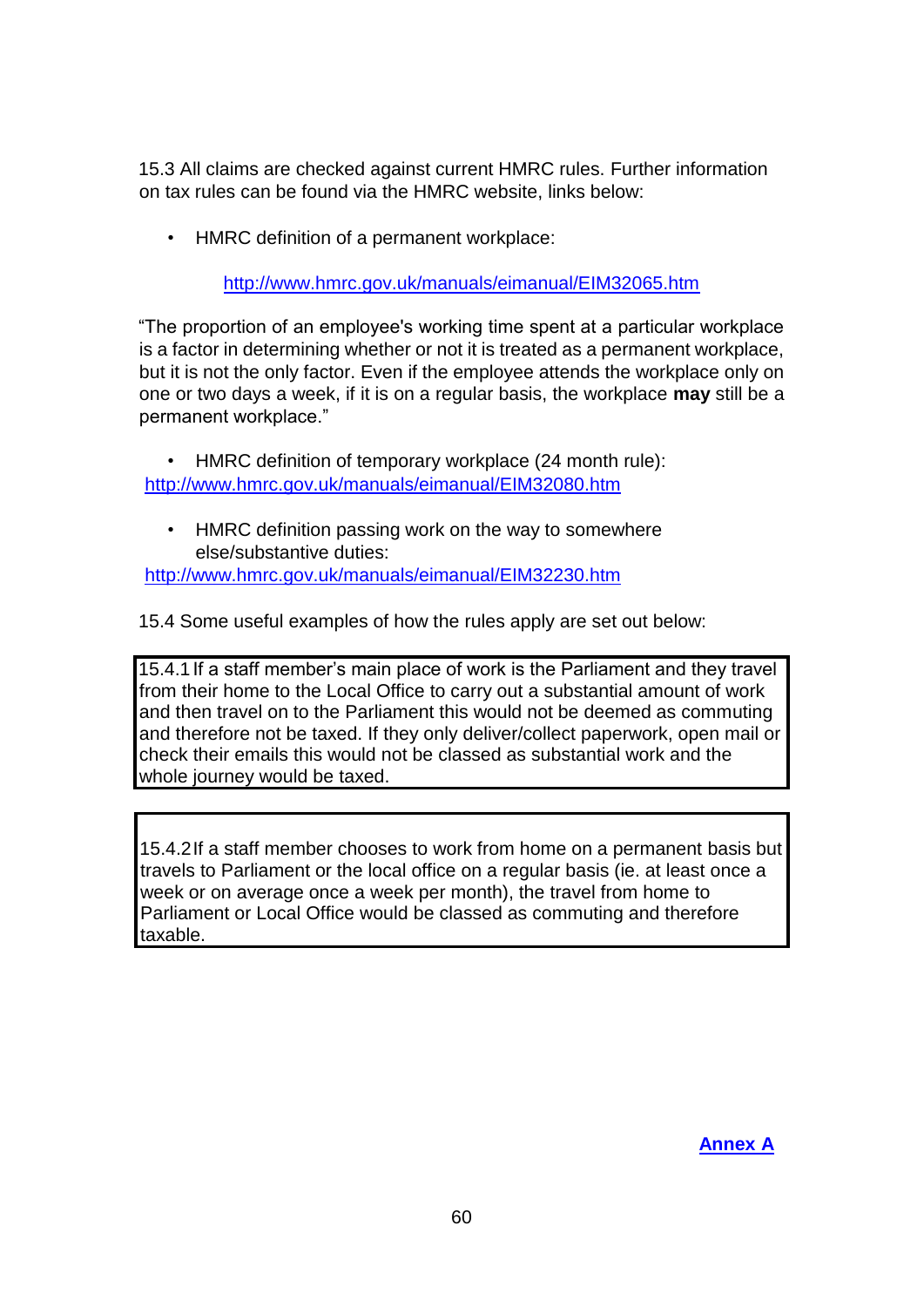# **NEW OFFICE / OFFICE MOVE - LEASE CHECKLIST**

The following action should be carried out:-

- Inform the Allowances Office of your intention to set up a new office/move offices;
- If moving, terminate the current lease for your office and forward details to the Allowances Office so that payments can be stopped in line with your leaving date;
- Arrange with your current landlord for the refund of any deposit to the Allowances Office (by Bank Transfer to the Scottish Parliament account);
- For new offices forward a draft copy of the new lease to the Allowances Office for consideration and to ensure it is valid under the Scheme and you will be able to claim costs against it;
- A Member should consult a Solicitor of their own for legal advice and to negotiate the terms of their lease as the lease is a private contract between the Member and their Landlord. **The Parliament's Legal Services do not provide legal advice to Members on their lease**. However, in the course of checking the terms of a lease for validity under the Scheme for the Allowances Office, Legal Services may identify to the Allowances Office issues which Members may wish to bring to their Solicitor's attention for discussion. The cost of seeking legal advice can be met from your Start-up Provision;
- If Required (see further quidance notes overleaf): Provide the SPCB with a rental valuation report prepared by an independent surveyor providing a professional opinion as to the fair market rent for the premises concerned. The report should be sent to the Allowances Office. The costs of this survey can be met out of the Start-up Provision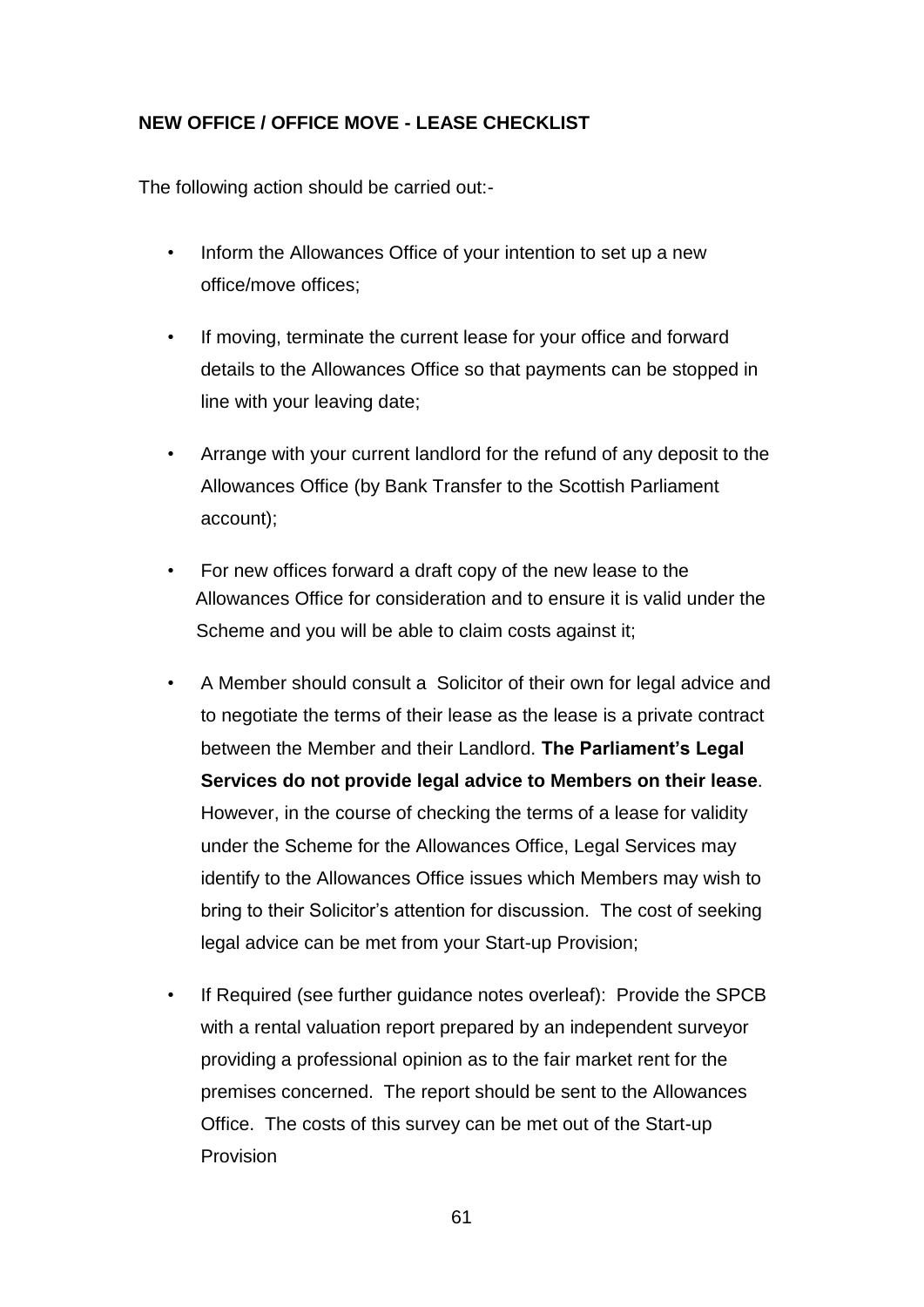- Once the Allowances Office confirm that the lease is satisfactory for the purposes of the Scheme, you should then arrange for a signed copy to be scanned and emailed to AllowancesEnquiries@parliament.scot to enable future rent payments to be made to the landlord, if this is not done payments cannot be made;
- The bank account details of your new landlord should be forwarded to the Allowances Office at the same time as the lease, to enable payment to be made on your behalf.
- Any advance deposit and rent details should be forward along with the lease and landlord details so payment can be made in advance of the start of the lease.

#### **FURTHER GUIDANCE**

You should ensure that the following is included in your new lease: -

- Name of your landlord;
- Your full name and address (please note the address cannot be the Scottish Parliament - it should be your own address, the address of your current or last business, or care of your solicitor)
- A clear description of the premises you are renting
- Period of the lease;
- Annual rent on the property;
- The frequency of rental payments and the specified date i.e.  $1<sup>st</sup>$  of each month or by 28<sup>th</sup> of each quarter month and the month details, and how it should be paid (standing order by the Allowances Office or invoice);
- Any liability for decoration or other remedial works of the premises, when terminating the lease;
- Termination Clause should: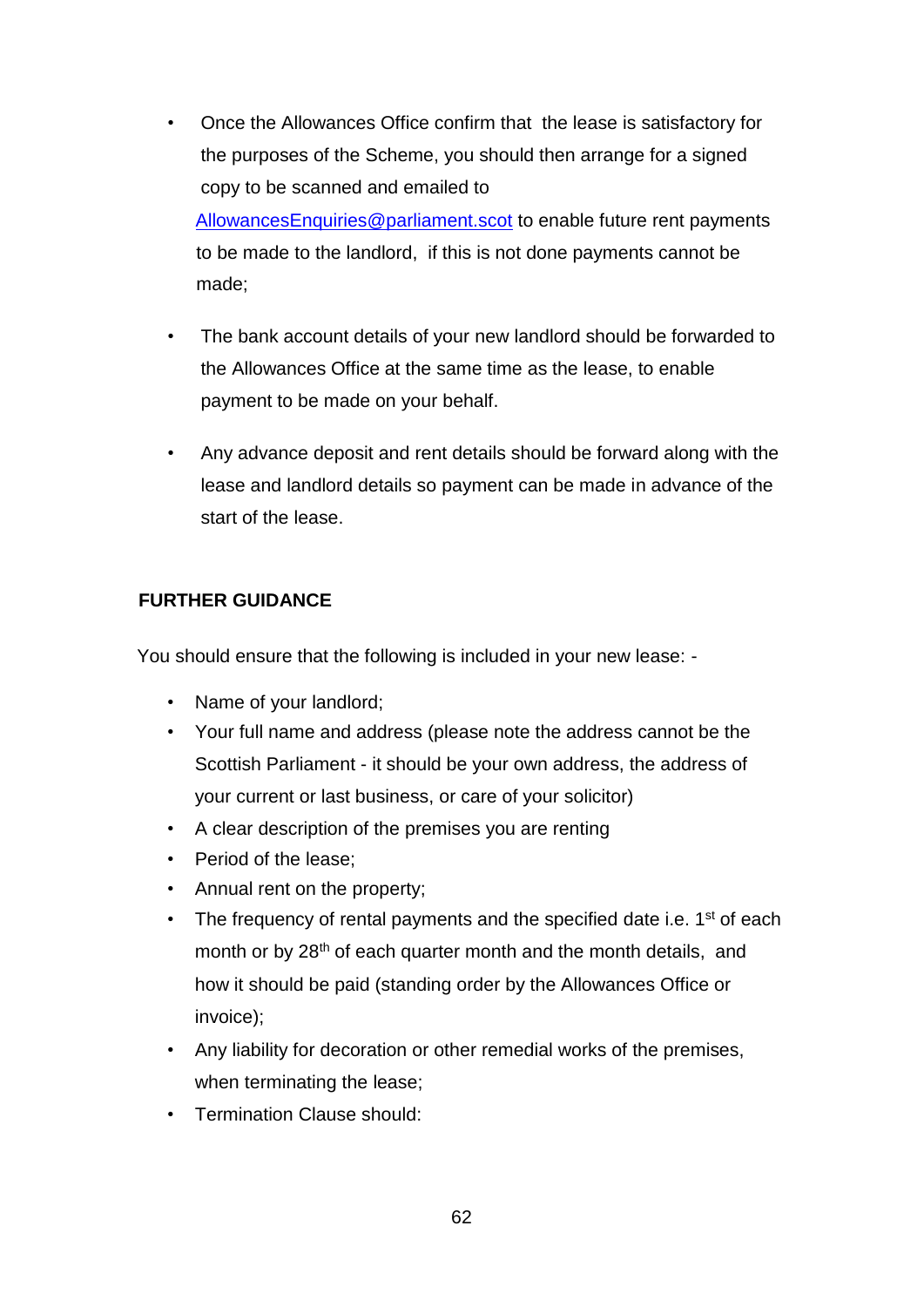- o detail the number of days or months' notice required, this should be no more than 3 months to line up with Members' entitlement to Winding up Provision and the time limits for that provision.
- o Consideration should be given where Members are sharing to ensure that if Members are both responsible for meeting the lease obligations and costs and one should cease to be a Member that the lease is affordable or both Members are able to terminate the lease.
- Include a Break Clause to ensure that should you cease to be a Member of the Scottish Parliament for any reason you can terminate the lease with the agreed amount of notice, again this should be no more than 3 months.